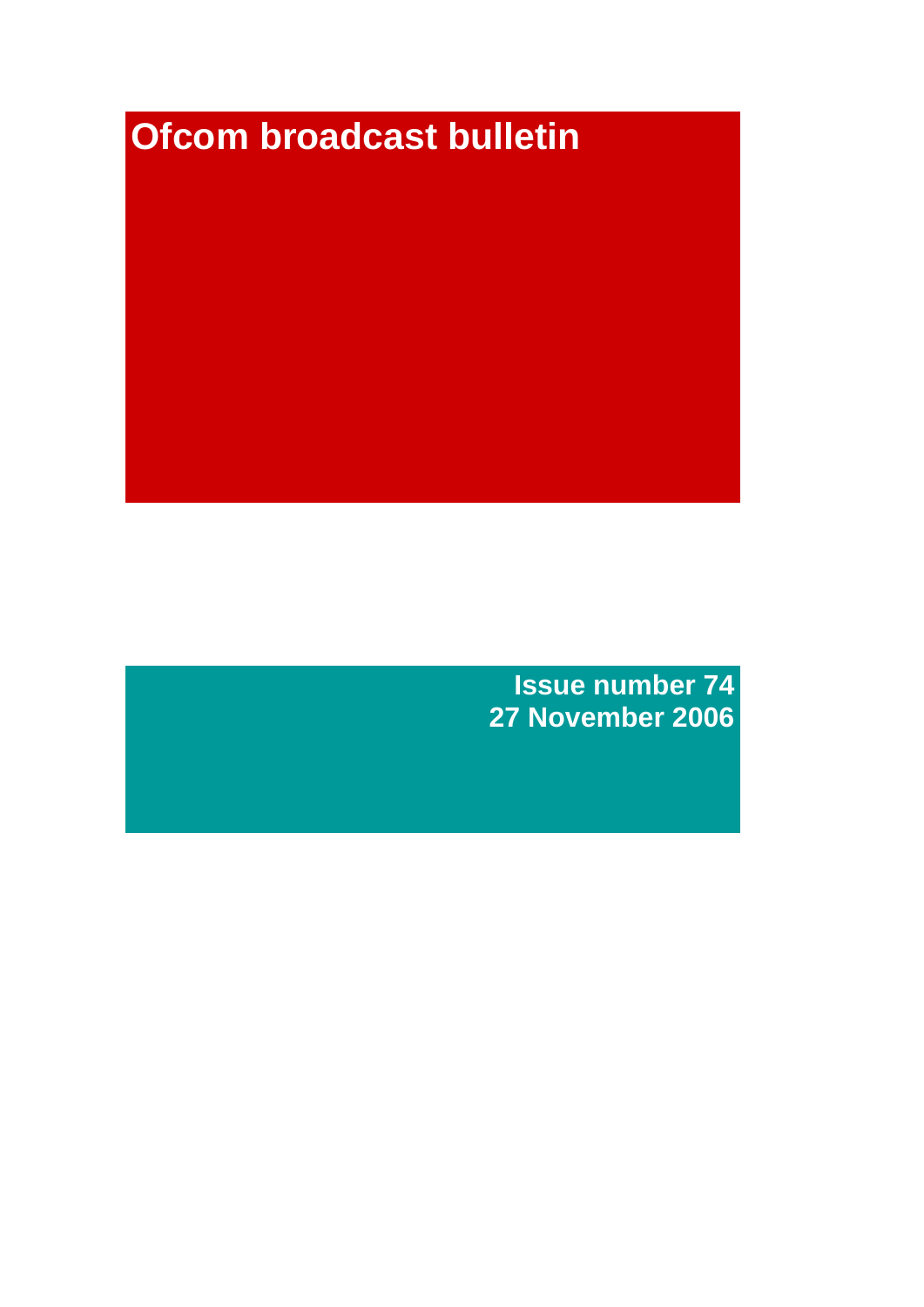# **Contents**

| Introduction           | З               |
|------------------------|-----------------|
| <b>Standards cases</b> |                 |
| <b>Sanctions</b>       |                 |
| In Breach              | 5               |
| Resolved               | 12 <sup>2</sup> |
| Not in Breach          | 16              |

# **Fairness & Privacy cases**

| Not Upheld | 20 |
|------------|----|
|            |    |

Other programmes not in breach/outside remit 53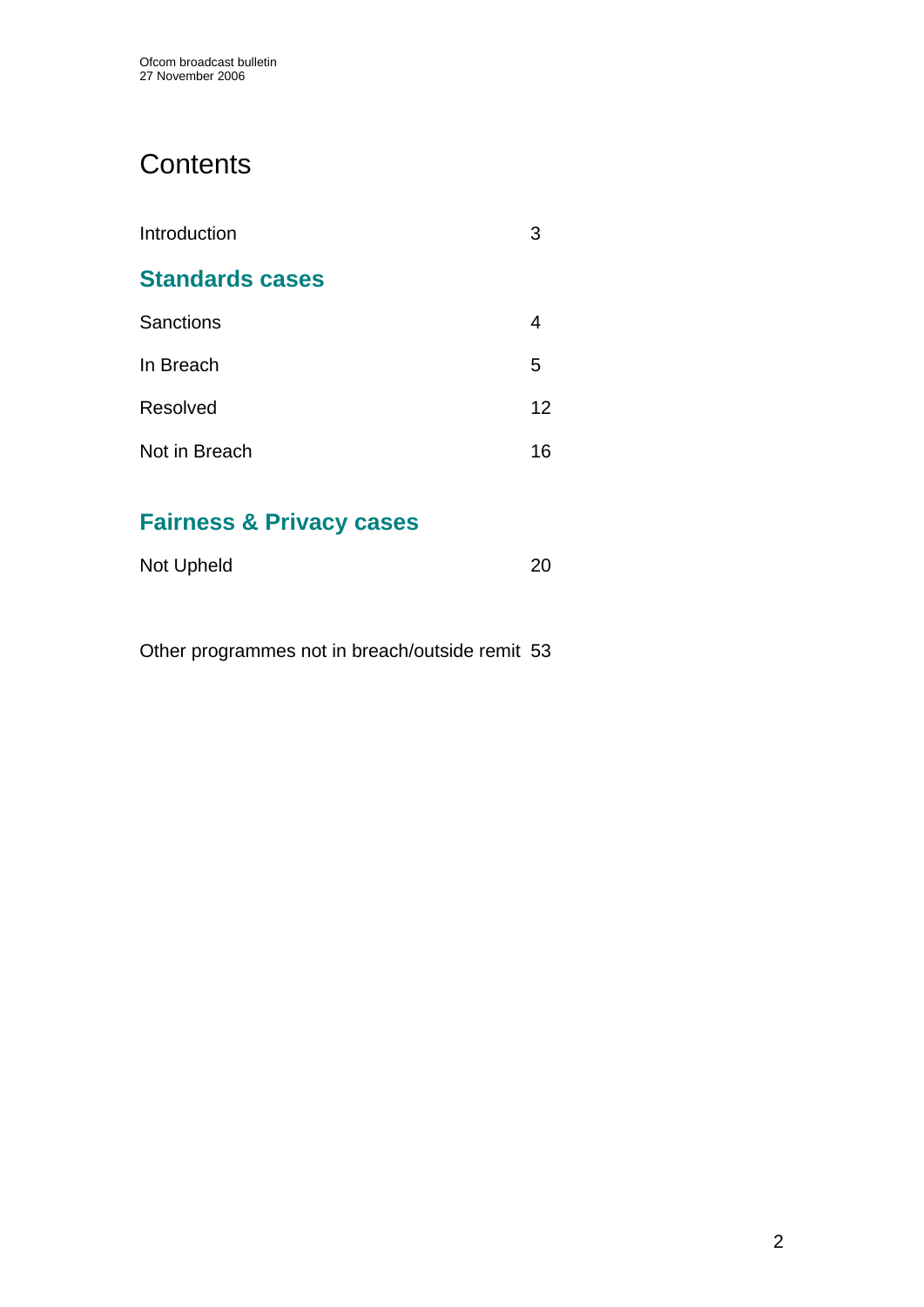# **Introduction**

Ofcom's Broadcasting Code took effect on 25 July 2005 (with the exception of Rule 10.17 which came into effect on 1 July 2005). This Code is used to assess the compliance of all programmes broadcast on or after 25 July 2005. The Broadcasting Code can be found at http://www.ofcom.org.uk/tv/ifi/codes/bcode/

The Rules on the Amount and Distribution of Advertising (RADA) apply to advertising issues within Ofcom's remit from 25 July 2005. The Rules can be found at http://www.ofcom.org.uk/tv/ifi/codes/advertising/#content

The Communications Act 2003 allowed for the codes of the legacy regulators to remain in force until such time as Ofcom developed its own Code. While Ofcom has now published its Broadcasting Code, the following legacy Codes apply to content broadcast before 25 July 2005.

- Advertising and Sponsorship Code (Radio Authority)
- News & Current Affairs Code and Programme Code (Radio Authority)
- Code on Standards (Broadcasting Standards Commission)
- Code on Fairness and Privacy (Broadcasting Standards Commission)
- Programme Code (Independent Television Commission)
- Programme Sponsorship Code (Independent Television Commission)
- Rules on the Amount and Distribution of Advertising

From time to time adjudications relating to advertising content may appear in the bulletin in relation to areas of advertising regulation which remain with Ofcom (including the application of statutory sanctions by Ofcom).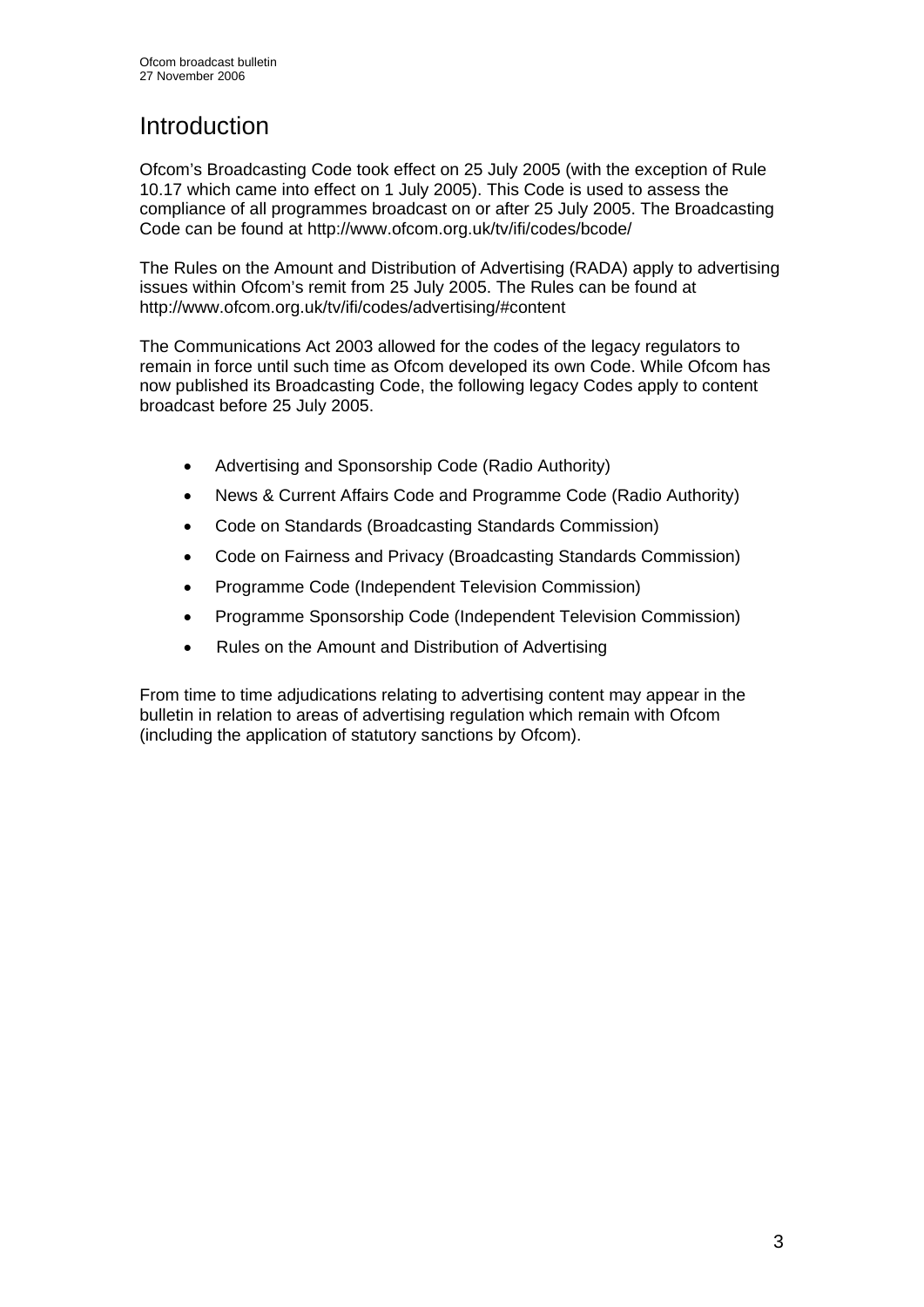## **Sanctions**

## **Television Concepts Limited**

*Look4Love* 

 $\overline{a}$ 

On 24 November 2006, Ofcom published its decision:

to give notice to Television Concepts Limited that Ofcom intends to revoke its licence, 'Look4Love'; however in accordance with Section 238 (2)(c) of the Communications Act 2003 ("the Act"), Ofcom is first required to specify a period in which Television Concepts Limited should take such steps to remedy the contravention or failure, and should only proceed to revocation if it considers that Television Concepts Limited has failed to take those steps within the specified period; and

to impose a financial penalty of £175,000 (payable to HM Paymaster General) on Television Concepts Limited.

The Broadcast Committee of Advertising Practice ("BCAP") monitored samples of the licensee's advertising output on 4 May 2006 and found it to be a serious breach of the BCAP Television Advertising Standards Code, incorporating Rules on the scheduling of television advertisements, ("the Advertising Code"). The breaches recorded were:

- 
- 
- 
- 
- Rule 7.3.1 Mental harm
- 
- 

• Rule 4.2.3 Treatments unsuitable for children

- Rule 5.1 Misleading advertising
- Rule 5.4.2 Superimposed text
- Rule 6.1 Harm and offence
	-
	- Rule 7.3.7 Use of scheduling restrictions
	- Rule 11.1.2 Premium rate services

The Advertising Standards Authority ("the ASA") considered the material was "unacceptable", especially with respect to the language, images, and references to young girls. The ASA directed the licensee to suspend the material with immediate effect. The licensee failed to comply with this direction and subsequent instructions to comply from the ASA. This was:

> • a breach of its Television Licensable Content Service licence, Condition 17.1: Failure to comply with a direction from the Advertising Standards Authority (ASA) that the offending advertising be removed from the service, despite repeated requests and despite that direction being subsequently reinforced by Ofcom.

The full text of this decision can be found at: http://www.ofcom.org.uk/tv/obb/ocsc\_adjud/look4love.pdf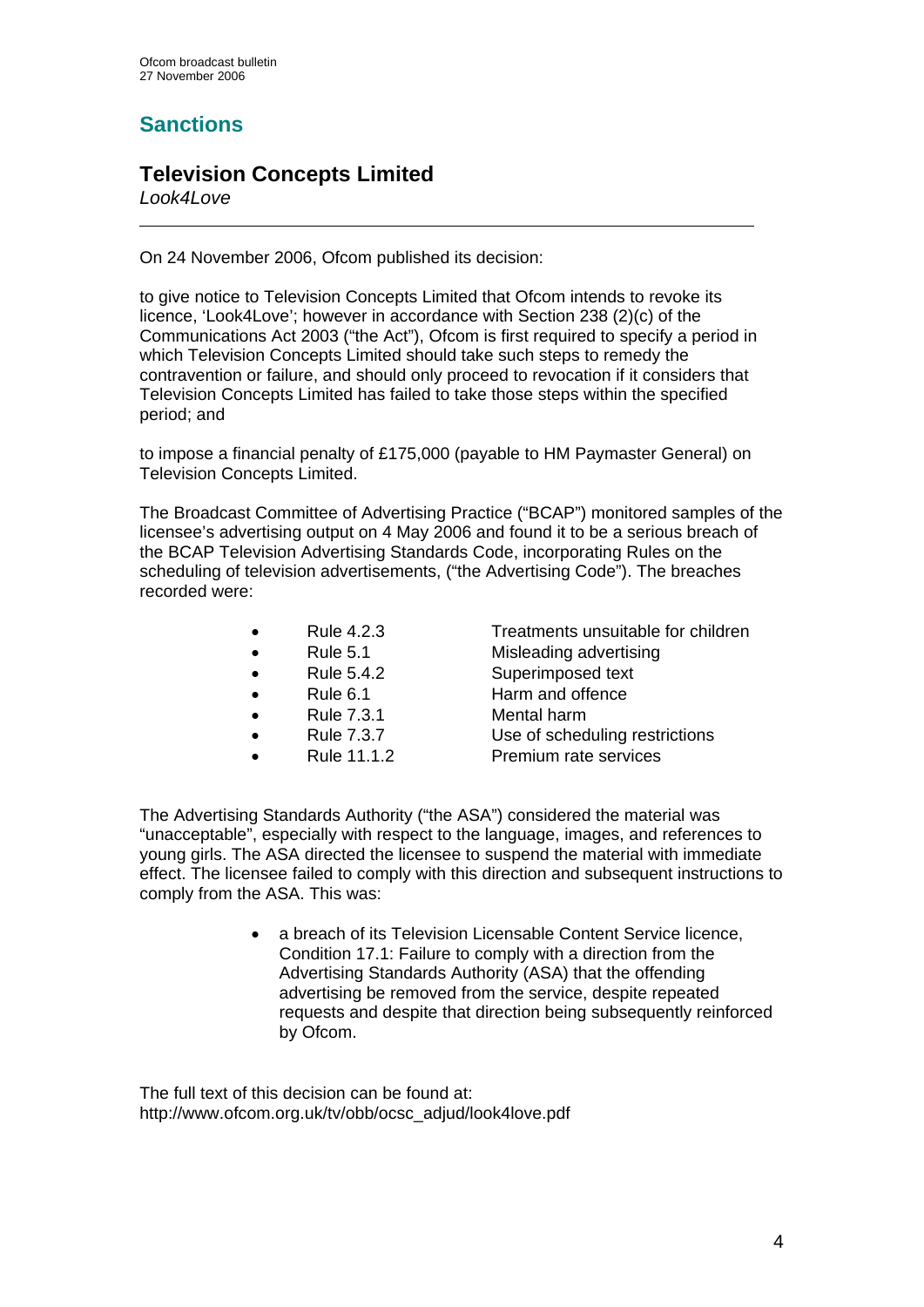# **The Morning Brief**

*Legal TV, 10 March 2006* 

## **Introduction**

Legal TV, a channel which describes itself as "the law firm in your living room", broadcast a series called *The Morning Brief*, which was sponsored. The series featured guests discussing a variety of issues, usually with a legal basis.

We were contacted by a complainant who claimed that the series was not eligible to be sponsored.

Rule 9.1 of the Broadcasting Code states that news and current affairs programmes on television may not be sponsored. The Code defines a current affairs programme as containing *"explanation and analysis of current events and issues, including material dealing with political or industrial controversy or with current public policy".* 

The complainant did not specify a particular edition of *The Morning Brief* so we requested recordings of three editions from Legal TV. Having viewed the material, we requested Legal TV's observations on the editions in relation to Rule 9.1, with particular emphasis on the edition of the *Morning Brief* broadcast on 10 March 2006, in which two studio guests discussed at length whether the use of cannabis should be legalised.

## **Response**

Legal TV disputed the complainant's assertions that this series could not be sponsored. It said that *The Morning Brief* was designed as a chat show discussing all manner of issues and that the legalisation of cannabis formed part of these discussions within the chat show format. It said that the programme did not have the format or design of a current affairs or news programme.

## **Decision**

On the basis of the recordings that Legal TV provided, we considered that *The Morning Brief* was – in principle - a series capable of being sponsored. We noted that subjects covered, which included food hygiene, child custody and changes to pensions legislation, tended to have a consumer focus or to be discussed from a legal perspective, with experts – often lawyers - providing comments and advice to viewers.

However, the edition broadcast on 10 March 2006 included a lengthy and detailed debate about what is considered to be both a politically controversial issue and a matter of public policy, that is, whether cannabis use should be legalised and the associated issues.

There were two studio guests: one was a pro-legalisation campaigner and the other was from a mental health charity urging a major public health campaign. The focus of the discussion was not advice to viewers on the current legal position, but rather whether controlled use of cannabis should be permitted, for example by means of "coffee houses", and the possible health issues (including alleged benefits) against the background of growing concern within the psychiatric profession regarding the effects of cannabis-usage. The discussions also included Home Office statistics on the increasing use of cannabis by young people.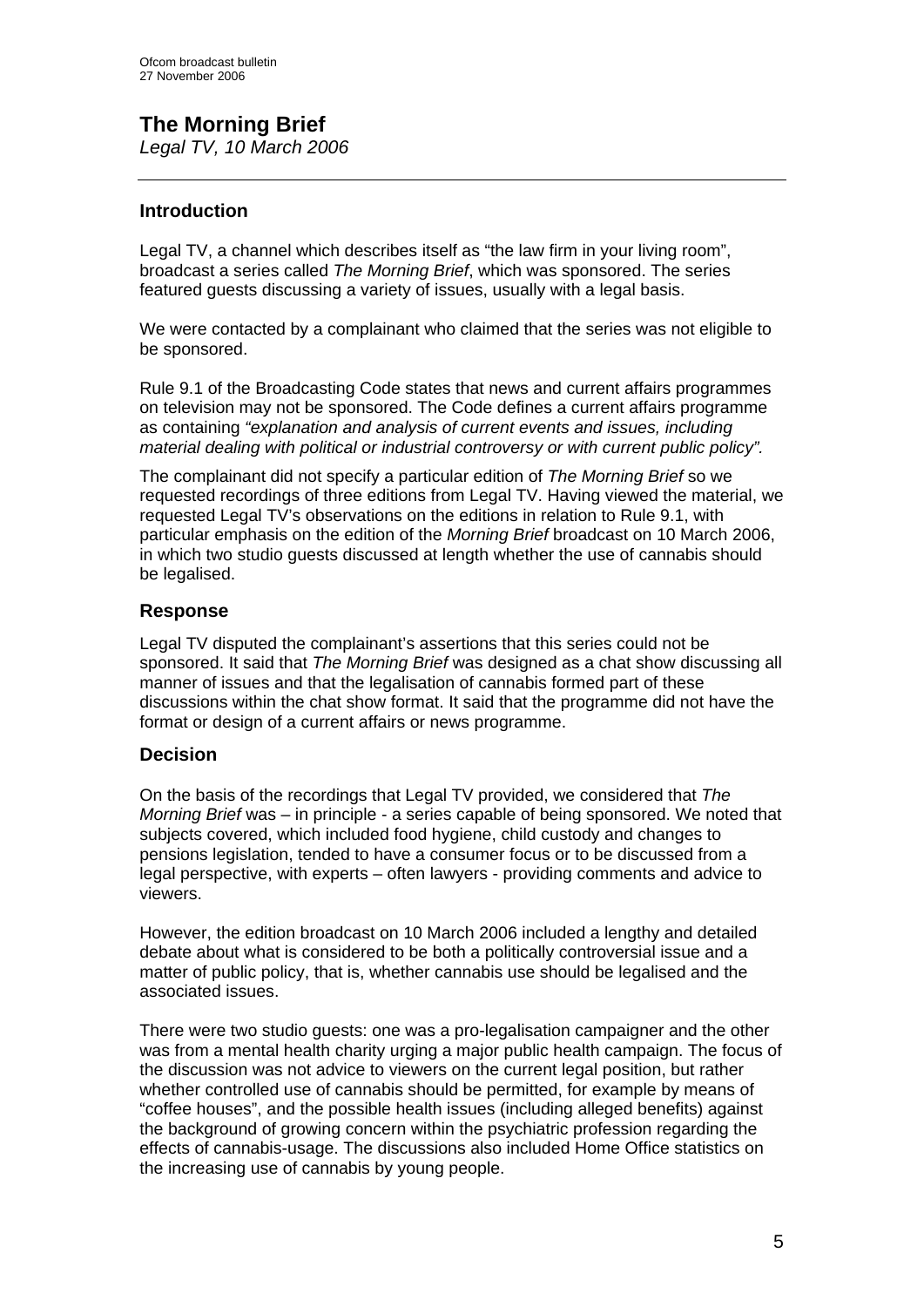Cannabis was reclassified from a Class B drug to Class C in 2002, and the Government has this year been considering whether the Class B classification should be reinstated. There has been significant debate for several months, central to which have been arguments and evidence presented by campaigners and health experts.

Broadcasters must consider very carefully whether discussion shows and similar genres are capable of being sponsored – the question of whether such programmes comprise current affairs programmes or news will turn on the specific content concerned.

While we accept that, on the basis of the output we had watched, *The Morning Brief* was not intended to be a current affairs series, the 10 March 2006 edition involved such detailed exploration of the arguments for and against legalisation of cannabis a controversial issue of public policy – that this edition did fall under the definition of a current affairs programme. Therefore this edition was not eligible for sponsorship.

The specific edition was therefore in breach of Rule 9.1 of the Broadcasting Code.

**Breach – Rule 9.1**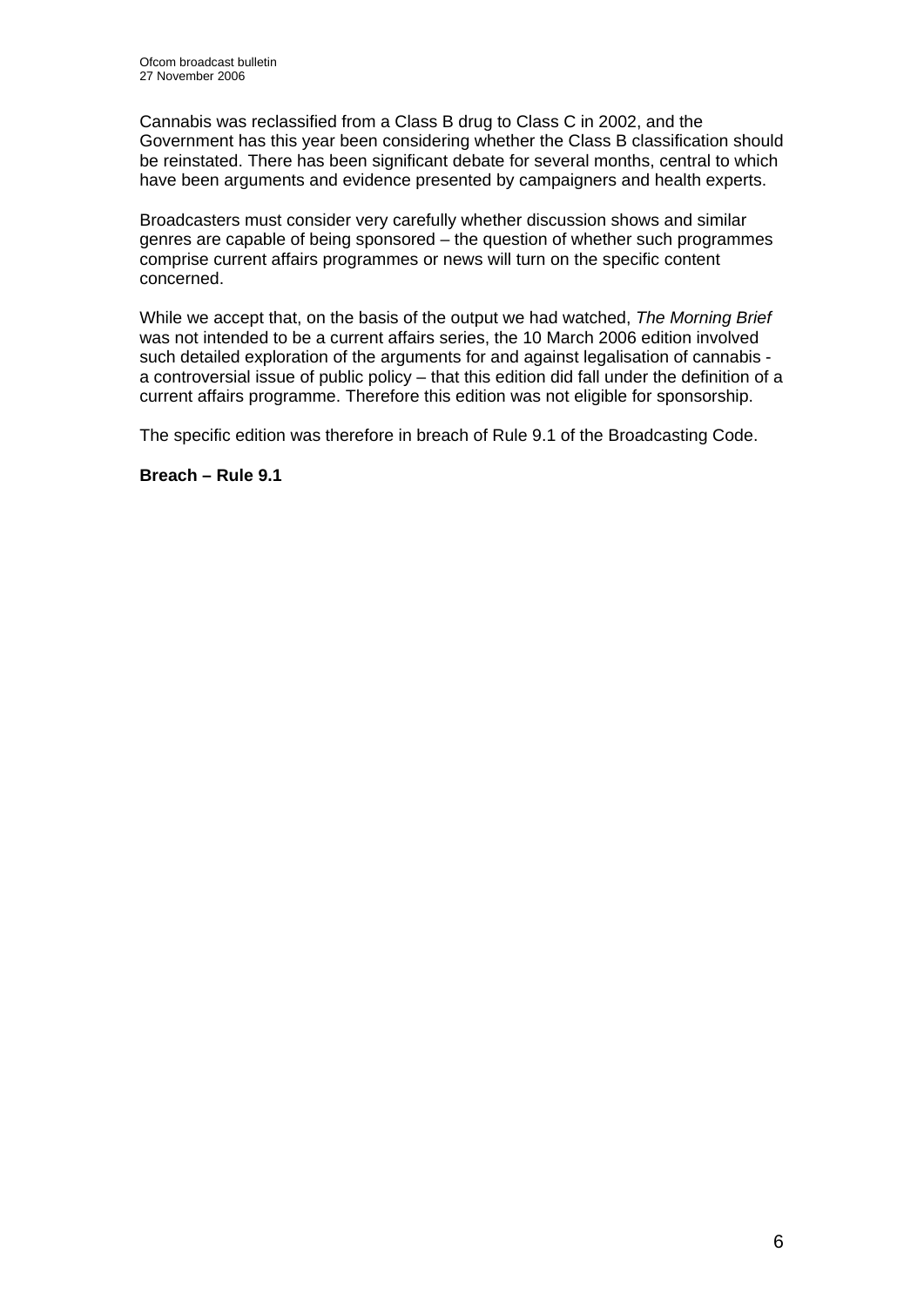**Big Brother 7**  *E4, 11 July 2006, 13:16 Channel 4, 18 August 2006, 20:00* 

## **Introduction**

 $\overline{a}$ 

## **E4 Big Brother Live Streaming, 11 July 2006, 13:16**

One of the housemates, Jayne Kitt, referred to herself as a "cunt" in a conversation with another contestant Nikki Grahame. Shortly afterwards she used the word "fuck" as an expression of surprise.

Three viewers felt that the broadcast of this language was unacceptable before the watershed.

## **Channel 4, Big Brother Finale, 18 August 2006, 20:00**

At approximately 20:45 Nikki Grahame was evicted. A housemate, Aisleyne Horgan-Wallace, expressed her shock at this, saying to Nikki Grahame "you're fucking fantastic, they don't hate you". Shortly afterwards she said "Nikki, you're fucking beautiful". When Nikki Grahame reached the top of the stairs before the *Big Brother* doors opened she became shocked at the waiting crowd's reaction, saying "I'm fucking shitting it", before exiting the house.

Two viewers felt that the broadcast of this language was unacceptable before the watershed.

We wrote to Channel 4 to ask for its comments on these incidents. In doing so, we asked it to bear in mind the following Rules from the Broadcasting Code:

**Rule 1.3:** *Children must also be protected by appropriate scheduling from material that is unsuitable for them.*

**Rule 1.14:** *The most offensive language must not be broadcast before the watershed…* 

**Rule 1.16:** *Offensive language must not be broadcast before the watershed…unless it is justified by the context. In any event, frequent use of such language must be avoided before the watershed.*

## **Response**

Channel 4 pointed out that since the first series of *Big Brother,* live streaming has been transmitted with a fifteen-minute delay in order to allow essential legal and compliance edits to be made before broadcast.

The volume of compliance edits required was so great that, in its view, it would be impossible to absolutely foolproof the system. Nevertheless, the broadcaster felt that E4 and Channel 4 had an extremely good compliance record in relation to *Big Brother* live streaming to date. Channel 4 however, unreservedly apologised to the complainants for any offence caused.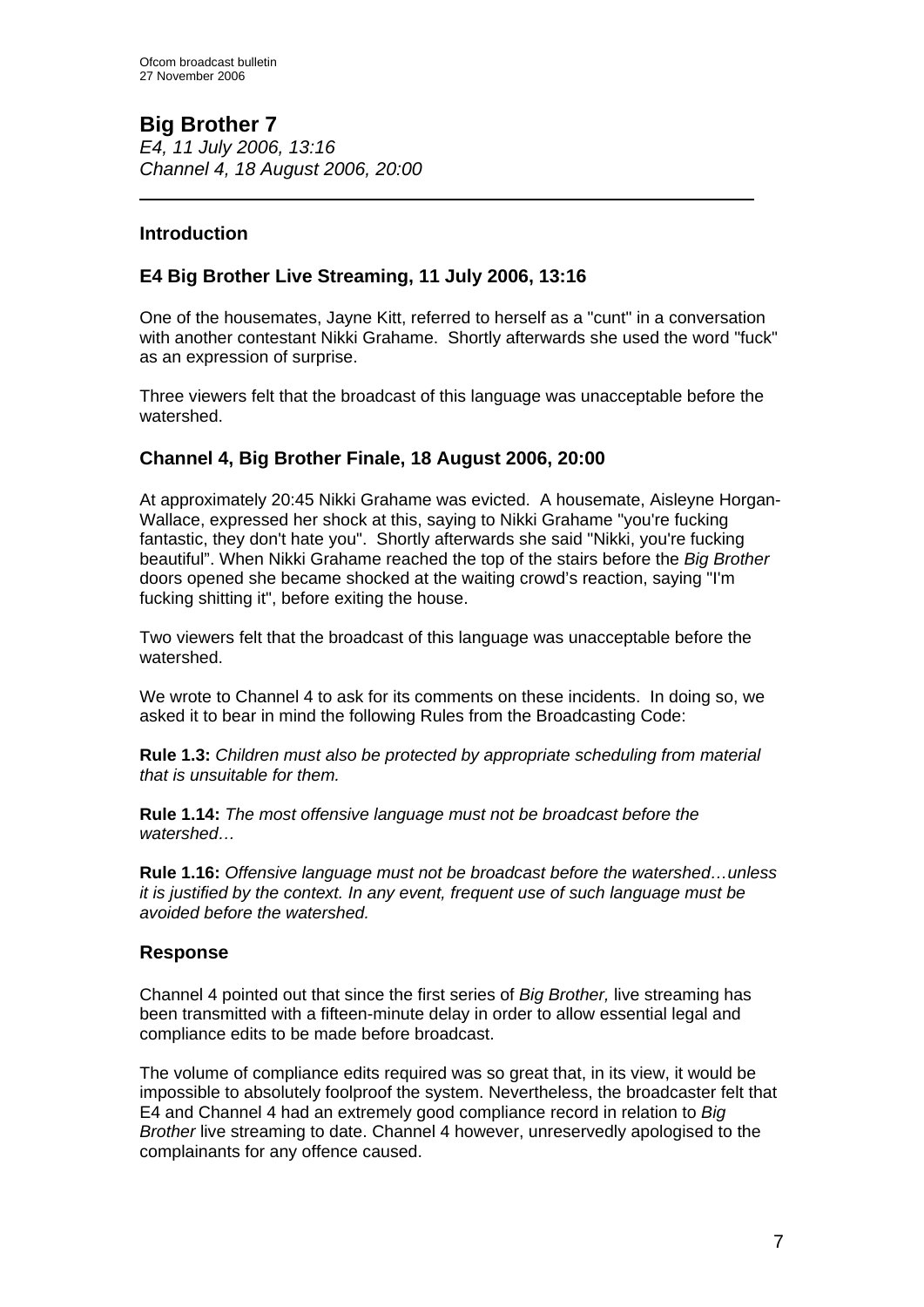## **E4 Big Brother Live Streaminq, 11 July 2006, 13:16**

A major contributing factor to the broadcast of the language Channel 4 believed, was that it appeared at around the change-over point between incoming and outgoing editors responsible for compliance. This, amongst other elements, such as the layout of the house and the introduction of new, more sensitive microphones, resulted in an unprecedented situation.

As soon as it became apparent that this offensive language had 'escaped' prewatershed an investigation was launched and the live streaming compliance team notified. It was decided in the immediate short term, until what had happened was properly ascertained, pre-watershed, Jayne Kitt's conversations should be completely obscured by birdsong. Once the investigation was completed it was decided that a new technical system would be installed, and that a team of dedicated "output monitors" be appointed.

There were no repeat incidents of this nature on E4 streaming for the rest of the series. Although the language occurred pre-watershed, there was only a very small proportion of children (1% of the total audience of 138,000 viewers) actually watching the streaming at this time, according to BARB research.

## **Big Brother Finale, 18 August 2006, 20:00**

The broadcaster told us that the Finale was broadcast live, without a delay. In previous series, it had been agreed by the Legal and Compliance department that there would be a five minute delay in pre-watershed shows which featured:

- live links to the *Big Brother* house; and
- the eviction of one or more housemates: and
- where the remaining housemates were particularly problematic in terms of compliance issues such as use of offensive language

This rule was maintained for *Big Brother* 7. It was specifically agreed that any appearance of certain housemates in a normally live, pre-watershed show, would have to be pre-recorded, as the risk of an inadvertent release of the most offensive language was too high. The broadcaster felt, though, that *Big Brother,* which has a significant interactive element should be transmitted live so that viewers could witness their votes and voting results being tallied in real time.

Accordingly, Channel 4 had been happy for the Finale Programme (including the prewatershed section) to be broadcast live. Key considerations for this decision were:

- Davina McCall's solo live links to the audience had never given rise to a compliance problem in the past and were therefore not considered an issue for pre-watershed broadcast; and
- The remaining housemates did not pose a significant risk in terms of compliance issues such as use of offensive language.

Davina McCall's catchphrase warning "…do not swear", was used to preface every live link to the *Big Brother* house, and the live interviews with the evicted housemates. The housemates themselves received a separate and untelevised briefing, with respect to the use of offensive language pre-watershed, and an instruction sheet setting out these compliance obligations categorically.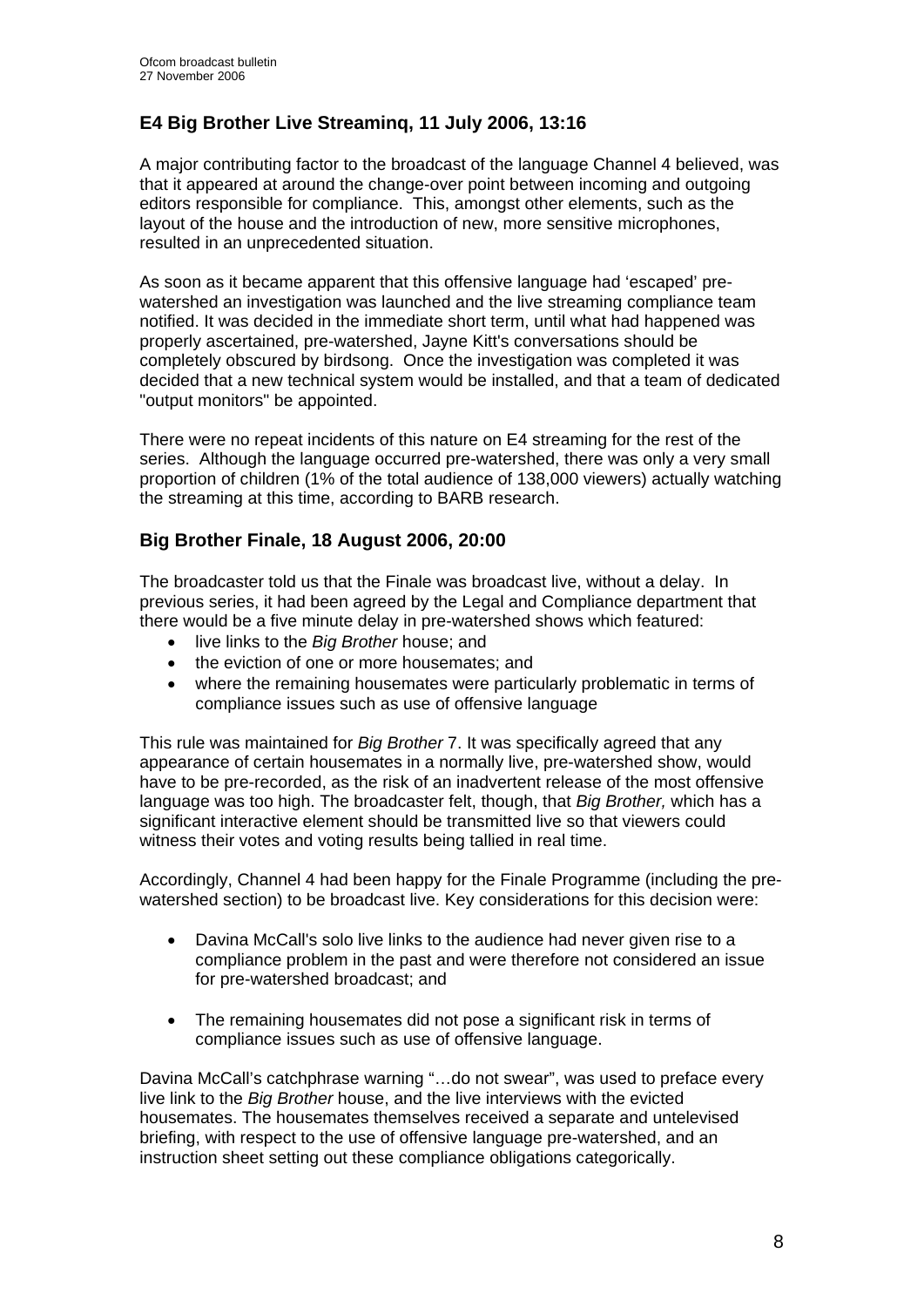Despite these measures, Aisleyne Horgan-Wallace expressed her feelings of shock with the use of strong language. Although, the Channel accepted that this was clearly inappropriate language for broadcast it felt that the words were not used in an aggressive, abusive or intimidating context. Meanwhile, Nikki Grahame, Channel 4 said, reacted in her trademark, over the top way to the news of her eviction. These reactions had not normally included use of the most offensive language. It had therefore taken the decision that she did not pose a substantial compliance risk, if properly briefed, in a live pre-watershed show.

Given the high level of noise from the crowd, the relevant editor had been unable to clearly pick up what both Aisleyne Horgan-Wallace and Nikki Grahame had said. Once it had become clear what had happened, an apology was made.

The broadcaster pointed out that it had received no complaints at all in relation to this incident, despite viewing figures averaging 6.4 million. Although not justifying the use of this language at this time, it believed that this indicated the actual offence caused to viewers of *Big Brother*. There was not a significant proportion of children actually watching. According to research, children made up only 14% of the total audience of 6.4 million viewers.

The broadcaster said that it had undertaken 'a serious review of procedures for any pre-watershed portion of next year's finale show that included live links to the house'. It had decided to record the show with a suitable time delay pre-watershed to enable the most offensive language to be edited out.

## **Decision**

Rule 1.14 of the Broadcasting Code requires that: "*The most offensive language must not be broadcast before the watershed or when children are particularly likely to be listening",* 

## **E4 Big Brother Live Streaminq, 11 July 2006, 13:16**

Live streaming of this nature clearly carries the risk that offensive language will be broadcast before the watershed. However, viewers expect protection from the broadcast of the most offensive language in pre-watershed programming. We recognise that the broadcaster has regularly demonstrated that it is aware of its responsibilities in this respect.

We took into account the new technology, the introduction of a larger number of microphones of greater sensitivity, and the layout of the *Big Brother* house. In light of the context and the significant additional procedures being put in place to reduce the risk, we consider this matter resolved.

## **Big Brother Finale, 18 August 2006, 20:00**

Turning to the *Big Brother* Live Final, we considered the type of programme it was, and the kind of audience it was likely to attract. This was a highly-publicised and major television entertainment event attracting 6.4 million viewers. Significantly, 14% of this audience were children (896000). Regardless of any information provided at the outset, a 20:00 start meant that viewers might have thought it suitable for a family audience. Audience expectations would therefore be different from an audience viewing E4's live streaming, and any post-watershed broadcast of the series on Channel 4.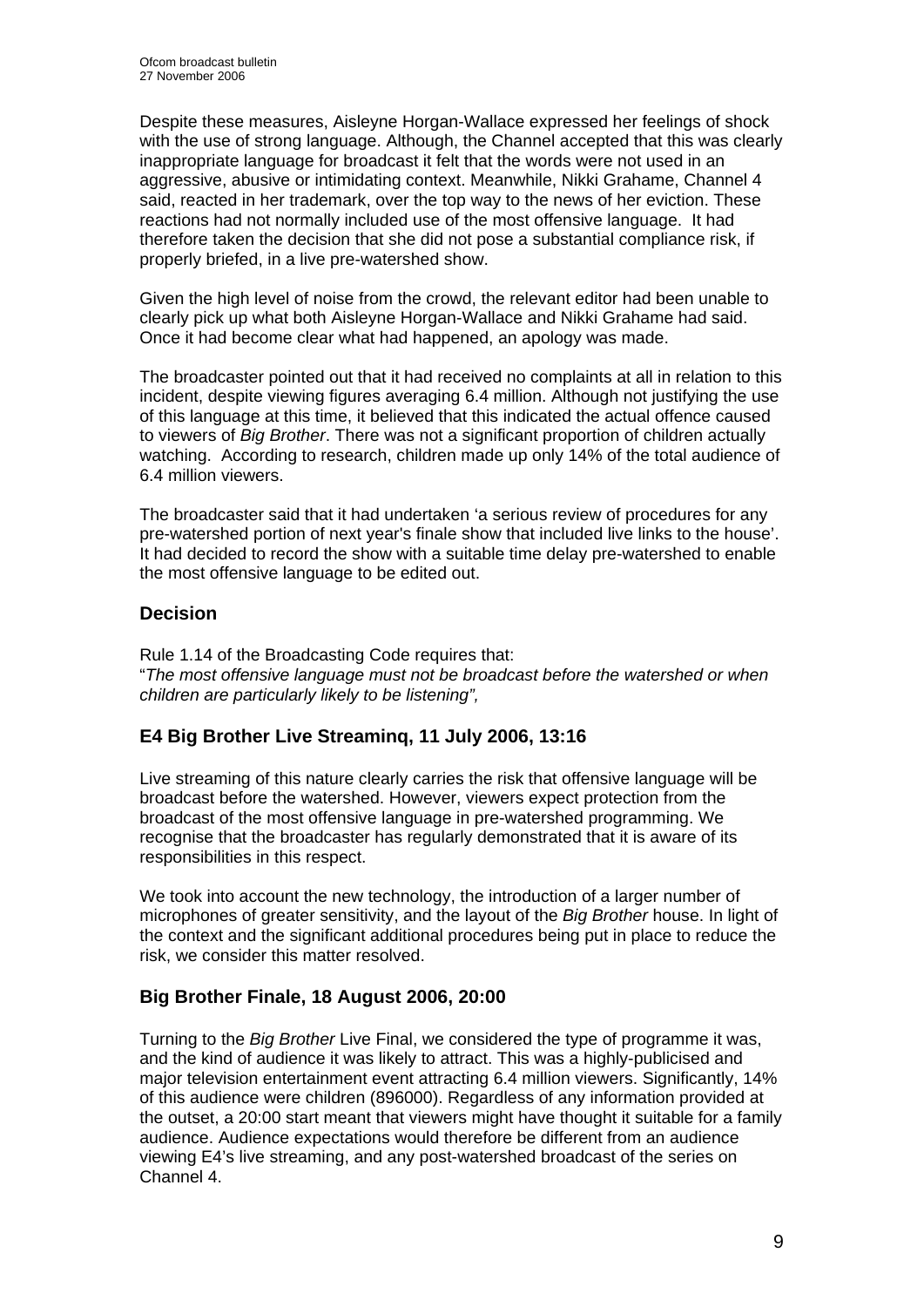We took into account the Channel's compliance record bearing in mind the great volume of material broadcast and the considerable protective effort in place. We do not solely rely on numbers of complaints as indicators of level of offence taken. But, we recognise that whilst the programme attracted a large audience, the complaints received were few.

Despite the significant efforts made by the broadcaster to prevent offence, during both an 'awards ceremony' following the conclusion of *Celebrity Big Brother* in January 2006 and the eviction of Craig Coates in *Big Brother 6*, contestants' use of strong swearing went to air unedited pre-watershed. These were reported in Bulletins 62 and 50 respectively.

As in the current case, the broadcast of swearing occurred despite the contestants having been briefed pre-transmission. In the case of *Big Brother 6*, an editor had inadvertently missed two incidents of swearing in the programme, which operated on a five minute delay. At the time, Channel 4 said that the episode, in the final week of *Big Brother 6,* was broadcast live (with a five minute delay) as it involved the eviction of a housemate. On that occasion, Ofcom recognised that extensive procedures had been put in place to try to avoid the broadcast of swearing and that the swearword's inclusion was clearly the result of human error.

We appreciate that the broadcaster took steps to issue an apology to viewers and has seriously reviewed the compliance issues surrounding future broadcasts of the Finale of this series. However, while recognising the lengths that Channel 4 had gone to in complying this series, it is surprising that the decision was taken to broadcast the Finale without a delay, given its pre-watershed start, and the audience it was likely to attract. We were also concerned that the language was broadcast three times, without, apparently, any of the on-site production team noticing.

While we accept that certain housemates may not pose a significant risk of swearing, as Channel 4 itself noted in its submission concerning Big Brother 6, the eviction of housemates raises tension and the possibility of extreme reactions.

The swearing in this context was in breach of the Code.

**E4 Live Streaming – Resolved C4 Finale – In Breach**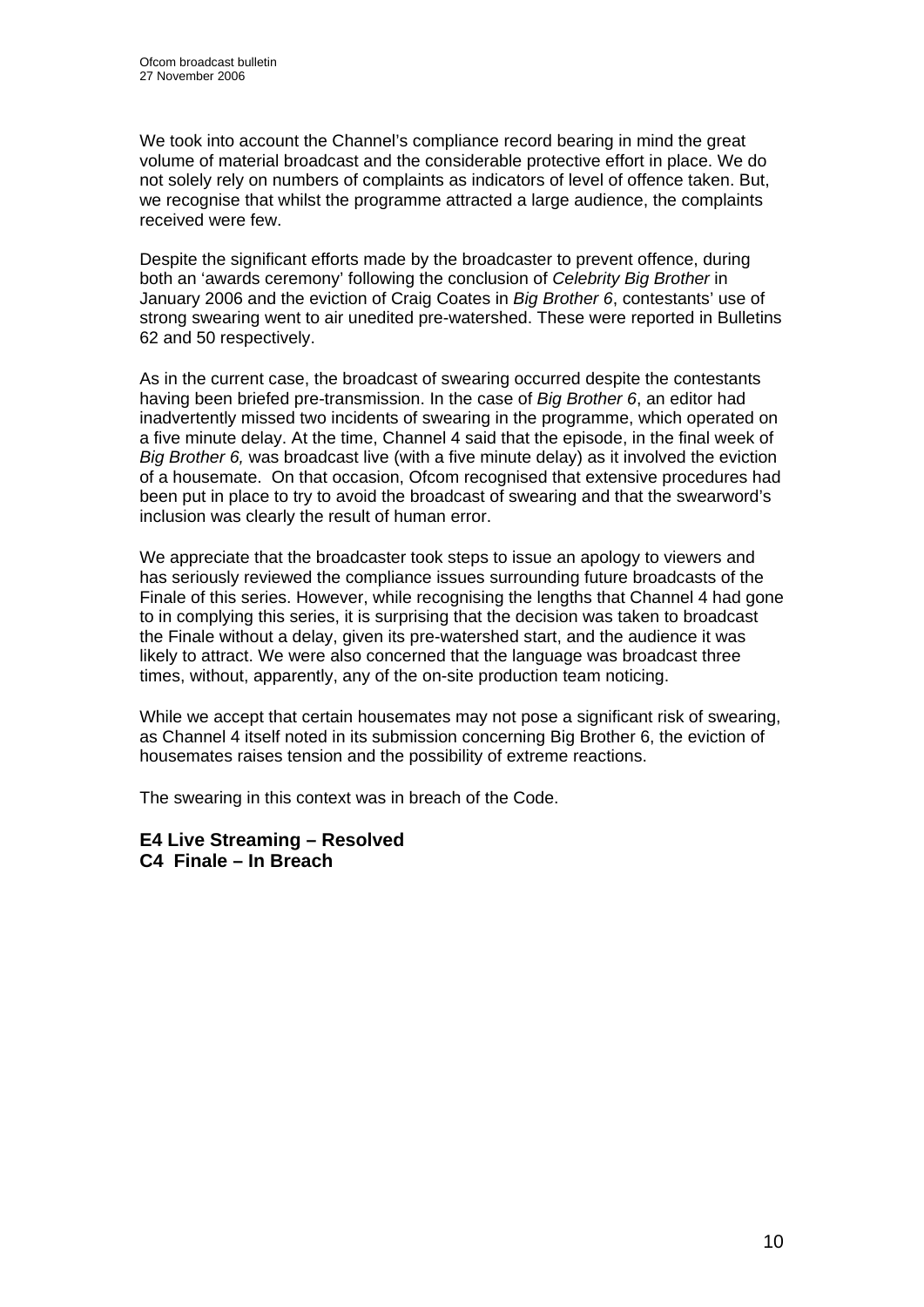# **MTV Dance**

*4 August 2006, 19:20*   $\overline{a}$ 

## **Introduction**

A viewer complained that a segment of programming displayed text messages that contained inflammatory, sectarian comments. The complainant singled out a reference: "all u Fenons (Fenians) out there – die", as being particularly inappropriate. The complainant also noted references to Bobby Sands and the UDA.

## **Response**

MTV accepted that there were certain references in the texts that were sectarian and for which it apologised. The moderator responsible for displaying the texts was unaware of the significance of the messages. The nature of the references was further confused by the fact that they seemed to be mixed in with what appeared to be football references, making them more difficult to identify. Nevertheless, the incident prompted the broadcaster to revise and update its internal training programme for moderators. This, it was felt, would minimise the possibility of any reoccurrence of the problem.

## **Decision**

Rule 2.3 of Ofcom's Broadcasting Code requires:

*"In applying generally accepted standards broadcasters must ensure that material which may cause offence is justified by the context. Such material may include, but is not limited to, offensive language, violence, sex, sexual violence, humiliation, distress, violation of human dignity, discriminatory treatment or language (for example on the ground of age, disability, gender, race, religion, beliefs and sexual orientation). Appropriate information should also be broadcast where it would assist in avoiding or minimising offence."* 

The text messages were displayed in a banner style running below a music video. They included a mixture of loyalist and republican comments referring to the Ulster Defence Association, a reference to Celtic football prefixed by a republican slogan in Irish meaning: 'our day will come' and a misspelled suggestion that all "Fenons" (Fenians) should die.

Within the context of a music programme, the inclusion of these texts was offensive and potentially inflammatory. We noticed that, on occasions, there was a message displayed below the texts that said: 'Messages do not represent the views of MTV'. However, this does not mean that a broadcaster can abdicate responsibility for broadcasting such material.

While we welcome the steps taken by the broadcaster to initiate an updated training programme for moderators, we nevertheless felt that these messages were not ambiguous and the moderator should have prevented the broadcast of such messages.

## **Breach of Rule 2.3**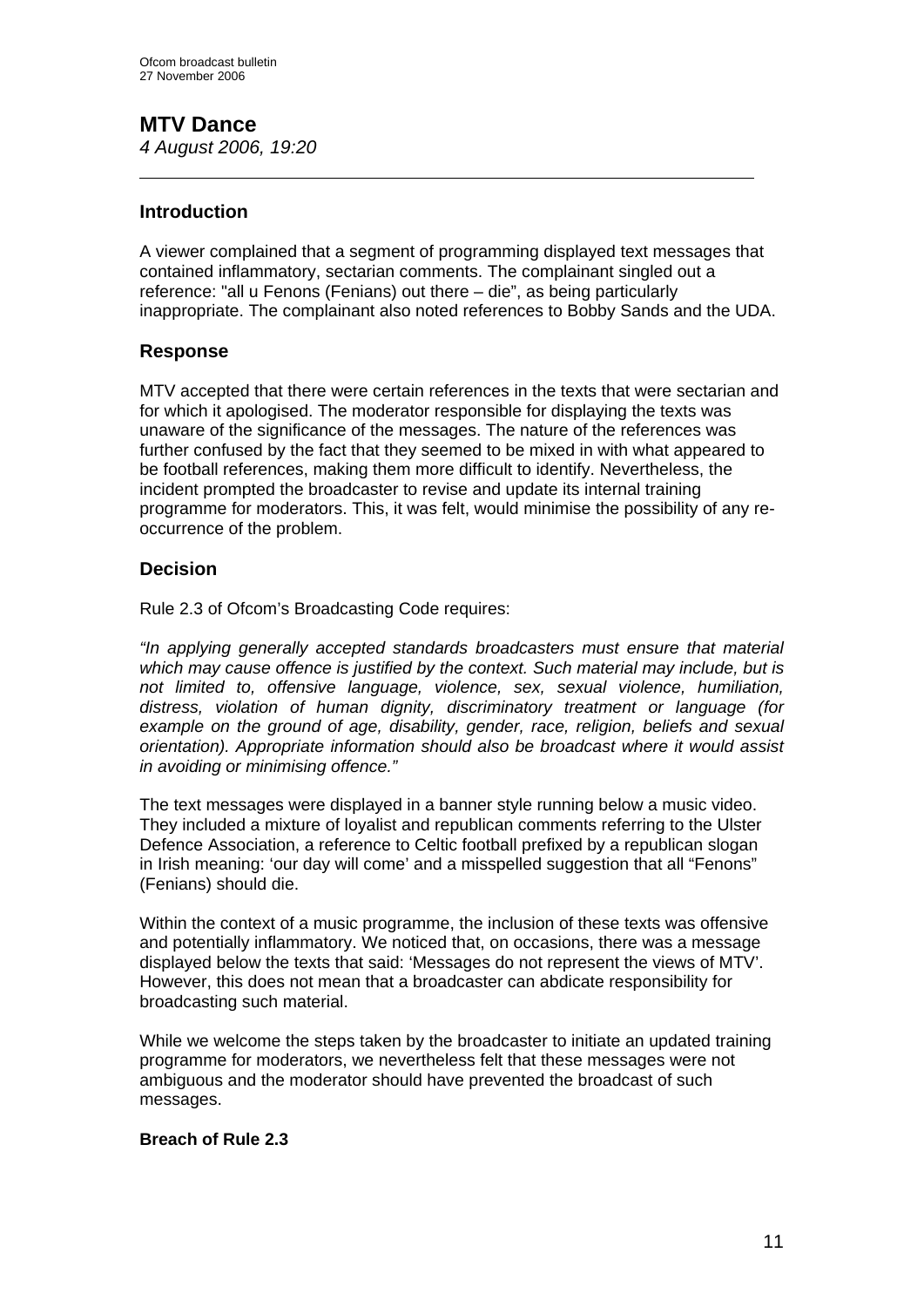## **Resolved**

## **Road Rage School**

*UKTV People, 22 July 2006, 15:30 and 19:00*

## **Introduction**

Two viewers complained about unedited swearing ("fucking") in two different editions of the programme, which they felt was inappropriate when young viewers may be watching.

## **Response**

UKTV explained that there was a human error when the data for these programmes was entered into its automated compliance software *On-Air -* the person responsible mistakenly believed the programmes were pre-watershed as they had seen them on a non-UKTV channel in the early evening. They failed to check back against the data on the programme's transmission and compliance form, which would have shown that the programme acquired by UKTV was restricted to post-watershed broadcast.

To address this, the channel checked all its programmes' classifications against the actual content recorded in the programmes' transmission and compliance forms. Furthermore, to ensure that this issue was not widespread across the UKTV network, a similar check was carried out on a month's schedule on each channel. UKTV also instituted a rule that before a new programme or any old programme which had only ever been shown post-watershed could be inputted into *On-Air*, its classification must be checked against the programme's transmission and compliance form. The *On-Air* system had also been changed so that it refused to accept any programme scheduled without a confirmed pre- or post-watershed classification.

## **Decision**

Rule 1.14 of Ofcom's Broadcasting Code requires:

"The most offensive language must not be broadcast before the watershed or when children are particularly likely to be listening."

The unedited swearing was unsuitable in this context – broadcast before the watershed. However we welcome the steps UKTV has taken to amend the operation of the *On-Air* system and ensure the correct classification of programmes. There have been no records of similar occurrences since UKTV were alerted by us to the issue. In these circumstances we consider the matter resolved.

## **Resolved**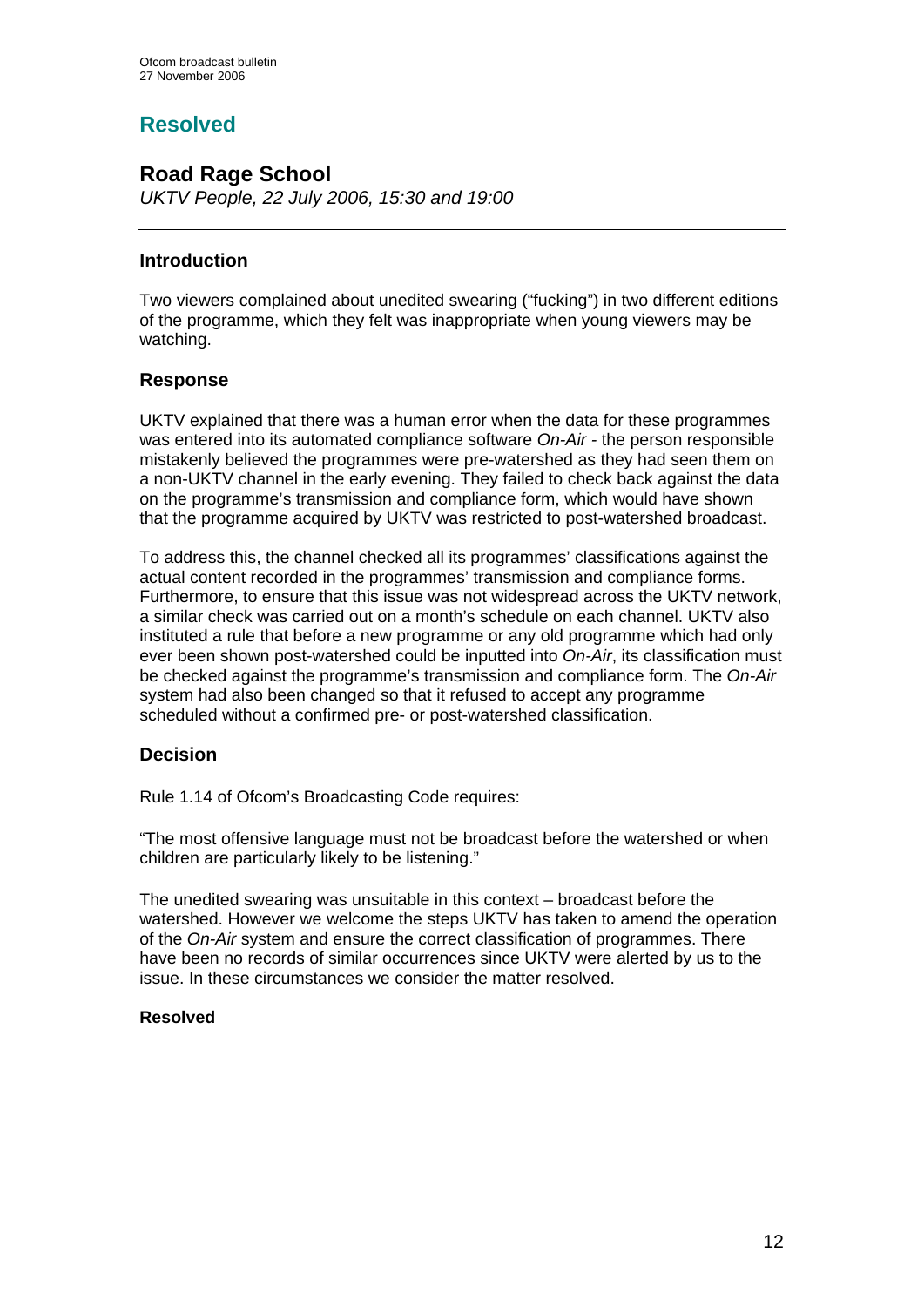## **World Cuppa**

*ITV4, 30 June 2006, 22:00* 

## **Introduction**

*World Cuppa* was a live late-evening series on ITV4, and featured discussion about the World Cup.

In the above edition, a clip was shown featuring a Chinese commentator's animated commentary on a goal scored by Italy against Australia. One of the guests then referred to the commentator as "the old tiddlywink"; he then used the phrase "kitchen sink".

We received a complaint from a viewer who considered the language was offensive and racist. He also questioned the absence of an apology within the programme.

## **Response**

ITV said that the series was devised for the young-male orientated audience of ITV4 as a light-hearted and occasionally provocative element of ITV's World Cup coverage. It recognised the potential for unintentionally causing offence and for that reason in particular the series was provided with intensive compliance advice and support both during pre-production and while it was on-air.

ITV said that the guest in question was properly briefed before going on air and the producers had no reason to suspect he would make inappropriate remarks. ITV suggested that it was clear from the studio reaction - nervous laughter and shaking of heads - that what he had said was inappropriate.

ITV said it would have expected and preferred the presenter to have apologised unambiguously immediately, but the production team took the view that it was more important and constructive to get the show rapidly back on track by moving on to avoid provoking more offensive remarks from the guest. The incident was analysed immediately afterwards with the presenter and renewed emphasis was placed on the need for apology in the event of such incidents. The producers also concluded that the guest was unpredictable and would not be invited to appear again on the show; ITV supported this decision.

ITV apologised for the offence caused and said it was confident that valuable lessons were learned from the incident.

## **Decision**

Rule 2.3 of Ocom's Broadcasting Code states:

**2.3** In applying generally accepted standards broadcasters must ensure that material which may cause offence is justified by the context (see meaning of "context" below). Such material may include, but is not limited to, offensive language, violence, sex, sexual violence, humiliation, distress, violation of human dignity, discriminatory treatment or language (for example on the grounds of age, disability, gender, race, religion, beliefs and sexual orientation)...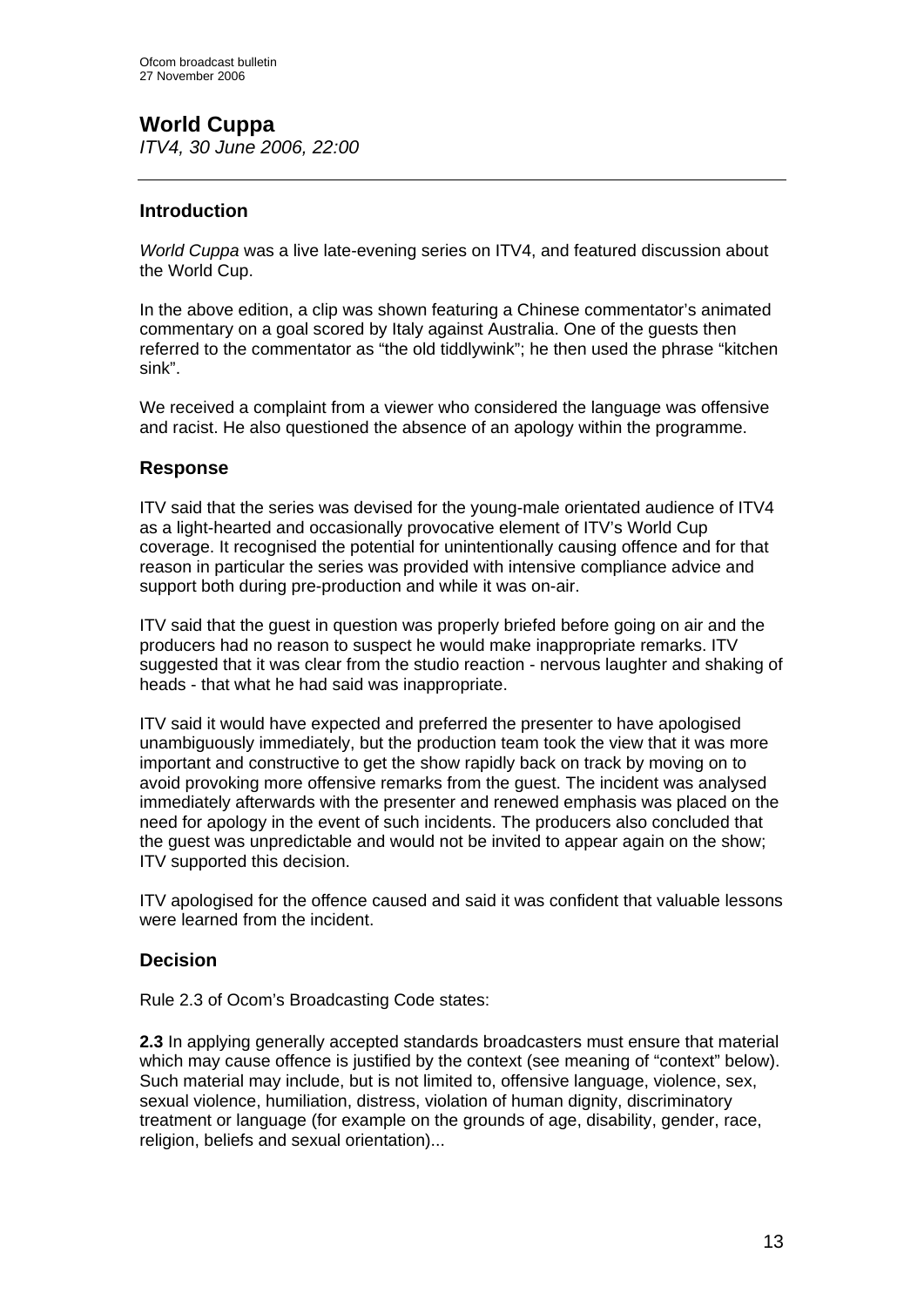The terms "tiddlywink" and "kitchen sink" are a play on the word "chink". These derogatory references to the commentator's race were not justified by the context in which they occurred and were inappropriate. An immediate apology may have served to mitigate the offence caused. However, in view of ITV's recognition that the language in this live programme was unacceptable, could be seen as racist and the action taken to prevent a recurrence, we consider the matter resolved.

## **Resolved**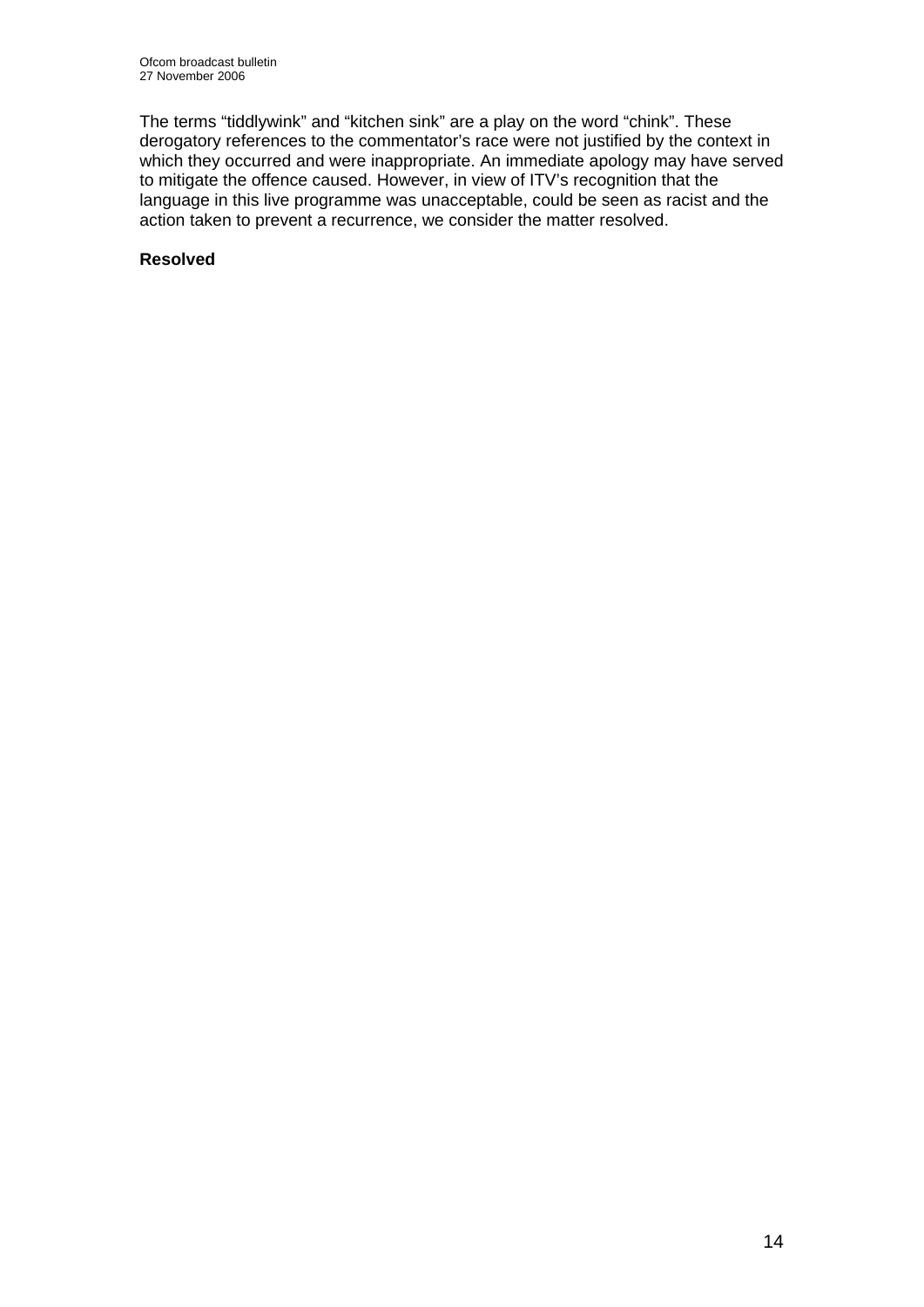## **The 60s: The Beatles Decade**

*UKTV History, 12 July 2006, 13:00*

## **Introduction**

A viewer complained about an interview in which one subject said, as he recalled people's surprise when they encountered Harold Wilson on a train, "Fucking hell, it's Harold Wilson". The complainant felt this was inappropriate for this time of day when young viewers might have been watching.

## **Response**

UKTV explained all its programmes were viewed by a compliance viewer who recommended any edits required for compliance purposes. In this case the language was correctly identified as unacceptable and an edit recommendation passed. Unfortunately the editor to whom this was passed, a temporary replacement at the versioning company, did not properly interpret the instruction, reducing the volume rather than removing it completely. UKTV recognised this was a serious error of judgement and had asked for the editor to be removed from working on any other UKTV programming and that the versioning company conduct further training to ensure such misinterpretation did not happen again.

## **Decision**

Rule 1.14 of Ofcom's Broadcasting Code requires:

"The most offensive language must not be broadcast before the watershed or when children are particularly likely to be listening."

Broadcasters remain responsible for the output of their own channel. The swearing in this programme was unsuitable for the time of broadcast – although we accept that some effort had been made to edit it. Given this, and UKTV's admission of human error and assurances, we consider the matter resolved.

## **Resolved**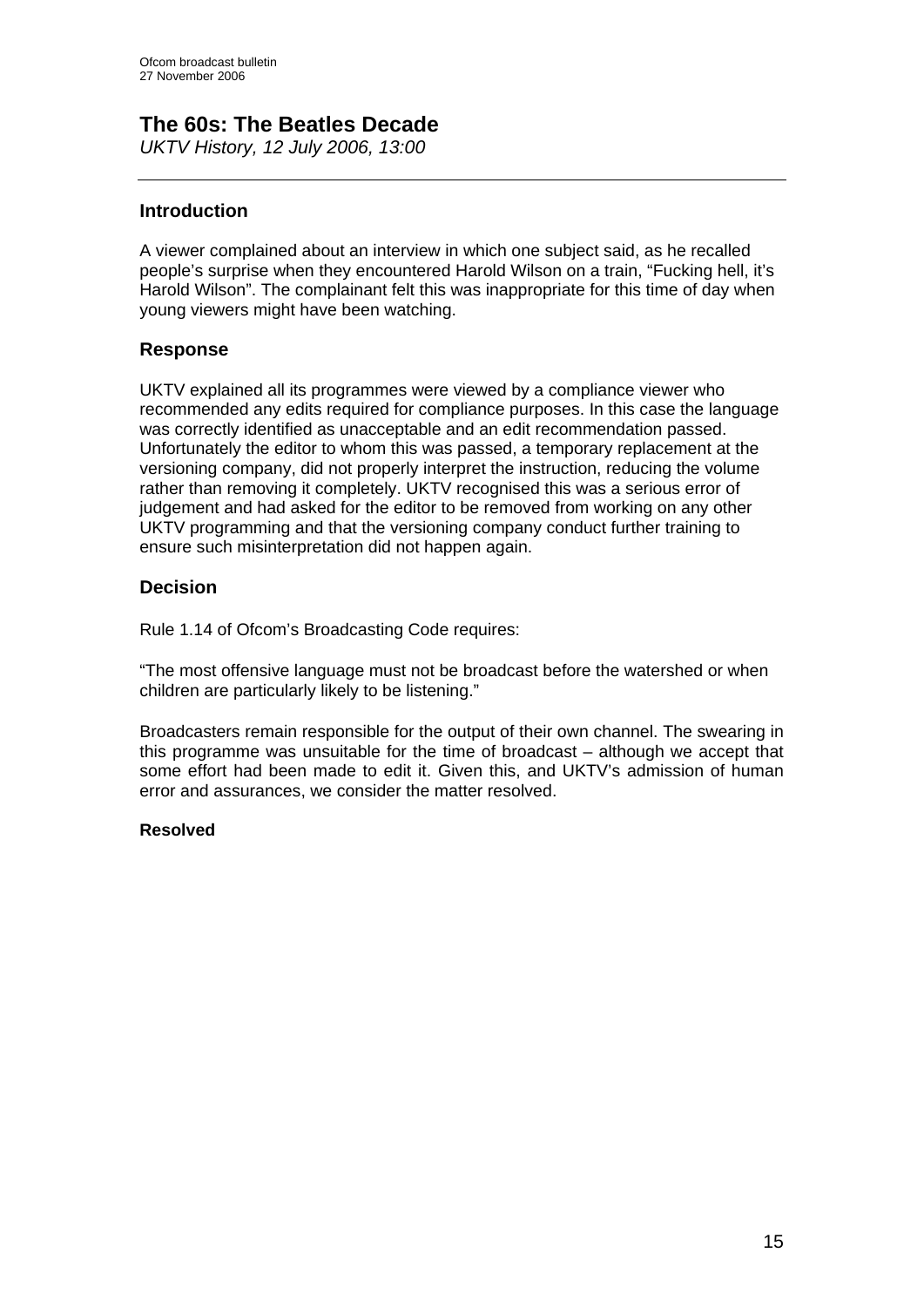## **Not in Breach**

## **The Baby Mind Reader**

*Five, 19, 26 June, 03, 10 July 2006, 21:00* 

## **Introduction**

*Baby Mind Reader* was a six part series in which Derek Ogilvie claimed to be able to read the minds of toddlers. The programme claimed that he didn't need to speak to a child, but that all babies had the ability to 'tune in to him' until they learned to talk. In the programmes, the parent/s of hyper-active children would seek Derek Ogilvie's advice. Some of the couples were at risk of splitting up because they found it difficult to control their children.

Derek Ogilvie met with the parent/s and the child. Having spent time with them he interpreted to the parent/s what he believed the child was communicating to him telepathically about their attitudes and home life. He would sometimes communicate this by acting out the toddler's tantrums. He would then offer advice as to how the family's life might be changed and improved in ways which would consequently benefit the toddler. For example, he would suggest introducing regular bedtimes, cutting down on sugary or artificially coloured drinks and providing more fruit and vegetables.

The parent/s gave their opinions on Derek Ogilivie's comments. The parent/s then chose to follow some or all of his advice on how to change home life for the better. At the end of the period the programme reviewed developments with the parent/s and Derek Ogilvie.

Ten viewers complained. In summary, they felt that:

- the programmes were 'in poor taste' and 'exploitative of vulnerable people';
- viewers could be deceived by the alleged psychic powers demonstrated;
- there should have been an entertainment disclaimer before the programmes.

Some of these complainants were concerned:

- for the welfare of the young children involved suggesting that it was irresponsible 'for words to be put in their mouths'; and/or
- about the 'life-changing advice' given to the mothers of the young children.

These complaints raised issues under the following Rules in Ofcom's Broadcasting Code:

*1.26 Due care must be taken over the physical and emotional welfare and the dignity of people under eighteen who take part or are otherwise involved in programmes. This is irrespective of any consent given by the participant or by a parent, guardian or other person over the age of eighteen in loco parentis.* 

*2.6 Demonstrations of exorcism, the occult, the paranormal, divination, or practices related to any of these that purport to be real (as opposed to entertainment) must be treated with due objectivity.* 

*(See Rule 1.19 in Section One: Protecting the Under-Eighteens, concerning scheduling restrictions.)*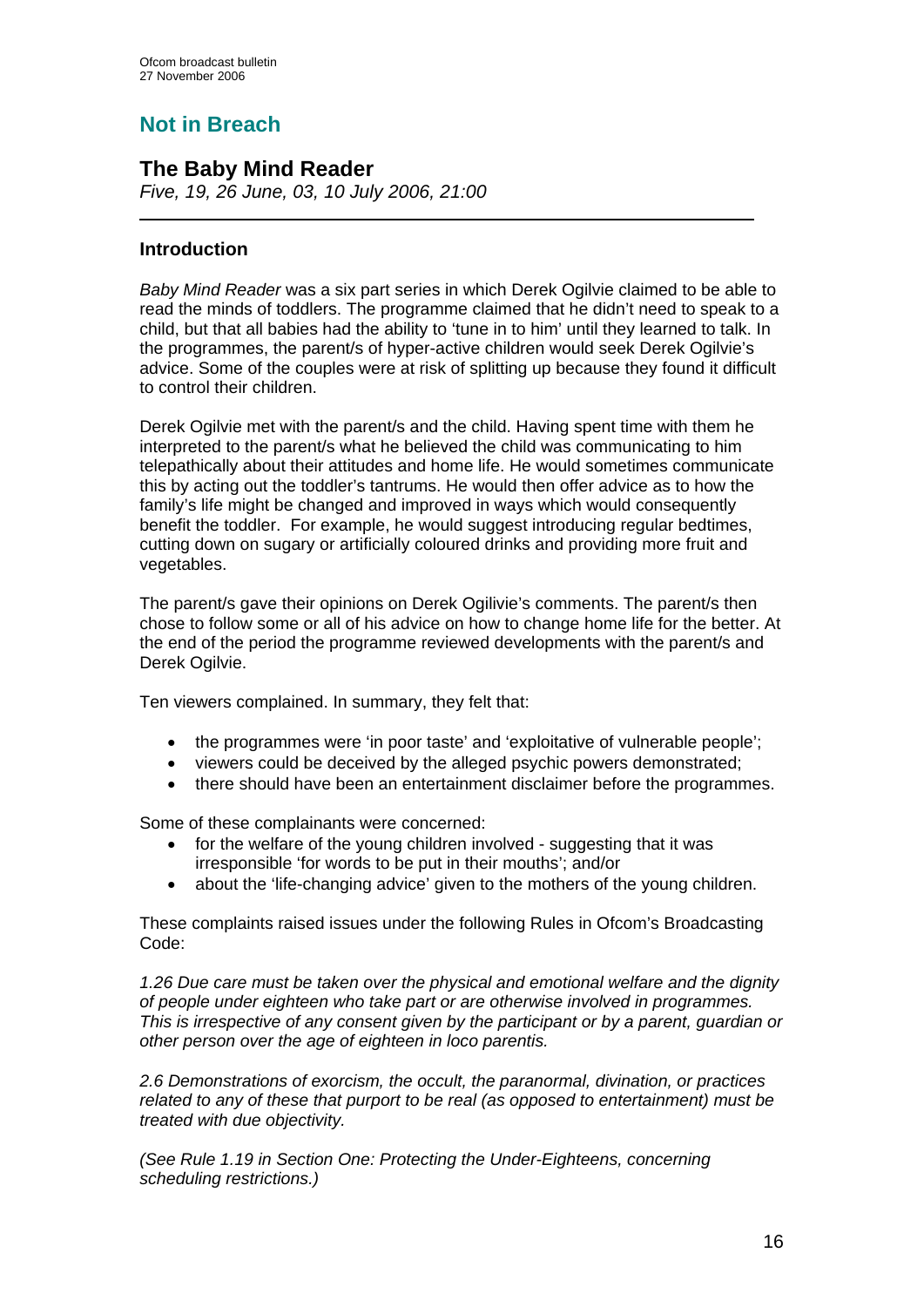*2.7 If a demonstration of exorcism, the occult, the paranormal, divination, or practices related to any of these is for entertainment purposes, this must be made clear to viewers and listeners.* 

*2.8 Demonstrations of exorcism, the occult, the paranormal, divination, or practices related to any of these (whether such demonstrations purport to be real or are for entertainment purposes) must not contain life-changing advice directed at individuals. Meaning of "life-changing":* 

*Life-changing advice includes direct advice for individuals upon which they could reasonably act or rely about health, finance, employment or relationships.* 

## **Response**

Five said, in response to Rule1.26, that none of the young children were filmed alone; they were always in close proximity to their parent(s). The broadcaster also assured us that while filming took place, every effort was taken to ensure that the young children would not be unsettled or upset by the experience. The programmes did not put their physical or emotional welfare at risk; on the contrary, the whole point of the programmes was to establish why they were behaving in a manner which was causing their parents concern and to try to rectify the problem.

The broadcaster explained that a psychiatrist, Dr Gareth Smith, reviewed the cases of all contributors to the series to ensure their suitability for the programme. Each of the parents featured in the programmes was given the option of further counselling from Dr Smith after filming was completed. The whole point of the programmes was to improve the emotional and physical welfare of each of the young children featured. The broadcaster said that each child had benefited from their involvement.

In response to Rule 2.6, Five said that there was no ban on those who claim to have psychic powers from appearing on television. Regarding 'objectivity', Five said that the programme 'tested' Derek Oglivie in the most objective way possible, by seeing if he could improve the lives of the families he claimed he could help. It was made clear that it was Derek Ogilvie alone who claimed to be able to "connect" with the young children featured. There was never any suggestion that the programme, the producers or Five believed his claims.

Five said that the commentary was written in such a way as to demonstrate this objectivity and to encourage viewers to question whether Derek' Oglivie's conclusions were indeed gained from a "psychic" connection. The narrator repeated many times in each episode that Derek Ogilvie's supposed abilities were merely "claimed" by him, describing him as a "self-proclaimed" baby psychic, and making clear that "he says" he can "connect" with the child.

Five went on to say that the nature of the objectivity required in programmes differed according to the nature of the psychic activity and the likely audience. Five noted that a previous research report on psychic matters, issued by the legacy regulators, *Beyond Entertainment* (2001) found that the respondents regarded it acceptable for Five to provide a wider range of programming treatments (than other terrestrial channels) provided it adhered to the observation of the watershed.

In response to Rule 2.7, the broadcaster said that Derek Ogilvie's psychic readings purported to be real and the programme reflected this. The methods he used were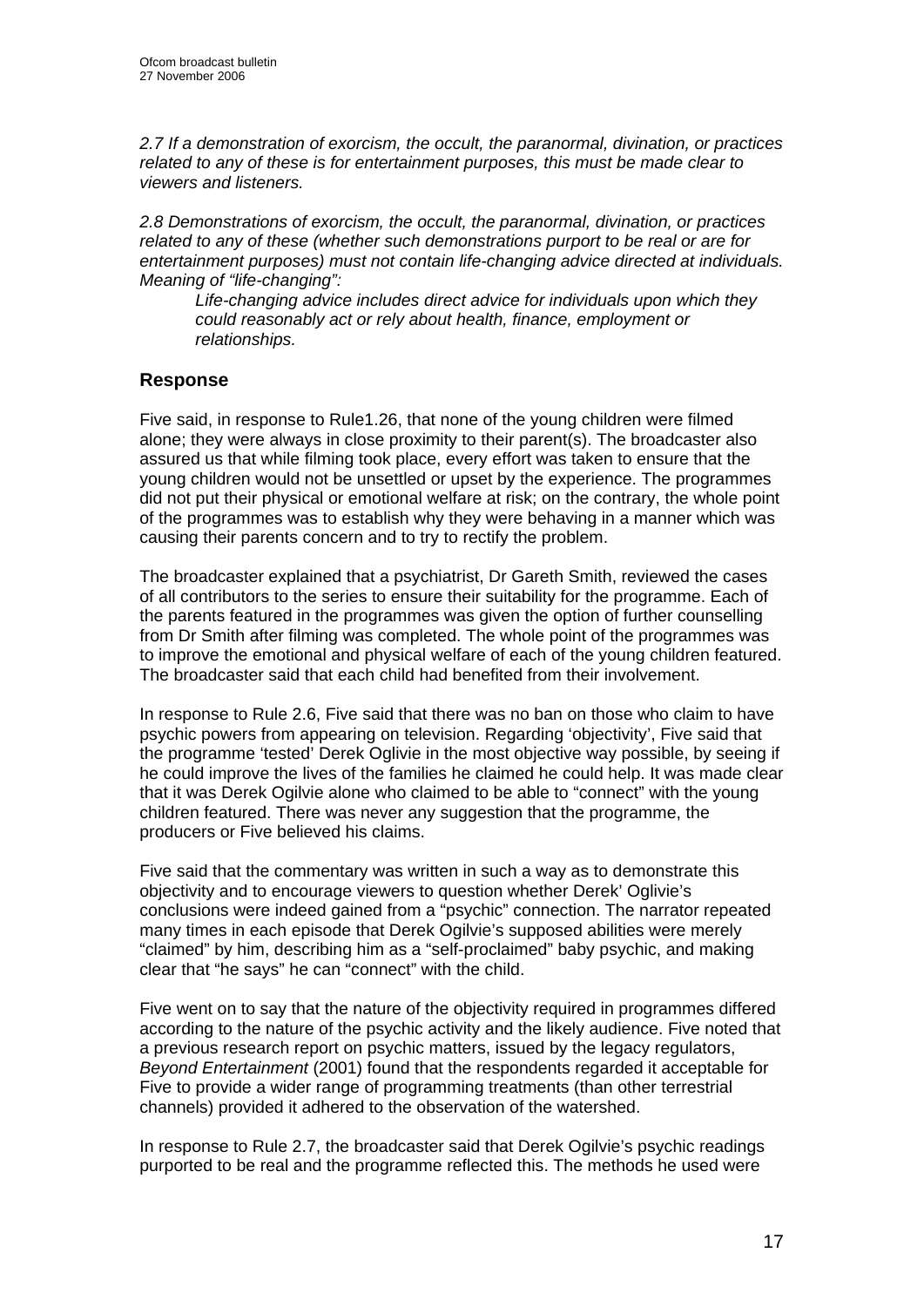not for entertainment purposes. The programme was commissioned by Five's controller of Science who was interested in exploring the experience of families who sought help from Derek Ogilvie. In these circumstances, the broadcaster felt that an announcement that Derek Ogilvie's methods were for entertainment purposes would have been inappropriate and have undermined the point of the series. It would also have undermined the very real and distressing problems faced by the parents in each case.

In response to Rule 2.8, Five said that whilst Derek Oglivie may have claimed that the method he used to discover problems was by "telepathically connecting" with the young children, the advice he gave was based on facts which he had established were true by asking the child's parents. It was not based on his purported psychic readings. As such, the restrictions on life-changing advice did not apply. Derek Ogilvie was careful to ensure his advice was positive and made common-sense. Remarks in the commentary such as (in episode three): '…*whether Derek read Lily's mind or not, Gemma's positive attitude has produced huge improvements in Lily's behaviour…'* re-enforced the point that it was the changes which the parents themselves had made to their lives which caused their child's situation to improve, not Derek's purported psychic readings.

## **Decision**

We recognise that some viewers were uncomfortable with the concept of the involvement of young children in a series of this nature. However, as long as programmes comply with the Broadcasting Code, there is no absolute bar on what topics a broadcaster can address. We considered the series in terms of the relevant Rules in the Code below.

Where the physical and emotional welfare and the dignity of people under eighteen is concerned (Rule 1.26), the information provided by the broadcaster was that the cases were reviewed by a psychiatrist before filming and that supportive counseling was offered afterwards. We note that the relationships between the toddlers and their parent/s appeared to have improved by the end of the programmes we viewed. Children were sleeping better, there were positive changes in diet and there was less fractiousness. Overall family life appeared more harmonious. We have no evidence therefore to suggest that the broadcaster did not demonstrate "due care" towards the young participants. The programme was not in breach of this Rule.

In the matter of demonstrations of exorcism, the occult, the paranormal, divination and the need for due objectivity (Rule 2.6), as noted by the broadcaster, the programme's commentary made clear that it was Derek Ogilvie who claimed that he was able to read young children's minds. In fact it is never made clear exactly what this means – apart from the use of such words as 'tune in to babies' minds' and 'telepathy'. This practice was not endorsed by the programme whilst the parent/s did speak of their scepticism on whether Mr Ogilvie really could read children's minds. For example one mother says: '…if you ask me whether I believe in psychics or not…I would say I don't believe in psychics'. Later, the same mother says: '…he just told me what I knew all along…'

As a hybrid programme, combining life style parenting tips with a purported telepath, the programmes were presented with due objectivity. In our view it was possible for a viewer objectively to ascribe Derek Ogilvie's 'readings' and advice simply to intuition, observational skill and experience with counselling young families. For example, one sequence showed him visiting a house which contained a lot of clutter, and rooms which had remained undecorated for many years. Derek Ogilvie concluded that the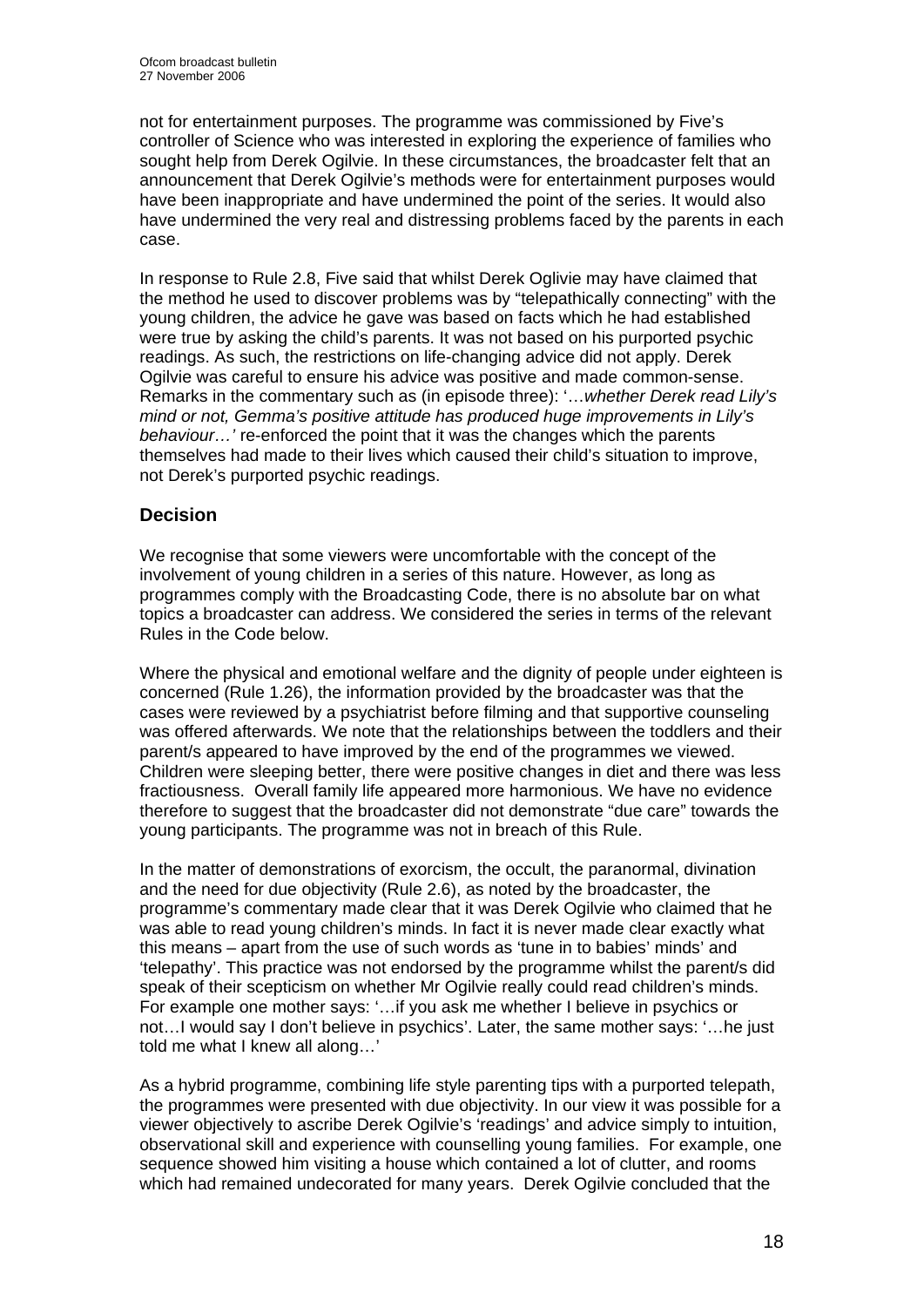toddler was 'telling' him she was unhappy because the parents would always start something but never finish it. On another occasion, he said a toddler was concerned that the mother of the family was fat. Meanwhile, he was also shown on occasion trying and failing to find anything to say, with which a parent could connect with. The programmes were not in breach of Rule 1.26.

Although what Derek Oglivie was actually practising was not clear, in respect of Rule 2.7 we accept that the programmes adopted a factual documentary approach to the material presented. Therefore, it was not necessary in this case for the broadcaster to make it clear that it was for entertainment purposes. The programmes were not in breach of this Rule.

The purpose of Rule 2.8 is to protect those, who may interact with a programme, from acting on life changing advice derived from practices such as that demonstrated in the programme. However, it was clear from the evidence presented by Five that the advice given – described in the narration as common sense – was given by Derek Ogilvie after he had independently checked his 'insights' by questioning the parent/s. For example, his suggestion that a single mother had been abused in a previous relationship came after a protracted period of questioning. Once the woman confirmed this, the programme showed him continuing to explore this particular avenue.

From this perspective the subsequent advice he gave any parent/s was very much what would be expected from any counsellor or social worker called upon to give advice to a single mother who was having difficulty with child rearing. For example, at one point Derek Ogilvie says to a woman that her child would not sleep properly until she has dealt with all the adult relationship issues she needed to deal with. This could be seen by viewers to be common sense advice regarding how a child will pick up on the anxieties of their parents and be disturbed by them. Other advice included recommendations for parents to create rotas as to who would bath the children and who would do the washing. Some parents were told to stop shouting at the toddlers. Others were persuaded to feed their children less sweets and spend quality time playing with them.

Taking all the above into account, therefore, and on balance, the programmes were not in breach of this Rule.

## **Not in Breach**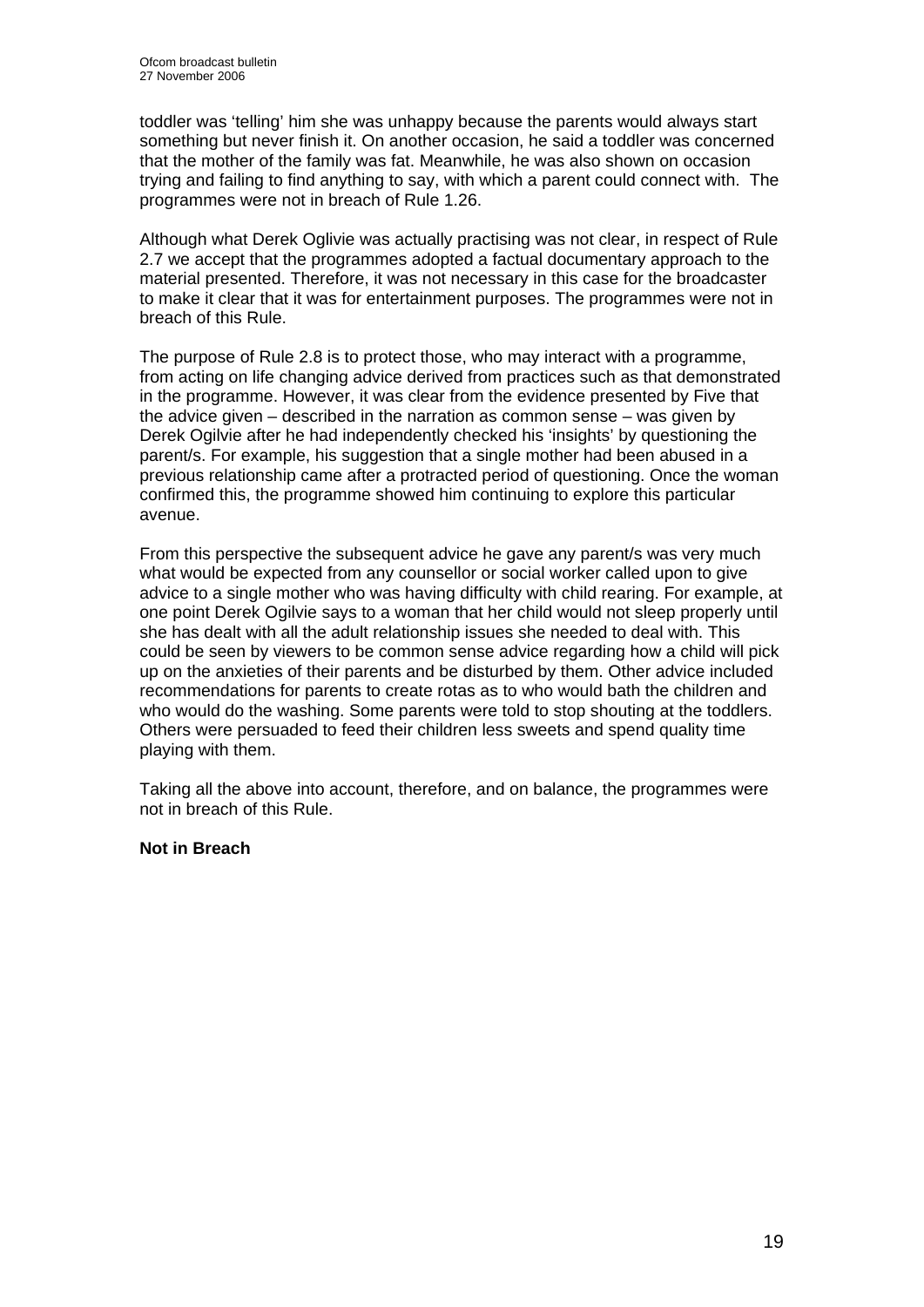# **Fairness and Privacy Cases**

## **Not Upheld**

## **Complaint by Mr Michael Gore**

*Rock School 2,* Channel 4, 5 and 12 February 2006

Summary: Ofcom has not upheld this complaint by Mr Michael Gore of unwarranted infringement of privacy.

This edition of Rock School featured a band tour coach. Mr Gore was the driver of the coach and images of him taken from outside the coach were included in the programme as broadcast.

Mr Gore complained that his privacy was unwarrantably infringed in both the making of the programme and in the programme as broadcast because: the programme makers filmed and broadcast images of him despite his refusal to sign a release form and his request not to be filmed; and, the programme makers knowingly accepted a forged release form from his employers for his participation in the programme.

Ofcom found as follows:

a) The filming of Mr Gore did not infringe his privacy. The footage captured by the programme makers was not of a personal or private nature and the actions of the programme makers in capturing the footage did not materially disturb or interfere with Mr Gore's right to a private life.

The broadcast of footage showing Mr Gore driving the tour coach did not infringe his privacy. Ofcom found Mr Gore was not readily identifiable from the footage and the footage did not reveal particularly personal or private information about him.

b) Having found that Mr Gore's privacy was not infringed in either the making of the programme or in the programme as broadcast, Ofcom was not required to establish whether appropriate consent had been obtained by the programme makers. This is because Ofcom found that in the circumstances of this case, consent from Mr Gore was not required for either the filming of him or the broadcast of images of him.

## **Introduction**

*Rock School 2* was a six part, reality programme. The programme followed former *Kiss* band member Gene Simmons, in his attempts to create a rock band ("the band") from a group of school pupils.

Episode Three of this series was broadcast on 12 February 2006. During this episode the band embarked on a three day tour of the Midlands. While on tour the band lived and travelled in a coach and footage of the coach's interior and exterior was shown in the programme.

Footage of the tour coach was also included in Episode Two, broadcast on 5 February 2006. This episode showed the coach as part of a preview to Episode Three.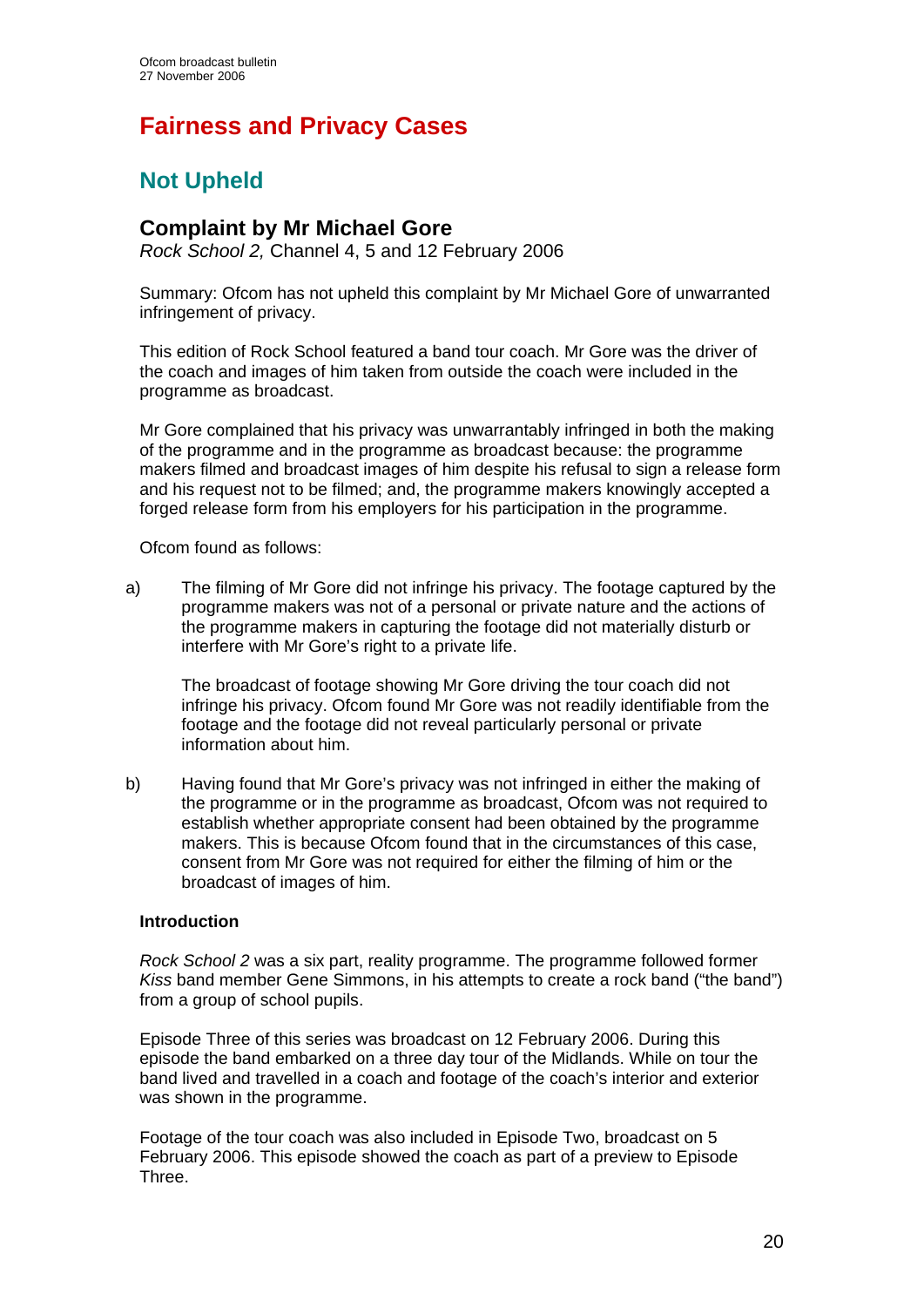Mr Michael Gore was the driver of the coach featured in the programmes.

Mr Gore complained his privacy was unwarrantably infringed in both the making of the programme and in the programme as broadcast.

#### **The Complaint**

#### **Mr Gore's case**

In summary, Mr Gore complained that his privacy was unwarrantably infringed in both the making of the programme and the programme as broadcast in that:

- a) The programme makers filmed and broadcast footage of Mr Gore despite his request that they stop filming him and his refusal to sign a release form.
- b) The programme makers knowingly accepted a forged release form from Mr Gore's company.

#### **Channel 4's case**

In summary, Channel 4 responded to the complaint as follows:

a) Channel 4 said that Mr Gore's employers were contacted and asked if they would be able to provide a tour coach and a driver for the programme. It was made clear to the company that there was a possibility that both the vehicle and the driver may appear in the final programme. Channel 4 said the company were comfortable with this as they felt it would be good PR for the company.

 During filming, Mr Gore opened up his cab so that the cameraman stationed on board the coach could film the motorway through the front window. Mr Gore told the cameraman that he did not wish to be filmed. The cameraman abided by this request and only filmed Mr Gore's hands, which the complainant seemed happy about. Channel 4 noted that this footage was not used in the programme as broadcast. Channel 4 said it was not clear to this cameraman that Mr Gore wanted him to communicate his request not to be filmed to any other members of the production team or the second cameraman who was in another vehicle. As the complainant did not tell anyone else in the production team or the second camera team that he did not wish to be filmed, some shots of Mr Gore were taken through the tinted window of the coach by the second camera team. The purpose of this filming was not to specifically feature him but to gain footage of the coach's journey. Channel 4 said that Mr Gore was aware that this filming was taking place because the director asked him to slow down the coach whilst they were filming. It would have been very clear to Mr Gore that any shot of the coach taken from outside may be likely to include him as well, and yet, Channel 4 said, at this point Mr Gore did not indicate to the second camera team that he did not wish to be filmed.

Channel 4 explained that while on tour, the Production Manager had an altercation with the complainant about an overnight stay at a service station. During this altercation, Mr Gore stated that he did not wish to be filmed and tore up his release form saying he would not sign it. The Production Manager said that this was the first time Mr Gore had expressed this wish to her or any other member of the production team (with the exception of the cameraman on Mr Gore's coach).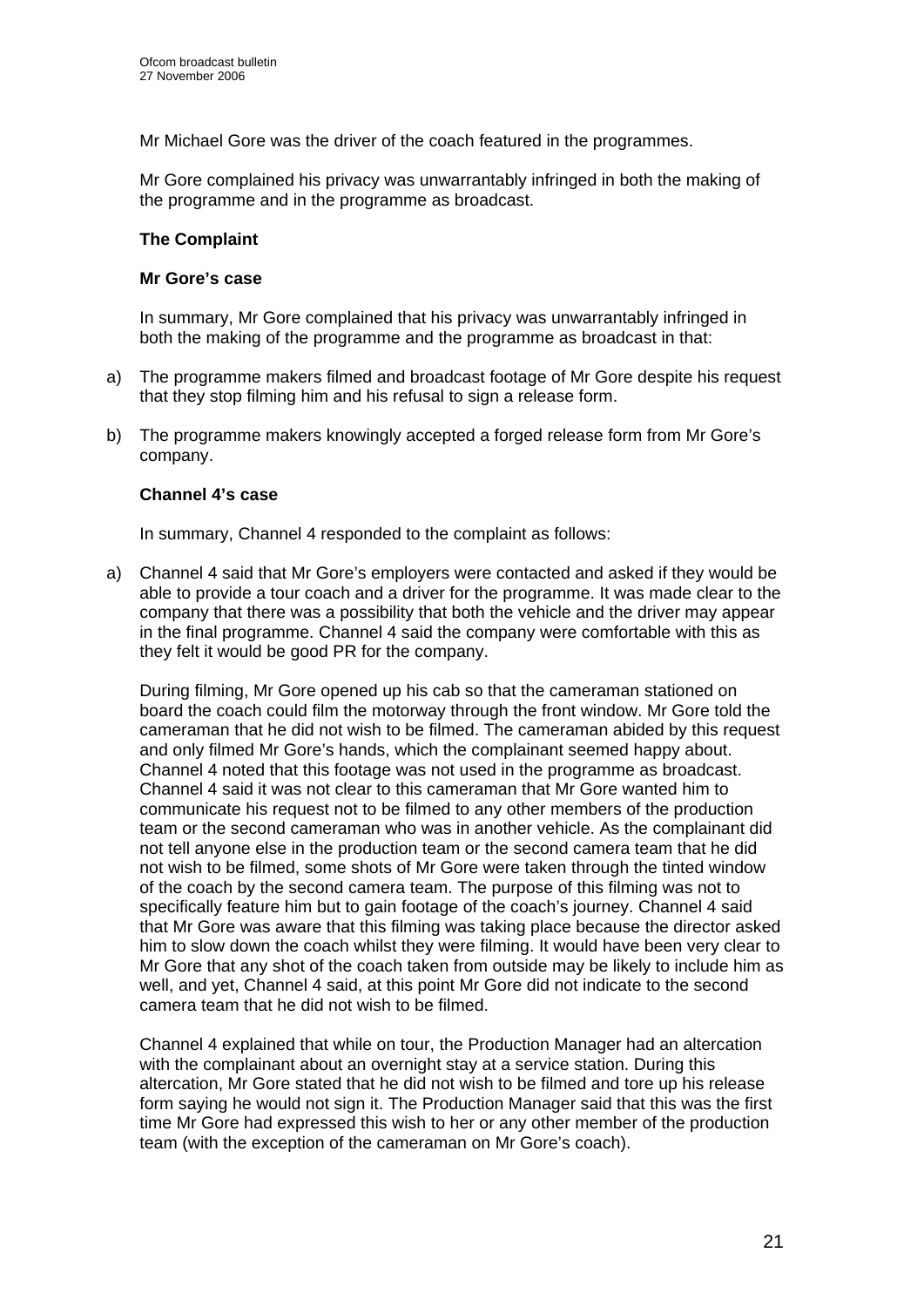Thereafter, the Production Manager ensured that Mr Gore was not filmed and care was taken by both camera teams to film the road and not Mr Gore. The Production Manager and Mr Gore did not speak again during the remainder of the filming period. Channel 4 said the Production Manager did not feel comfortable approaching Mr Gore in person about the release form and she sent the release form to his company instead. Mr Gore's employer asked the Production Manager if someone else could sign the form on Mr Gore's behalf. The Production Manager checked with her legal department and advised that the form would need to be signed by Mr Gore in person. This advice was then confirmed via email. Channel 4 provided Ofcom with an email from the Production Manager to Mr Gore's employer explaining that they required Mr Gore to sign a release form.

Mr Gore was only incidentally included in the shots that were editorially necessary in telling the story of the tour. The complainant's appearance in both the trailer for the programme and the programme itself was very fleeting. Mr Gore's appearance in the trail amounted to 3 seconds of footage. In the programme as broadcast, Mr Gore was shown in five extremely fleeting shots, again taken from the outside of the coach, through tinted glass with a total screen time of less than 10 seconds. Channel 4 said they did not believe the fleeting glimpses of Mr Gore that appeared in the programme, infringed his privacy in any way.

b) Both Channel 4 and the programme makers categorically stated that they had no reason to believe Mr Gore's signature had been forged until he telephoned Channel 4 following the broadcast of the trailer. Once it was realised there was a possibility that the form was forged the programme was checked by two experienced members of Channel 4's legal and compliance team. After checking the programme, it was decided that Mr Gore was barely identifiable and would not be recognised to anyone who did not know him well. Channel 4 were very concerned over the allegation of forgery and offered Mr Gore any assistance they were able to give in order to investigate the matter. However, it was felt that as Mr Gore was not easily identifiable from the shots of the coach it was acceptable to use them within the programme as their use would not infringe Mr Gore's privacy.

## **Mr Gore's comments in response to Channel 4's statement**

In summary Mr Gore responded to Channel 4's statement as follows:

a) Mr Gore said that when he was first given the release form to sign, he asked about a performance fee. After being told that performance fees no longer exist, Mr Gore recalled that he told the Production Manager that he was not to be filmed under any circumstances.

 As regards the filming on board the coach, Mr Gore stated that he specifically told the cameraman in question that he could not film any part of him. In response to the broadcaster's suggestion that the windows of the coach were tinted, Mr Gore said that his compartment did not have tinted windows.

 Mr Gore maintained that he was identifiable in the programme as broadcast as he was told by people that they saw him on the programme.

 Mr Gore said his argument with the Production Manager arose because he was not willing to risk the safety of the coach or its occupants.

b) In relation to the signed release form, Mr Gore said that he found it difficult to believe the programme makers did not wish to contact him directly to confirm that he had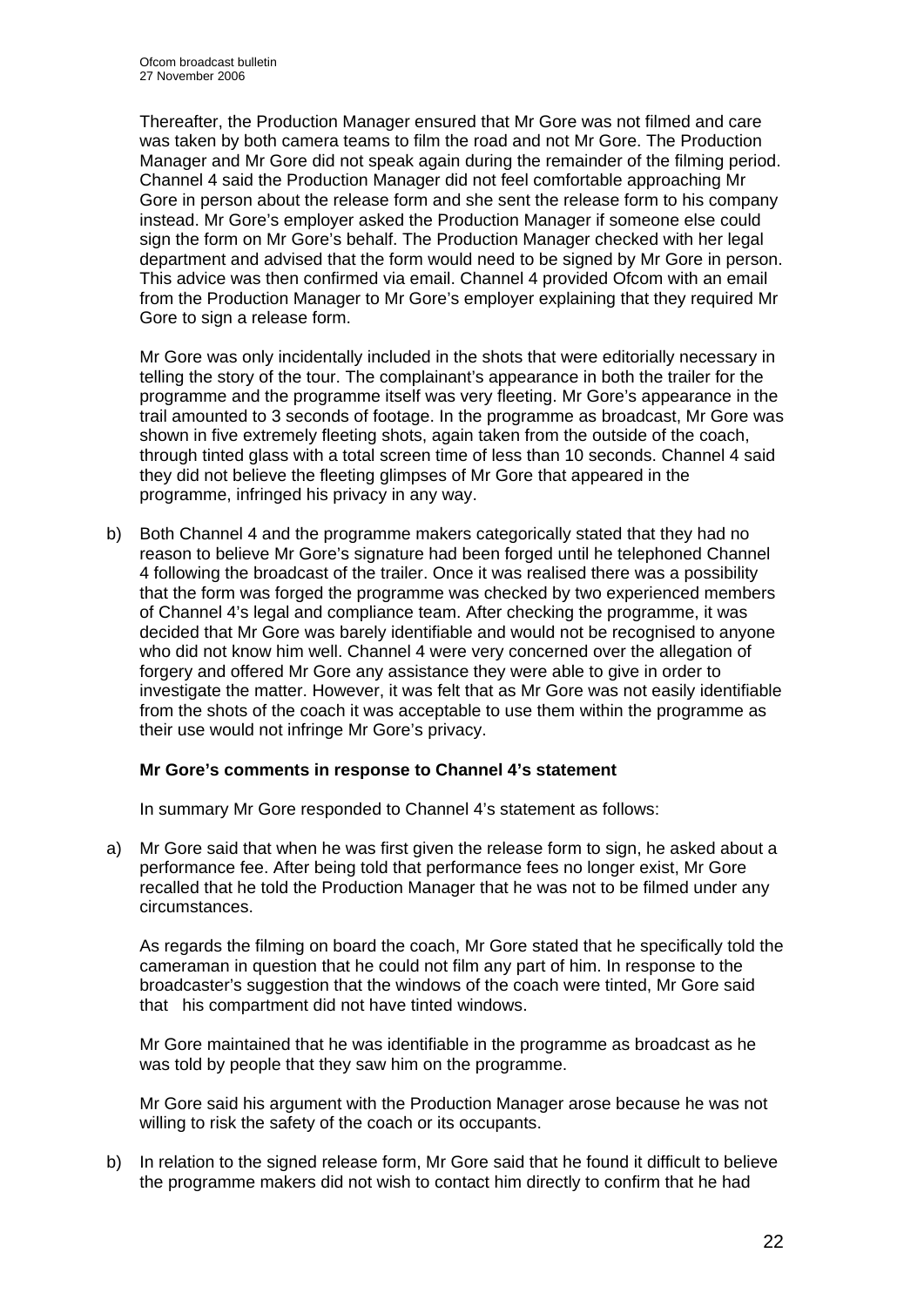signed the release form himself, given that they explained to his employer how important it was that he sign the release form and stipulated that no one else may sign on his behalf.

## **Channel 4's second statement**

Channel 4 responded to Mr Gore's comments as follows:

a) Channel 4 said the Production Manager maintained that at no point, during her conversation with Mr Gore about a performance fee, did he state that he did not wish to be filmed.

In relation to the filming on board the coach, Channel 4 said the cameraman in question disputes that Mr Gore asked him not to film his hands. Channel 4 said the windows of the coach were sufficiently tinted so that it was not easy to identify Mr Gore. Further the shots of him that were included taken outside of the coach, as it was moving, were so brief as to render him virtually unidentifiable.

b) Channel 4 said the Production Manager acknowledged that she had the mobile number of the complainant, but she did not feel comfortable approaching him personally given their previous altercation. Instead the Production Manager took the reasonable step of approaching Mr Gore through his employer. The Production Manager had no reason to suspect that the form had not been signed by the complainant in person as specifically requested.

## **Decision**

Ofcom's statutory duties include the application, in the case of all television and radio services, of standards which provide adequate protection to members of the public and all other persons from unfair treatment in programmes and unwarrantable infringement of privacy in and in the making of programmes included in such services. Where there appears to have been unfairness in the making of the programme, this will only result in a finding of unfairness, if Ofcom finds that it has resulted in unfairness to the complainant in the programme as broadcast.

In carrying out its duties, Ofcom has regard to the need to secure that the application of these standards is in the manner that best guarantees an appropriate level of freedom of expression. Ofcom is also obliged to have regard, in all cases, to the principles under which regulatory activities should be transparent, accountable, proportionate and consistent and targeted only at cases in which action is needed.

The line to be drawn between the public's right to information and the citizen's right to privacy can sometimes be a fine one. When considering and adjudicating on a complaint of unwarranted infringement of privacy, Ofcom must therefore address itself to two distinct questions: First, has there been an infringement of privacy? Second, if so, was it warranted?

Mr Gore complained that the programme makers filmed and broadcast images of him without his consent, despite his request that they not film him and his refusal to sign a release form. In addition, Mr Gore complained that the programme makers knowingly accepted a forged release form from his company. Mr Gore believed that by not gaining appropriate consent to broadcast images of him, his privacy was unwarrantably infringed.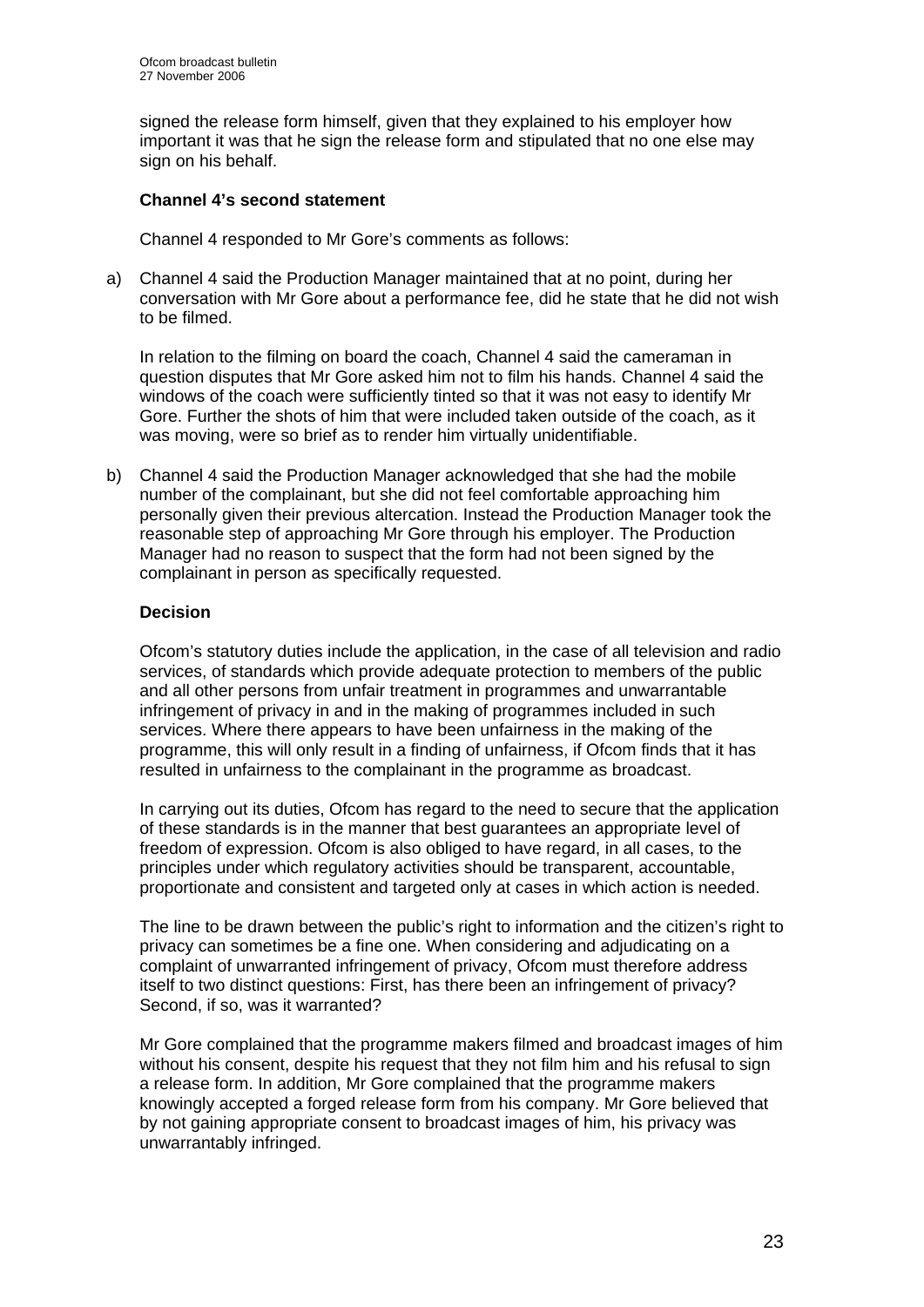From Mr Gore's written submissions it was clear to Ofcom that he believed that by not signing the programme maker's release form he was, in effect, preventing the programme makers from being able broadcast images of him. Further, Mr Gore believed that the programme makers' decision to film images of him, after being told that he did not wish for this to happen therefore infringed his privacy.

Before outlining Ofcom's findings in respect of Mr Gore's complaint, it is important to explain in the light of Mr Gore's understanding, as set out above, how Ofcom approached its decision.

Ofcom acknowledged that it was standard industry practice for programme makers to request that participants featured in a programme sign a release form for their contribution (sometimes even when the contribution is very minor). The consent given in a release form may commonly refer to the filming, broadcast and distribution of images, and any copyright considerations that may be relevant. However it is important to note that an infringement of privacy will not automatically result from images of an individual appearing in a programme without their consent. Also of relevance in this case was Mr Gore's request not to be filmed. The Ofcom Broadcasting Code says, (as a practise to be followed), that where an individual requests for filming to stop, or requests that they should not be filmed, then the programme maker should normally be required to stop filming. However this would *only* be the case if the filming was infringing the person's privacy. If the filming was not infringing the person's privacy, then the programme maker may be entitled to continue filming. Programme makers should always be alert to the fact that their actions may infringe the privacy of a contributor. However, a person's wish that a particular image or piece of information should not be revealed does not necessarily render the image or information 'private' or mean that a programme maker should be prevented from legitimately recording and subsequently broadcasting it.

Therefore, in reaching a decision about Mr Gore's complaint Ofcom was firstly required to assess both the nature of the filming, and the images broadcast in the programme, to establish whether they were capable of infringing Mr Gore's privacy. Secondly, *if* Ofcom concluded that the filming and subsequent broadcast was capable of infringing Mr Gore's privacy, then Ofcom would seek to determine whether appropriate consent had been obtained by the programme makers or whether the infringement was warranted.

a) Ofcom considered both the filming of the images (i.e. in the making of the programme) and the broadcast of the images (i.e. in the programme as broadcast).

 Ofcom was informed of two occasions when Mr Gore was filmed: footage taken inside the coach of Mr Gore's hands; and footage taken from outside the coach of Mr Gore driving.

## Footage of Mr Gore from inside the tour coach

 In relation to the filming of Mr Gore's hands, Ofcom noted that Mr Gore believed the filming infringed his privacy because it was against his express wish not to be filmed. Channel 4 stated that the filming on this occasion was with Mr Gore's consent.

 Ofcom is not a fact finding tribunal, and was unable to determine, on the evidence before it, whether the filming of Mr Gore's hands had been with his consent or not. However, after considering the nature of the filming, Ofcom took the view that the filming did not result in an infringement of Mr Gore's privacy - even in the absence of consent from Mr Gore. From the information provided by both parties, it appeared to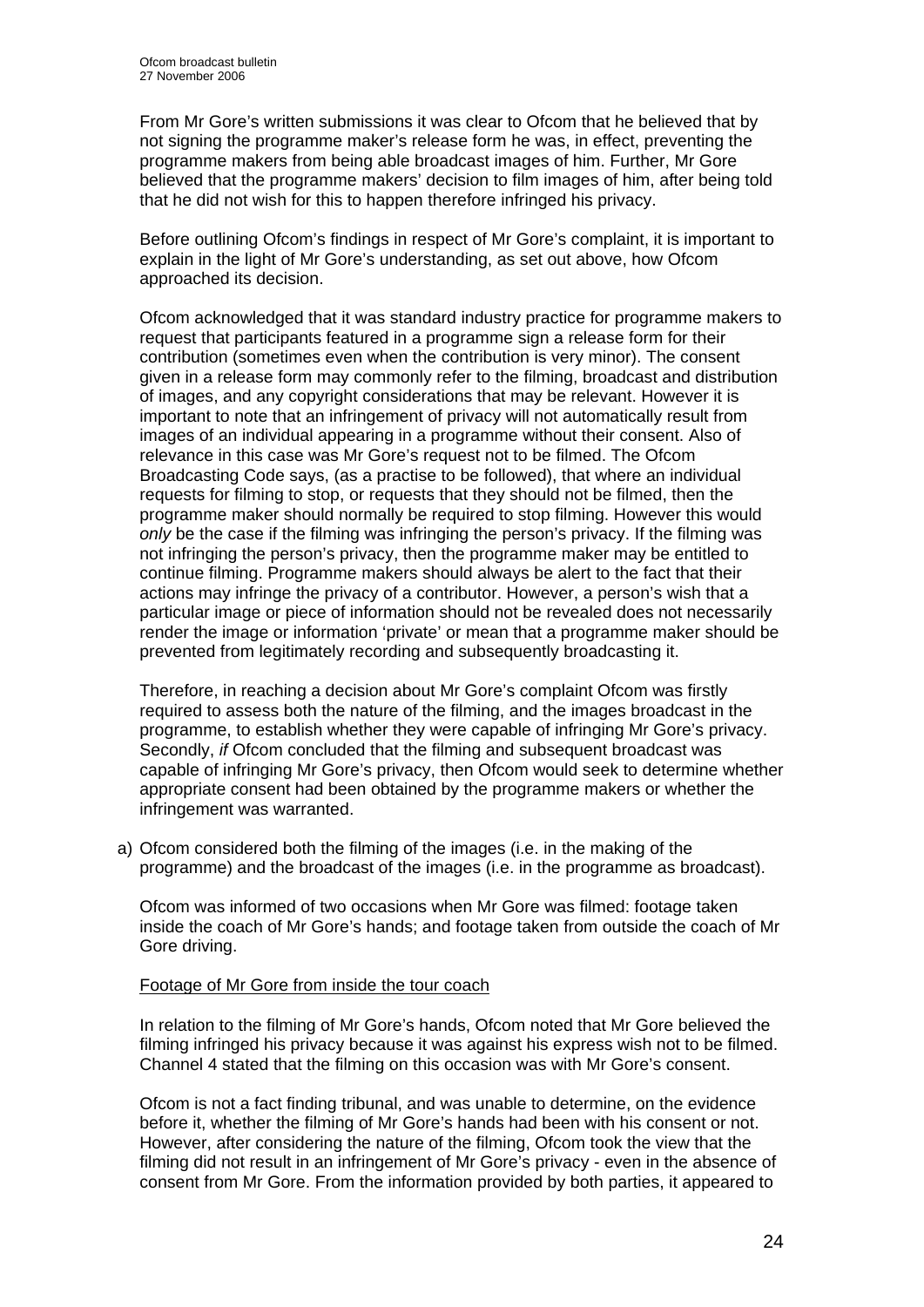Ofcom that the images captured by the programme makers were not images in respect of which Mr Gore would have a reasonable expectation of privacy. They were not of an inherently private nature and could not, for example, be considered sensitive or embarrassing. Mr Gore was simply driving the coach with his hands placed on the steering wheel away from his body. Further, there was no indication given by Mr Gore in his written statements that the cameraman, while filming his hands, attempted to intrude upon his actions or his person in a manner that would have amounted to an infringement of his privacy. In the circumstances, Ofcom was not persuaded that the manner in which this filming took place, in the making of the programme, infringed Mr Gore's privacy.

 Further, Ofcom noted that the footage of Mr Gore's hands on the steering wheel were not transmitted. Therefore there was no infringement on privacy in the broadcast of the programme with regard to this footage.

#### Footage of Mr Gore from outside of the tour coach

 Ofcom next considered the footage of Mr Gore driving the coach filmed from the exterior of the coach. Channel 4 explained that this footage of Mr Gore was filmed using a second camera team:

 *"…some shots of the complainant were taken through the tinted window of the coach journey. The complainant was aware that this filming was taking place because the director asked him to slow down the coach whilst they were filming in order to get better shots."* 

 Mr Gore advised Ofcom that "*I did slow down to 50 mph on the last day and this is when I was filmed"*. However, Mr Gore also explained that he had already made it clear to the programme makers that he did not wish to be filmed.

 Unlike the shots of Mr Gore's hands, this footage was used in the programme as broadcast.

 As noted above, Ofcom considered that Mr Gore's actions while being filmed (driving the tour coach), were not of an inherently private nature and could not, for example, be considered particularly sensitive, personal or embarrassing. In addition, Ofcom noted that the activity took place in, and was filmed from, a public place (the motorway). It was also noted by Ofcom that Mr Gore was aware that the camera crew was present. While Ofcom acknowledged that Mr Gore may not have been aware that he was included in the shot, it did not consider that the actions of the programme makers could be described as surreptitious or covert. In the circumstances, it appeared to Ofcom that the images captured by the programme makers were not images in respect of which Mr Gore would have a reasonable expectation of privacy. There was also no evidence to suggest that the actions of the cameraman while filming from outside the coach intruded upon Mr Gore's actions or his person in a manner that would have amounted to an infringement of his privacy. In the circumstances, Ofcom found there was no infringement of privacy in the making of the programme with respect to the filming of Mr Gore driving the coach.

 Ofcom finally assessed the images of the coach as they appeared in the programme as broadcast. Ofcom identified three shots of the coach that showed part of the driver's physical form. One showed the driver's arm, while the other two (upon close scrutiny) showed that the driver was male and wore dark sunglasses. In Ofcom's opinion, any finer details about the driver's appearance were not identifiable. Ofcom considered that Mr Gore, as the driver of the coach, would only have been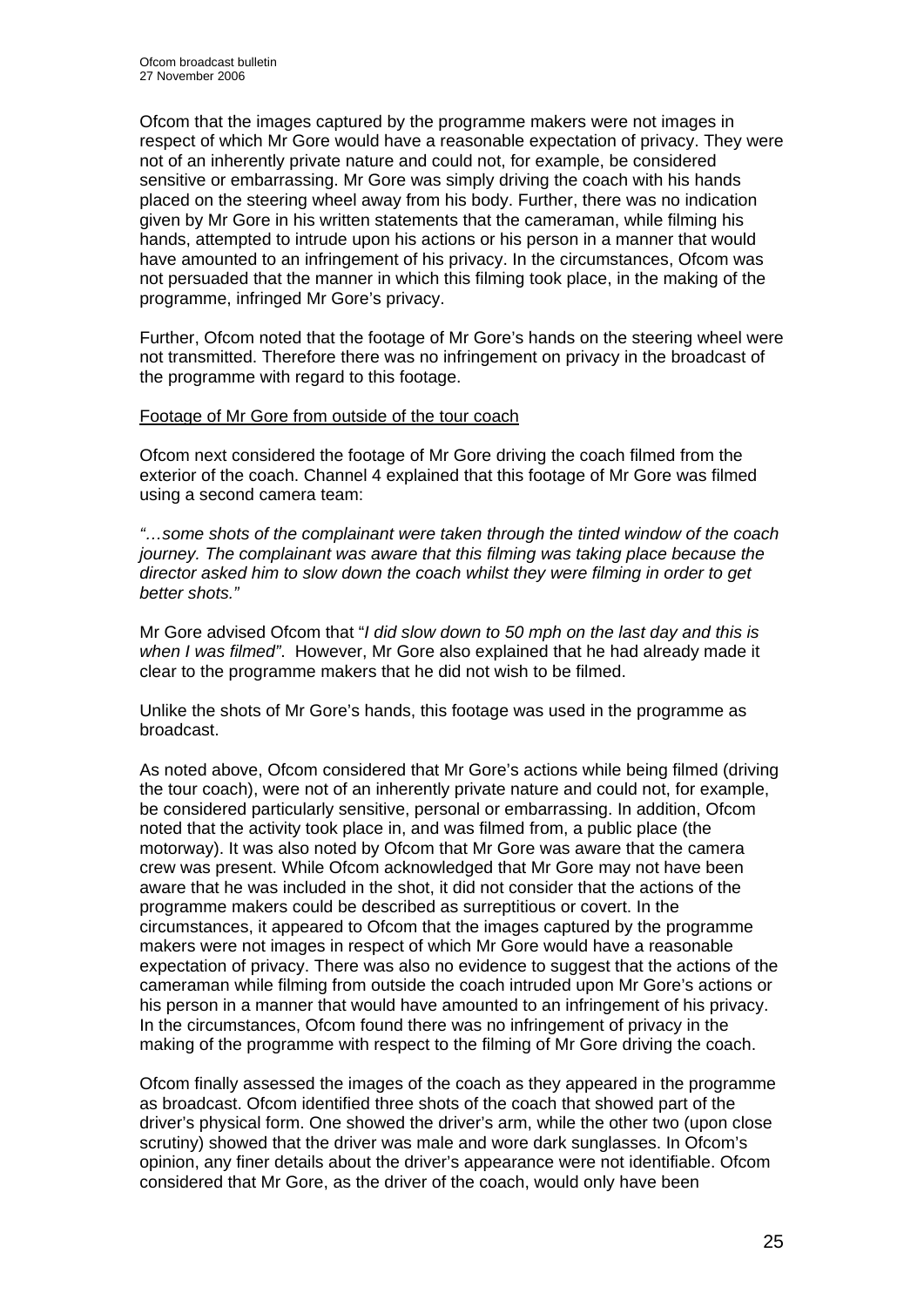identifiable to either someone who knew him very well, or someone who knew that he was the driver of the coach featured in the programme. Ofcom also noted that the only information that the programme revealed about Mr Gore in the programme, was his profession – a coach driver. Ofcom considered that this information was not of an inherently private nature and in Ofcom's view it was most likely that those able to identify Mr Gore were already aware of this fact. Ofcom found that the programme as broadcast did not infringe Mr Gore's privacy as he would only have been identifiable to a relatively small group of viewers, and the information disclosed was, in any event, not of a private or personal nature.

 Ofcom concluded that neither the making of the programme nor the programme as broadcast resulted in an infringement of Mr Gore's privacy.

b) Mr Gore complained that the programme makers knowingly accepted a forged copy of his release form. Mr Gore believed that by not gaining appropriate consent to broadcast images of him, his privacy was unwarrantably infringed.

 If either the making of a programme or its broadcast would infringe the privacy of a person or organisation, consent should be obtained, unless the infringement of privacy was warranted.

 As noted above, Ofcom found that Mr Gore's privacy was not infringed in either the making of the programme or in the programme as broadcast. Given this finding, Ofcom was not required to establish whether appropriate consent had been obtained by the programme makers. This was because Ofcom found that, in the circumstances of this case, consent from Mr Gore was not required for either the filming of him or the broadcast of images including him.

Ofcom has therefore not upheld Mr Gore's complaint of unwarranted infringement of privacy in either the making or the broadcast of the programme.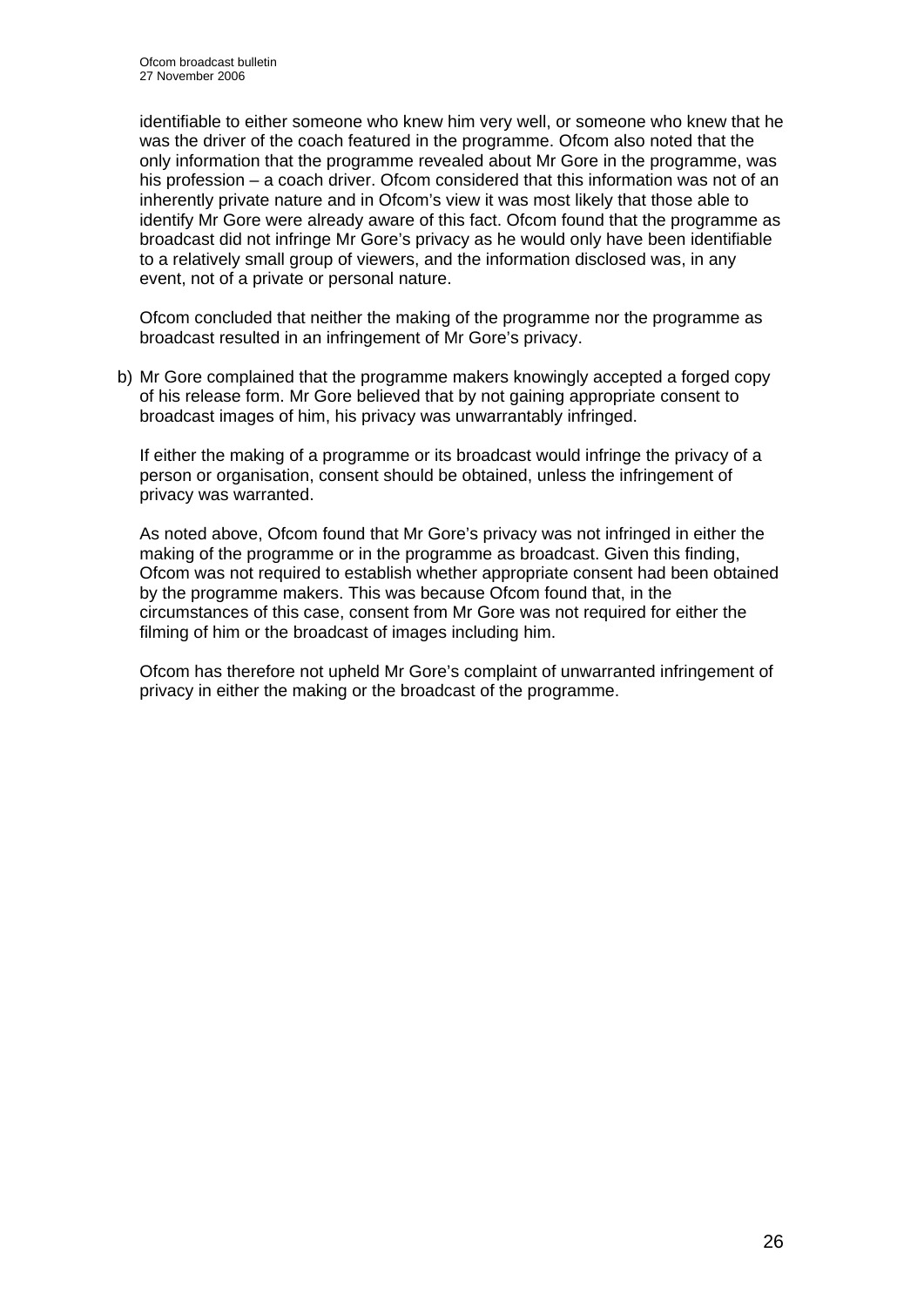## **Complaint by Aloma Henriquez**

*Chavez: Inside the Coup, BBC2, 16 October 2003* 

Summary: Ofcom has not upheld this complaint of unfair treatment and unwarranted infringement of privacy.

Aloma Henriquez complained that she was treated unfairly and that her privacy was unwarrantably infringed in the making and the broadcast of this programme. The documentary followed the unsuccessful attempt to overthrow the Venezuelan President, Hugo Chavez, in April 2002. The complainant, Ms Henriquez, was filmed when she attended a neighbourhood meeting in Caracas in June 2002, two months after the coup. The meeting was to discuss security in the light of fears of attacks on the middle class population of Caracas following the events surrounding the coup. A guest, Alvaro Mora, spoke about his Community Active Defence Plan. A programme maker filmed the meeting and conducted interviews with some of the residents. Ms Henriquez was interviewed and footage of her was included in the programme.

Ofcom's Executive Fairness Group originally considered Ms Henriquez's complaint and found that the complaint should not be upheld. The complainant requested a review. In accordance with Ofcom's published procedures, the Fairness Committee, Ofcom's most senior decision making body, reconsidered the complaint in its entirety.

Following its reconsideration, Ofcom's findings are as follows:

- Ms Henriquez was aware that she was being filmed and gave her views and opinions freely. Whilst Ofcom could not resolve the question as to whether or not Ms Henriquez was aware that the filming was for a documentary, Ofcom was not satisfied that Ms Henriquez was misled about the purpose of the filming, namely that it was about President Chavez and the political situation in Venezuela. Furthermore, despite the slight change in focus of the programme in the editing process, President Chavez and the political situation in Venezuela remained the subject of the programme.
- The use of footage of the meeting, so that it appeared sequentially in the programme before the coup when in fact it took place afterwards, was likely to have misled viewers as to the true chronology of events. This sequence did show a date caption, but this was unlikely of itself to have corrected any confusion, as the voiceover which introduced the footage suggested misleadingly that the meeting was happening contemporaneously with earlier events. However, although it was not possible to establish to what extent, if any, Ms Henriquez's political views would have been materially different before the coup, Ofcom noted that her comment in the programme was a general one about the background to the unrest in Venezuela. This was equally as valid in a general documentary about President Chavez and the political situation in Venezuela as in one that was closely examining the specific events leading up to the coup and the coup itself. In the circumstances, therefore, Ofcom considered that the misleading chronology of events did not cause her to be unfairly depicted and did not result in her being misrepresented. She did not appear to be a conspirator, but one of a group of concerned citizens considering their personal safety and selfdefence.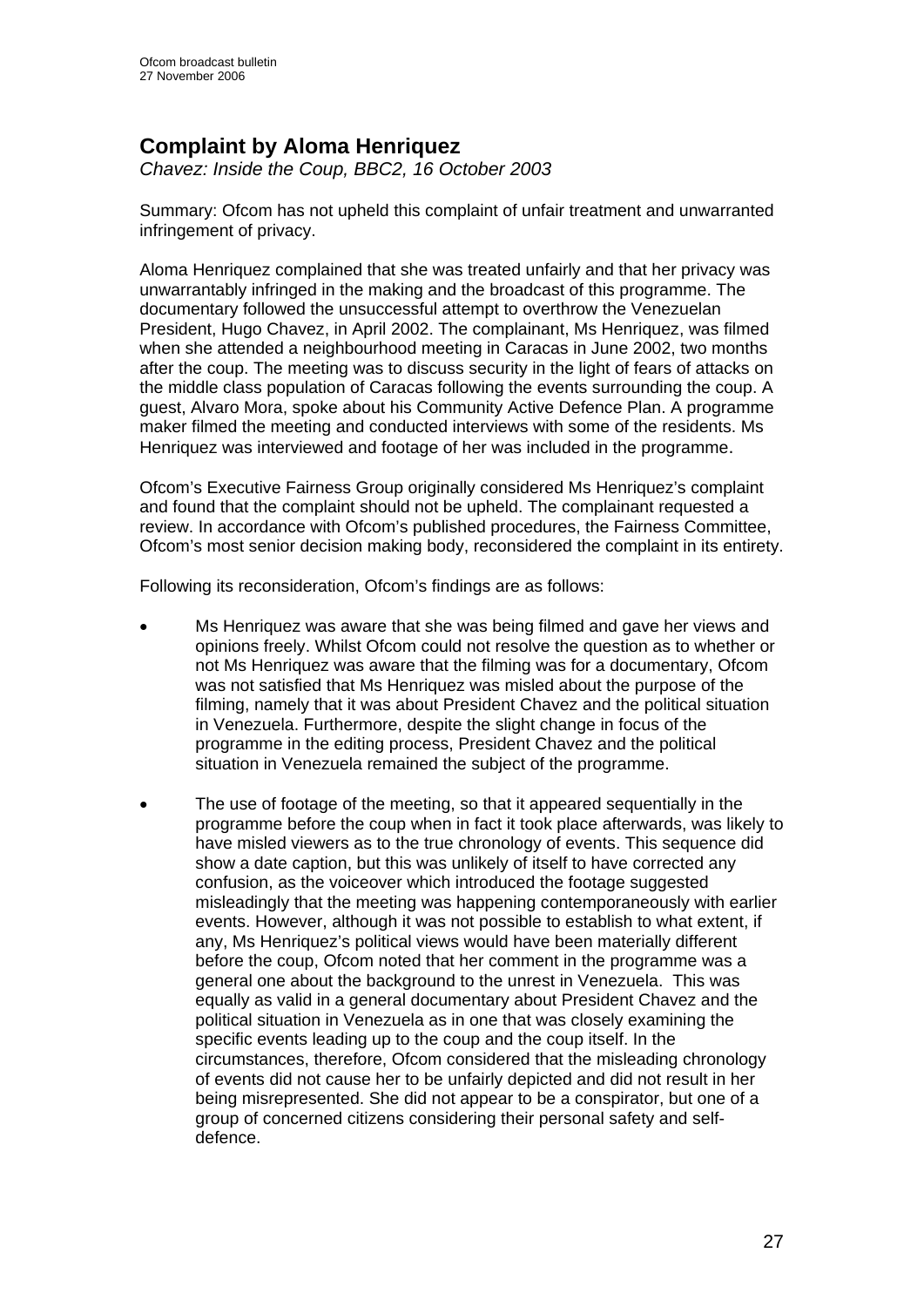- Following Alvaro Mora's introduction to the meeting, and given the fact that the programme maker was filming openly, there could not be a reasonable expectation of privacy at the meeting. There was evidence of a general consensus amongst those present to allow the filming to take place and Ms Henriquez had agreed to be interviewed and was aware that she was being filmed.
- Ms Henriquez was not misled about the purpose of the filming. There was evidence of a general consensus amongst those present, including Ms Henriquez, to allow the filmed footage to be broadcast.

## **Introduction**

This documentary followed the unsuccessful attempt to overthrow the Venezuelan President, Hugo Chavez, in April 2002. The complainant, Ms Henriquez was filmed when she attended a neighbourhood meeting in Caracas in June 2002, two months after the coup. The meeting was to discuss security in the light of fears of attacks on the middle class population of Caracas following the events surrounding the coup. A guest, Alvaro Mora, spoke about his Community Active Defence Plan. A programme maker filmed the meeting and conducted interviews with some of the residents. Ms Henriquez was interviewed and footage of her was included in the programme.

Ms Henriquez said in the programme:

"These people don't know what sacrifice and hard work is. That's why they don't value them. They want us out of our own country. But we won't leave it to people with no values or education. People who haven't struggled. We've struggled and we're not giving up what we've got. "

Ms Henriquez complained that she was treated unfairly in the broadcast of the programme and that her privacy was unwarrantably infringed in the making and the broadcast of the programme.

## **Complaint**

## **Ms Henriquez' case**

#### Fairness

In summary, Ms Henriquez complained that she was treated unfairly in that:

- a) Ms Henriquez thought she was being interviewed by a news reporter. She did not authorise the programme maker to use her comments in a documentary about the political, economic and social situation of Venezuela.
- b) As someone living in a democratic country, she felt she could talk to a news reporter and dissent politically, but her image was used to give the false impression that she was some kind of "conspirator" who was supporting a coup against the president.

**Privacy** 

c) In summary, Ms Henriquez complained of an unwarranted infringement of privacy in the making of the programme. She complained that the programme maker attended a neighbourhood meeting without permission, said she was there for BBC news and never mentioned that she was making a film or a documentary.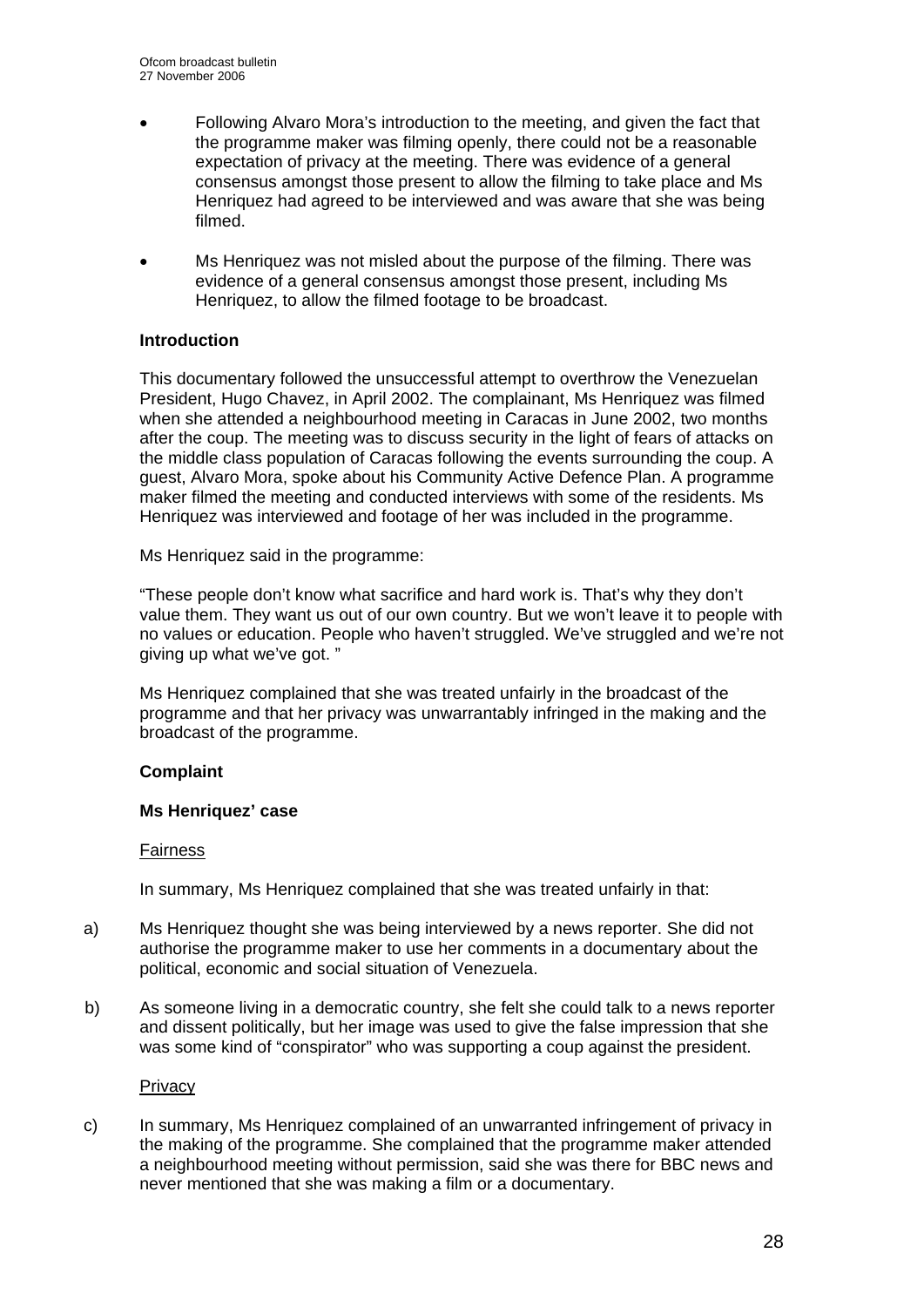d) In summary, Ms Henriquez complained of an unwarranted infringement of privacy in the broadcast programme. She complained that she appeared in the documentary without her consent and having been misled about the purpose of the filming.

## **The BBC's case**

#### Fairness

In response, the BBC said, in summary:

- a) The programme makers set out to make a programme about President Chavez and were in the presidential palace when the coup took place in April 2002. During the editing process, they decided that the programme should concentrate on the events leading up to the coup and the coup itself. The programme maker obtained a release form from Mr Mora, the organiser of the neighbourhood meeting. It was clear from email correspondence that the programme maker did not mislead him about her identity or the purpose of the filming, namely for a documentary about the political situation in Venezuela. She arrived at the meeting with Mr Mora and when everyone had gathered he introduced her. She explained that she was an independent programme maker filming a documentary about the political situation in Venezuela since President Chavez's election. She said she would need the verbal agreement of all present before turning on the camera. No one present raised any objections to her filming. In a letter of complaint dated 6 July 2003 to RTE (who commissioned the film), Ms Henriques said that Mr Mora introduced the programme maker at the start of the meeting as a BBC London journalist who was interested in filming the meeting. The programme maker did not have any BBC business cards and did not present herself as a BBC news reporter.
- b) Ms Henriquez's contribution was a general illustration of feeling among those opposed to the Chavez government and was not linked with the coup. She made her statement expressing her opposition to President Chavez in the knowledge that she was being filmed and her comments might be broadcast.

## **Privacy**

- c) In summary, the BBC responded to the complaint of unwarranted infringement of privacy in the making of the programme by saying that the programme maker attended the meeting with Mr Mora and that no one raised any objections to her filming. She had made it clear to Mr Mora that she was making a documentary and explained this to the people present at the meeting. Ms Henriquez was not misled about the purpose of the filming.
- d) In summary, the BBC responded to the complaint of unwarranted infringement of privacy in the broadcast by saying that Ms Henriquez was aware that she was being filmed and that her comments might be broadcast.

## **Ms Henriquez's response**

a) The programme maker did not address the meeting herself. Mr Mora told the meeting that the programme maker was from the BBC and that the interviews would be broadcast two weeks later in a BBC newscast. Mr Mora did not tell the audience that she was making a documentary about the political situation in Venezuela, even if he was aware of this himself. The programme maker was not invited by the residents to the meeting and Mr Mora had no authority over the group. The programme maker did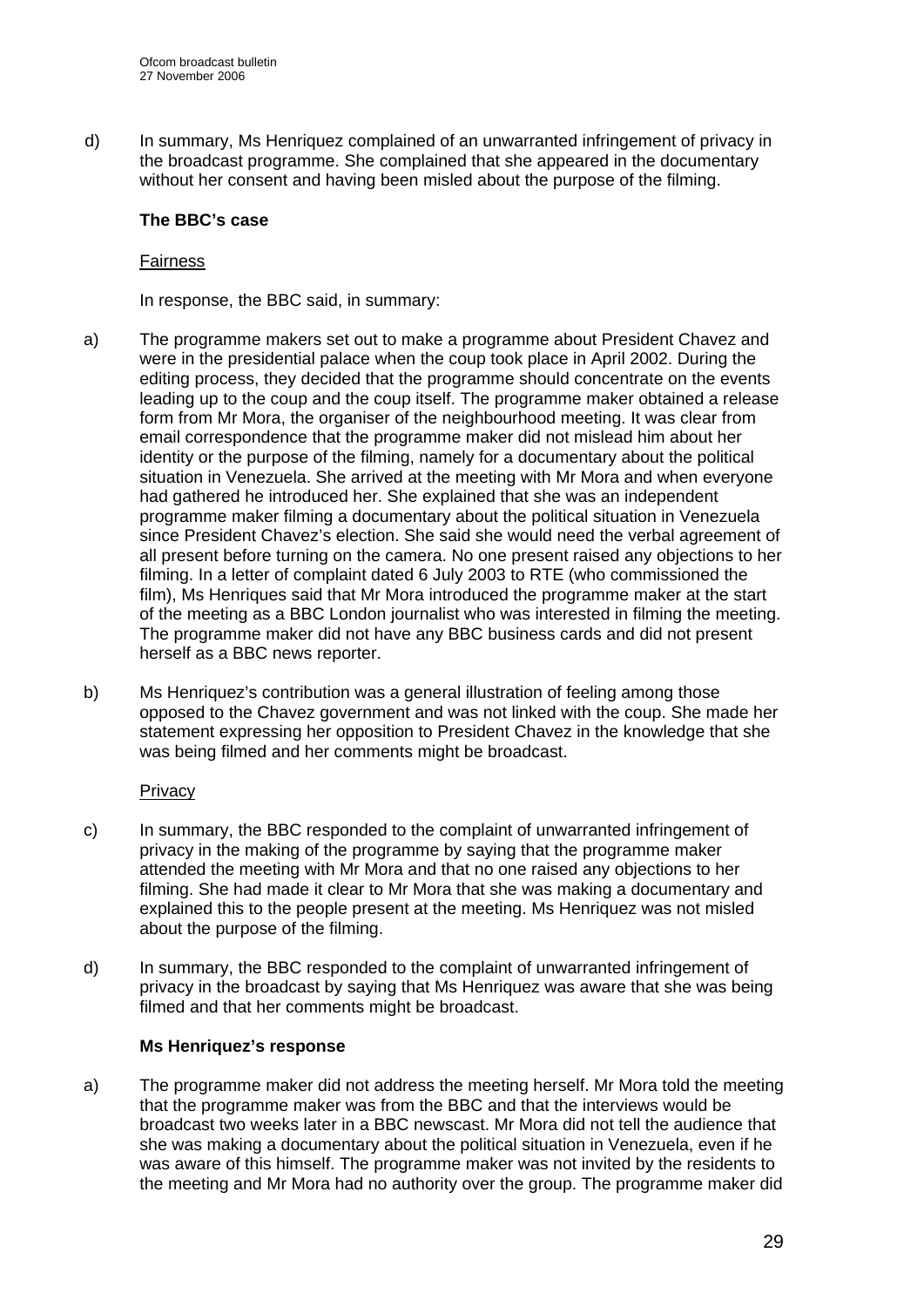show Ms Henriquez a BBC business card. The change in the focus of the programme resulted in unfairness, as she had not consented to this.

b) The chronology, as set out in the programme, resulted in unfairness. The neighbourhood meeting took place in June 2002, after the coup, following which there was no security force to protect the people and there were rumours of looting and attacks by members of the Bolivarian Circles, supporters of President Chavez. Many people attended lectures in security like that attended by Ms Henriquez. Prior to 11 April 2002 this was not the case, as there was no indication that the members of Bolivarian Circles had firearms and would use them to "kill innocent marchers". Ms Henriquez made her statement as a result of her fears of what had happened during the coup of 11 April 2002 and after. The BBC's statement that what she said was "not linked to the coup" was inaccurate, as the images and situation portrayed in the programme led viewers to believe wrongly that this was a preparation for the coup by middle class opponents of President Chavez. Immediately before the footage of the meeting, the programme showed a small food store and then referred to "other views on Chavez's democracy" being head on the "prosperous side of town", accompanied by shots of a luxurious house. This editing of the scene and its inclusion out of sequence could have led viewers to believe that the "prosperous people" referred to in the script, including Ms Henriquez, were coup plotters. As a result of the negative portrayal of her, Ms Henriquez had been recognised on the streets of Caracas and insulted many times.

## **The BBC's response**

- a) Ms Henriquez was properly informed about the purpose of the filming. Although the programme maker understood Mr Mora to be the organiser of the meeting, Ms Henriquez and the others present at the meeting were informed about her visit. Despite the dispute between Mr Mora and the complainant about what he said at the meeting, the BBC stood by their statement that Mr Mora had explained the programme maker's presence and the purpose of the filming. Although Ms Henriquez said she did not give permission for filming, it was clear from the programme that she spoke freely and willingly to the programme maker.
- b) The sequence showing the neighbourhood meeting was filmed in June 2002, two months after the coup. In the programme the meeting, clearly captioned with the date, was shown before the sequences showing the coup. This was done to give the audience, prior to showing the events of the coup, an understanding of the deep economic and ideological divisions in Venezuelan society and an insight into the fears of other sections of Venezuela's middle classes vis-à-vis other socio economic groups. The views expressed at the meeting were representative of many of those who opposed the Chavez government in the weeks leading up to the events of 11 April 2002. The programme makers considered that there were fears, fuelled by the media, among the middle class of violence by the working class and Bolivarian Circles, supporters of President Chavez, before April 2002. It was not misleading, given that the sequence was dated, to include it where it was in the film.

## **Decision**

Ofcom's statutory duties include the application, in the case of all television and radio services, of standards that provide adequate protection to members of the public and all other persons from unfair treatment and unwarranted infringements of privacy in programmes included in such services. Where there appears to have been unfairness in the making of a programme, this will only result in a finding of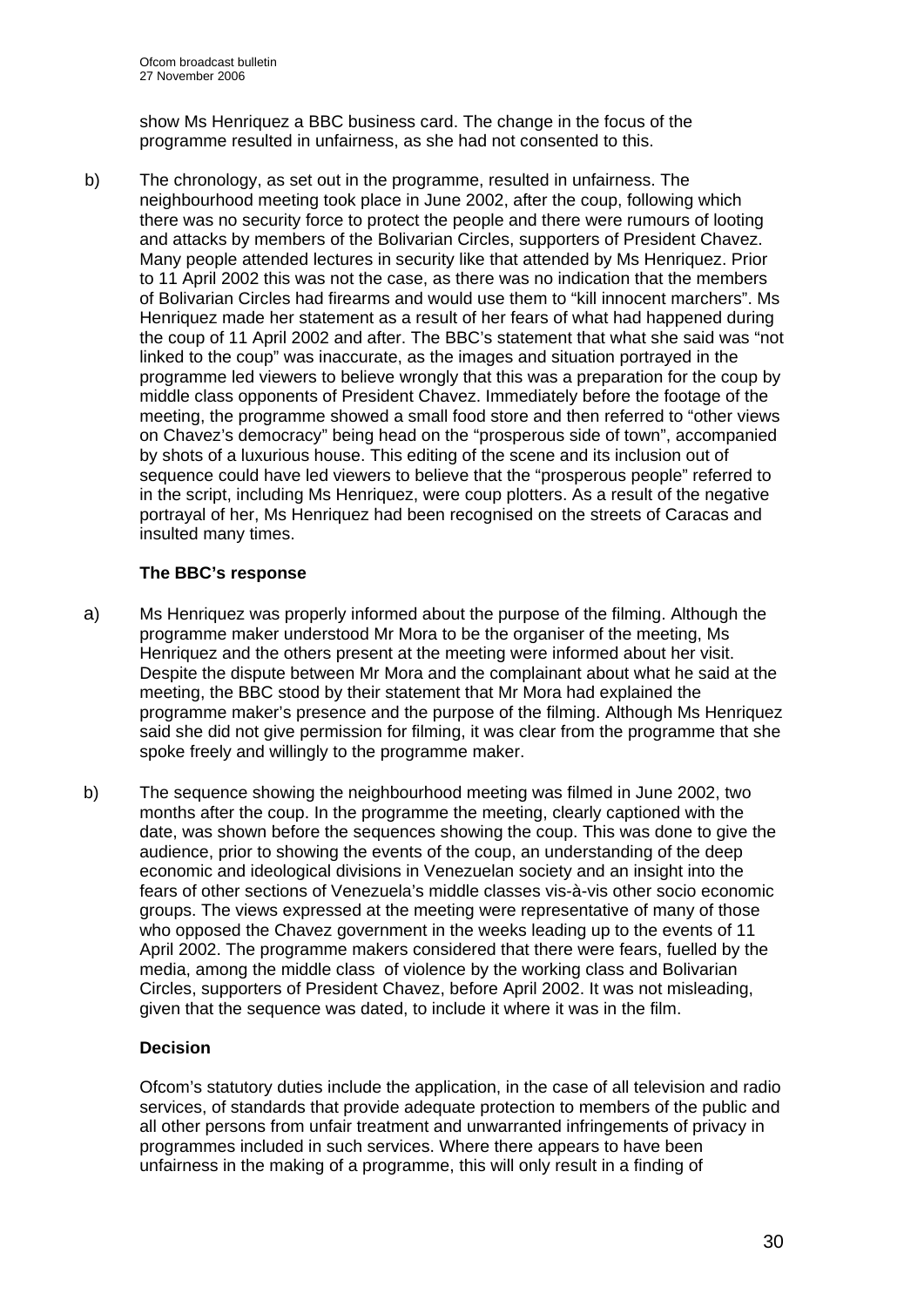unfairness if Ofcom finds that is has resulted in unfairness to the complainant in the programme as broadcast.

In carrying out its duties, Ofcom has regard to the need to secure that these standards are applied in a manner that best guarantees an appropriate level of freedom of expression. Ofcom is also obliged to have regard, in all cases, to principles that require regulatory activities to be transparent, accountable, proportionate, consistent and targeted only at cases in which action is needed.

In Ofcom's view, the line to be drawn between the public's right to information and the citizen's right to privacy can sometimes be a fine one. In considering complaints about the unwarranted infringement of privacy, Ofcom will therefore, where necessary, address itself to two distinct questions: first, has there been an infringement of privacy? Second, if so, was it warranted?

Ofcom's Executive Fairness Group originally considered Ms Henriquez's complaint and found that the complaint should not be upheld. The complainant requested a review. In accordance with Ofcom's published procedures, the case was referred to the Fairness Committee, Ofcom's most senior decision making body, for reconsideration. The Committee carefully considered all the submissions by the complainant and the BBC and the responses to further questions put to the complainant prior to the decision of the Executive Fairness Group. Ofcom's decision is set out below, by reference to each of the heads of Ms Henriquez's complaint.

Ofcom concluded that:

#### Fairness

a) Ms Henriquez complained that the footage of her was included in the documentary without her authorisation.

Ofcom took into account all the submissions of both parties, including witness statements of other residents at the meeting which had been submitted by Ms Henriquez and other complainants. Ofcom noted that there were conflicts between statements made at different times by complainants about this programme and between Ms Henriquez's complaint and the information provided by the BBC as to whether the meeting was informed that the filming was for a documentary or for a news item.

Ofcom's remit is to consider and adjudicate on complaints of unfair treatment and unwarranted infringement of privacy. It is not a fact-finding tribunal and as such is not required to resolve conflicting evidence as to the nature or accuracy of particular accounts of events where it feels it is unable to do so. However, in this case Ofcom considered it was clear from the footage of her in the programme that Ms Henriquez was aware that she was being filmed. She did not dispute that she gave her views and opinions freely to the programme maker.

As regards whether she was aware that the filming was for a documentary, Ofcom noted from the evidence in the submissions the differing recollections of residents who had been at the meeting as to whether they were told the filming was for a documentary. Ofcom noted, for example, that one of the other complainants had said in a letter to RTE television (included in the BBC's submissions) that Mr Mora introduced the programme maker to the meeting saying she wanted to compile some shots for a documentary. It was also clear from an email sent to Mr Mora by the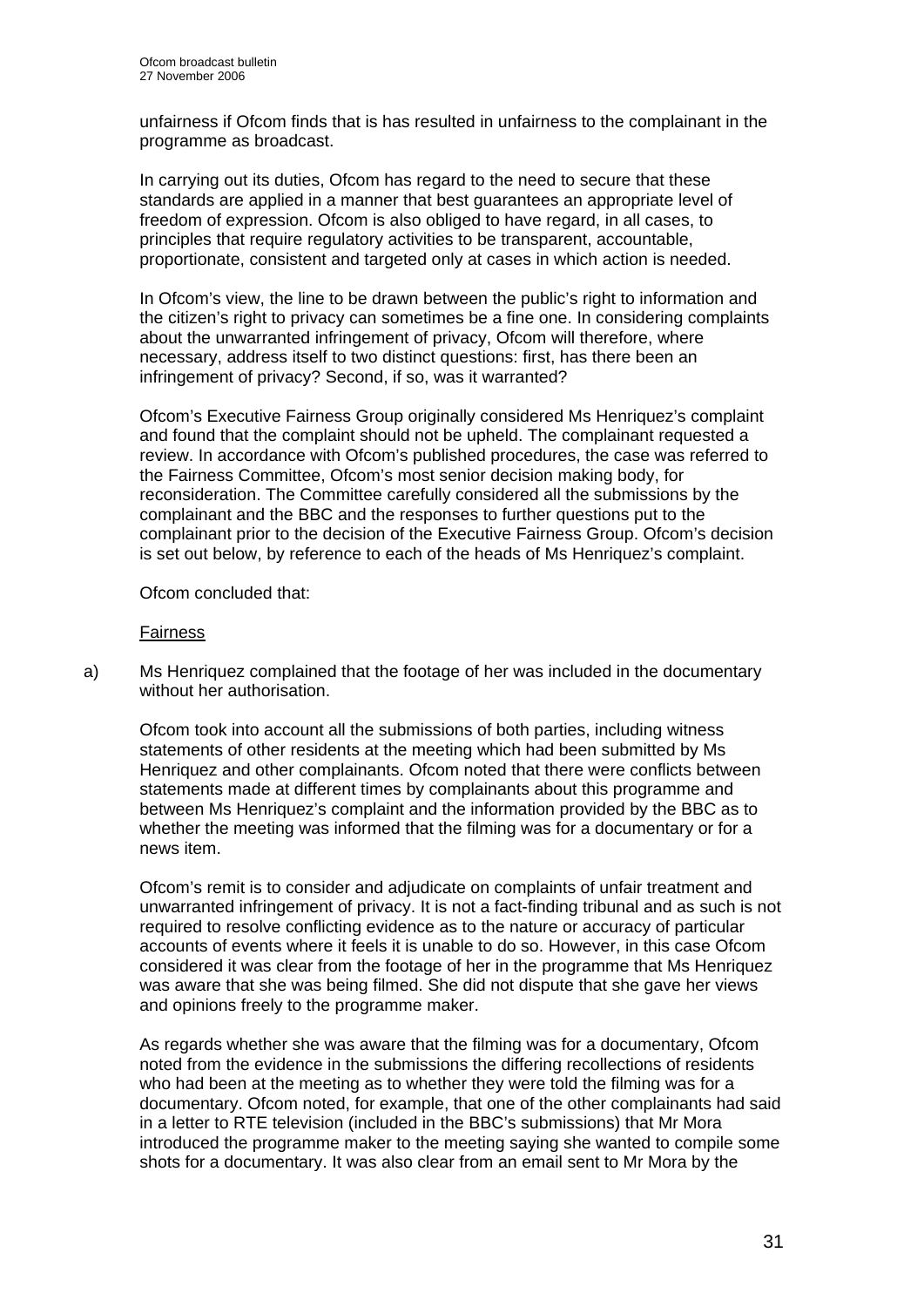programme maker prior to the filming at the meeting that she had described herself to him as "an independent documentary maker".

Whatever their understanding as to the type of programme that was being made, Ofcom considered that it was sufficiently clear from the interviews given by residents in the programme itself that they were at least aware that the filming was about President Chavez and the political situation in Venezuela.

Taking these factors into account, Ofcom was not satisfied that Ms Henriquez was misled about the purpose of the filming. Furthermore, the change in focus of the programme in the editing process was slight (the subject of the programme was still President Chavez and the political situation in Venezuela) and therefore did not alter the fundamental nature and purpose of the programme and, consequently, did not affect Mrs Henriquez's consent to participate.

Ofcom found no unfairness in this respect.

b) The complainant felt that her contribution was edited in such a way as to give the false impression that she was a "conspirator" who was supporting a coup against President Chavez.

Ofcom noted the context within which the footage of the meeting was included in the programme and that, in the programme's account of events, it appeared chronologically before the coup when in fact the meeting actually took place some months afterwards. This sequence in the programme was likely to have misled viewers as to the true chronology of events, suggesting that the meeting took place in the build up to the coup. Although the meeting was correctly date captioned, this was unlikely of itself to have corrected any confusion since the voiceover that introduced the footage of the neighbourhood meeting stated that "somewhat other views on Chavez democracy could be heard on the prosperous side of town". Ofcom considered that this was misleading as it suggested, despite the date caption to the contrary, that the meeting was happening contemporaneously with earlier events leading up to the coup. It was therefore likely to have added to confusion on the part of viewers.

However, in considering whether the positioning of the footage was likely to give viewers an unfair impression of Ms Henriquez, Ofcom considered the nature of her comment that was included in the programme. Ofcom noted that her comment was a general one about the background to the unrest in Venezuela, which was equally valid in a general documentary about President Chavez and the political situation in Venezuela as in one that was closely examining the specific events leading up to the coup and the coup itself. Ofcom further noted that Ms Henriquez did not dispute what she said to the programme maker, nor was there any evidence that her views at the time of the meeting were different from her views before the coup.

Ofcom concluded therefore that Ms Henriquez's views were not materially misrepresented and her interview was not used in a way that was unfair to her. Ofcom did not consider that she appeared to be a conspirator, but one of a group of concerned citizens considering their personal safety and self-defence.

Ofcom found no unfairness in this respect.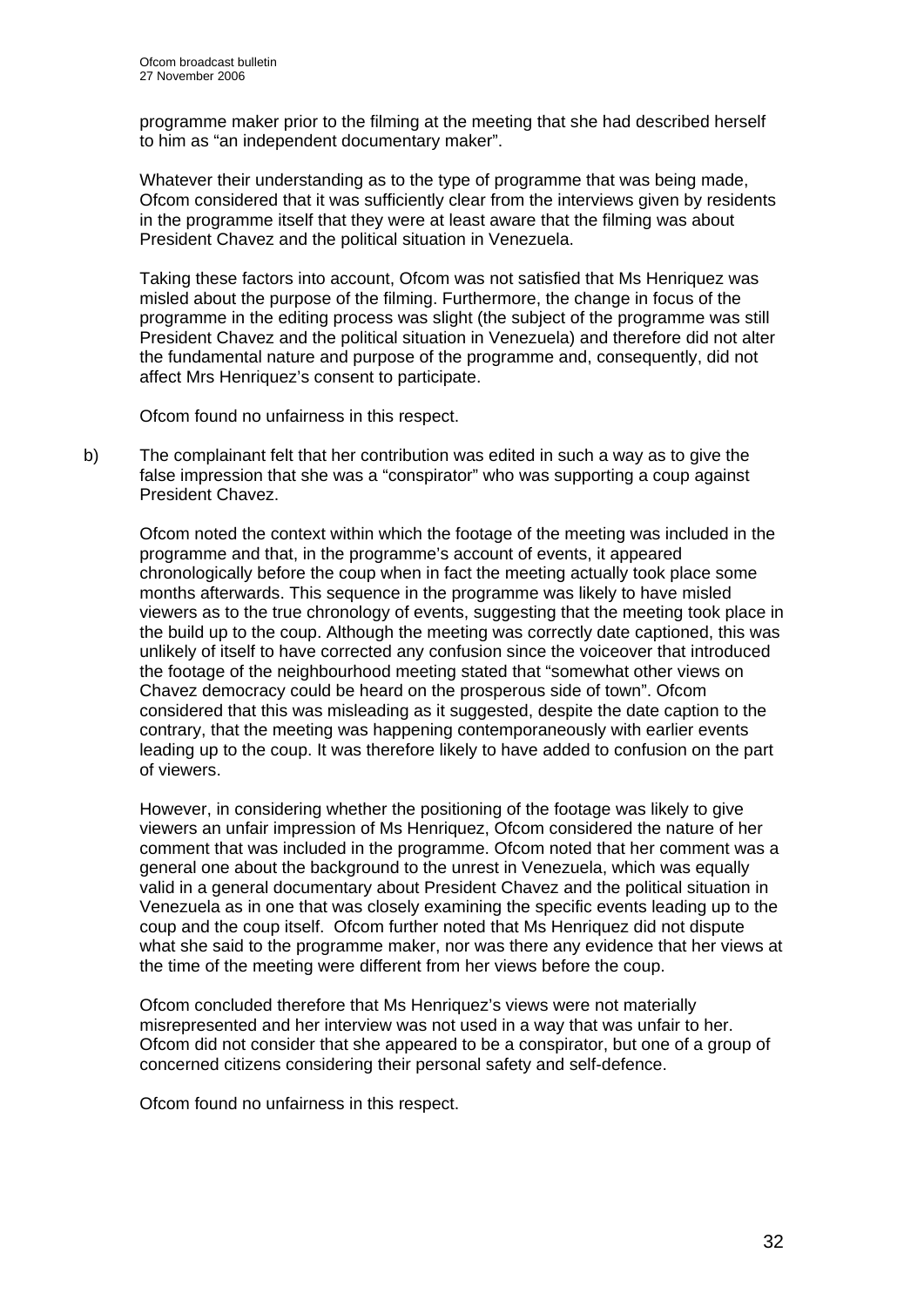#### **Privacy**

- c) Ms Henriquez complained that she was filmed without her consent. Ofcom noted that the meeting was a private one and therefore that Ms Henriquez had a reasonable expectation of privacy in advance of attending it. However, on attending the meeting the residents were informed by Mr Mora in his introduction that filming would take place. There was also evidence in the submissions showing there was a general consensus amongst those present to allow the filming to take place. Further, the filming took place openly and, by her own admission (in her statement to Ofcom), Ms Henriquez agreed to be interviewed. She was aware that she was being filmed and gave her views freely. In these circumstances, there was no infringement of Ms Henriquez's privacy in the making of the programme.
- d) Ms Henriquez also complained that footage of her was broadcast without her consent. As set out under a) above, Ofcom did not consider that Ms Henriquez was misled about the purpose of the filming. Ofcom took the view that there was evidence of a general consensus amongst those present to allow the filmed footage to be broadcast and that Ms Henriquez was party to that consensus. There was therefore no infringement of her privacy in the broadcast.

Accordingly, the complaint of unfair treatment and unwarranted infringement of privacy was not upheld.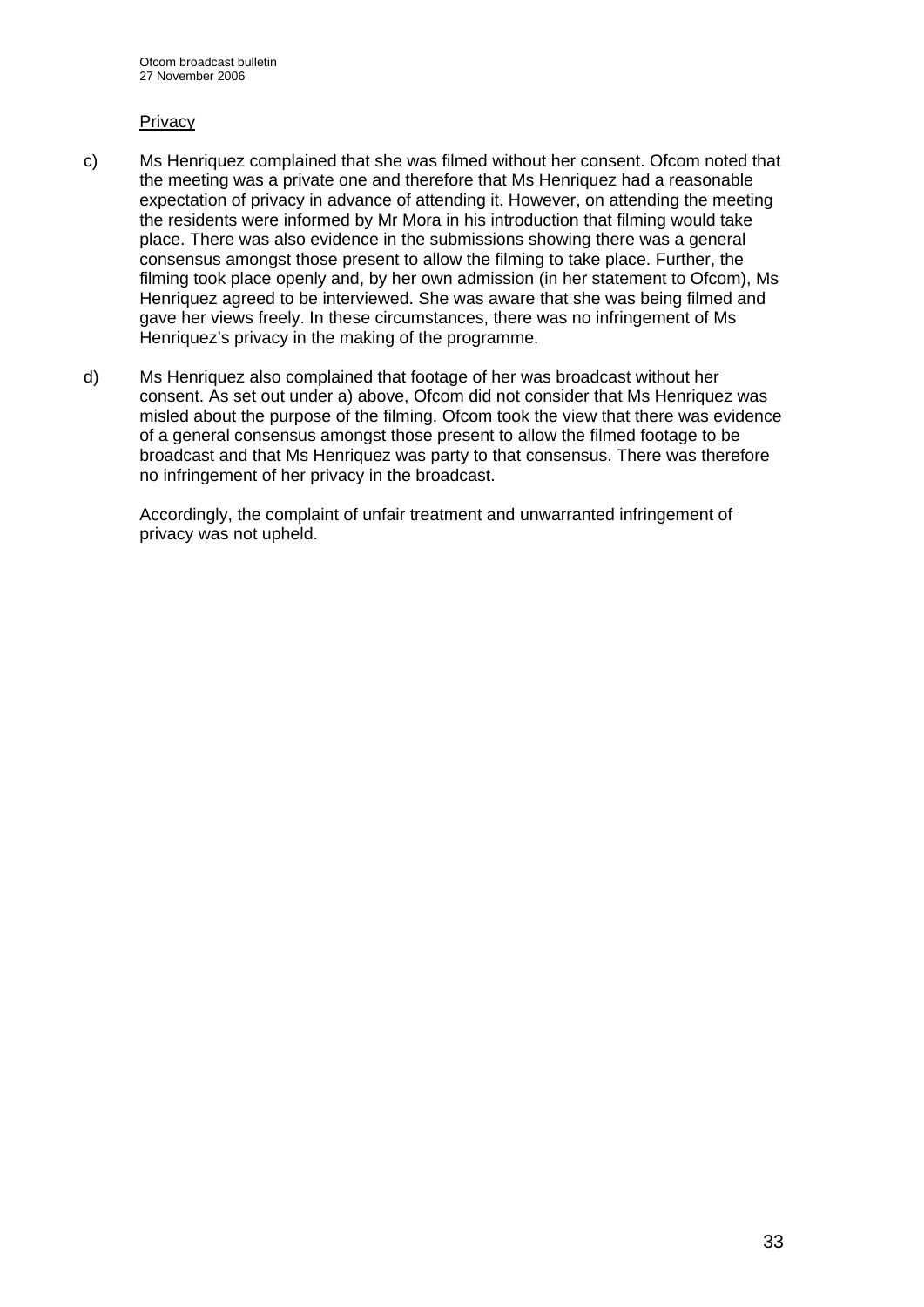## **Complaint by Marisol Ayala**

*Chavez: Inside the Coup, BBC2, 16 October 2003* 

Summary: Ofcom has not upheld this complaint of unfair treatment and unwarranted infringement of privacy.

Marisol Ayala complained that she was treated unfairly and that her privacy was unwarrantably infringed in the making and the broadcast of this programme. The documentary followed the unsuccessful attempt to overthrow the Venezuelan President, Hugo Chavez, in April 2002. The complainant, Mrs Ayala, was filmed when she attended a neighbourhood meeting in Caracas in June 2002, two months after the coup. The meeting was to discuss security in the light of fears of attacks on the middle class population of Caracas following the events surrounding the coup. A guest, Alvaro Mora, spoke about his Community Active Defence Plan. A programme maker filmed the meeting and conducted interviews with some of the residents. Mrs Ayala was not interviewed but footage of her was included in the programme.

Ofcom's Executive Fairness Group originally considered Mrs Ayala's complaint and found that the complaint should not be upheld. The complainant requested a review. In accordance with Ofcom's published procedures, the Fairness Committee, Ofcom's most senior decision making body, reconsidered the complaint in its entirety.

Following its reconsideration, Ofcom's findings are as follows:

- The programme maker was introduced to the residents at the beginning of the meeting and Mrs Ayala's submissions confirmed that she was aware that filming was taking place. In the circumstances there was no requirement for the programme maker to obtain her specific consent. Ofcom was unable to reconcile the conflicting accounts of the film maker and Mrs Ayala as to whether she voiced any objection to being filmed but given where she was sitting at the meeting (next to the speaker) Ofcom took the view that she ought reasonably to have known that some footage of her would be filmed. It would have been open to her to reposition herself elsewhere in the room. In the circumstances, it was reasonable for the programme maker to have obtained and used footage in which Mrs Ayala appeared. As regards the purpose of the filming, Ofcom noted that there was a conflict between Mrs Ayala and the BBC as to whether she was told the filming was for a news item or a documentary. Notwithstanding the apparent contradiction here, Ofcom was not satisfied that Mrs Ayala was misled about the purpose of the filming, namely that it was about President Chavez and the political situation in Venezuela.
- The juxtaposition of the footage of the venue for the meeting with the preceding footage of the other side of town was unlikely to have adversely affected viewers' impressions of the meeting in general and of Mrs Ayala in particular. Whilst it was obviously the intention of the programme makers to provide a contrast between the two sides of the city, the programme did not suggest the meeting was taking place in a mansion and did not dwell on the venue for the meeting, nor was there any commentary to suggest that the surroundings were luxurious. They did not obviously appear to be so from the footage. The use of the footage of the meeting, so that it appeared sequentially in the programme before the coup when in fact it took place afterwards, was likely to have misled viewers as to the true chronology of events. The date caption was unlikely of itself to have corrected any confusion, given that the voiceover which introduced the footage suggested misleadingly that the meeting was happening contemporaneously with earlier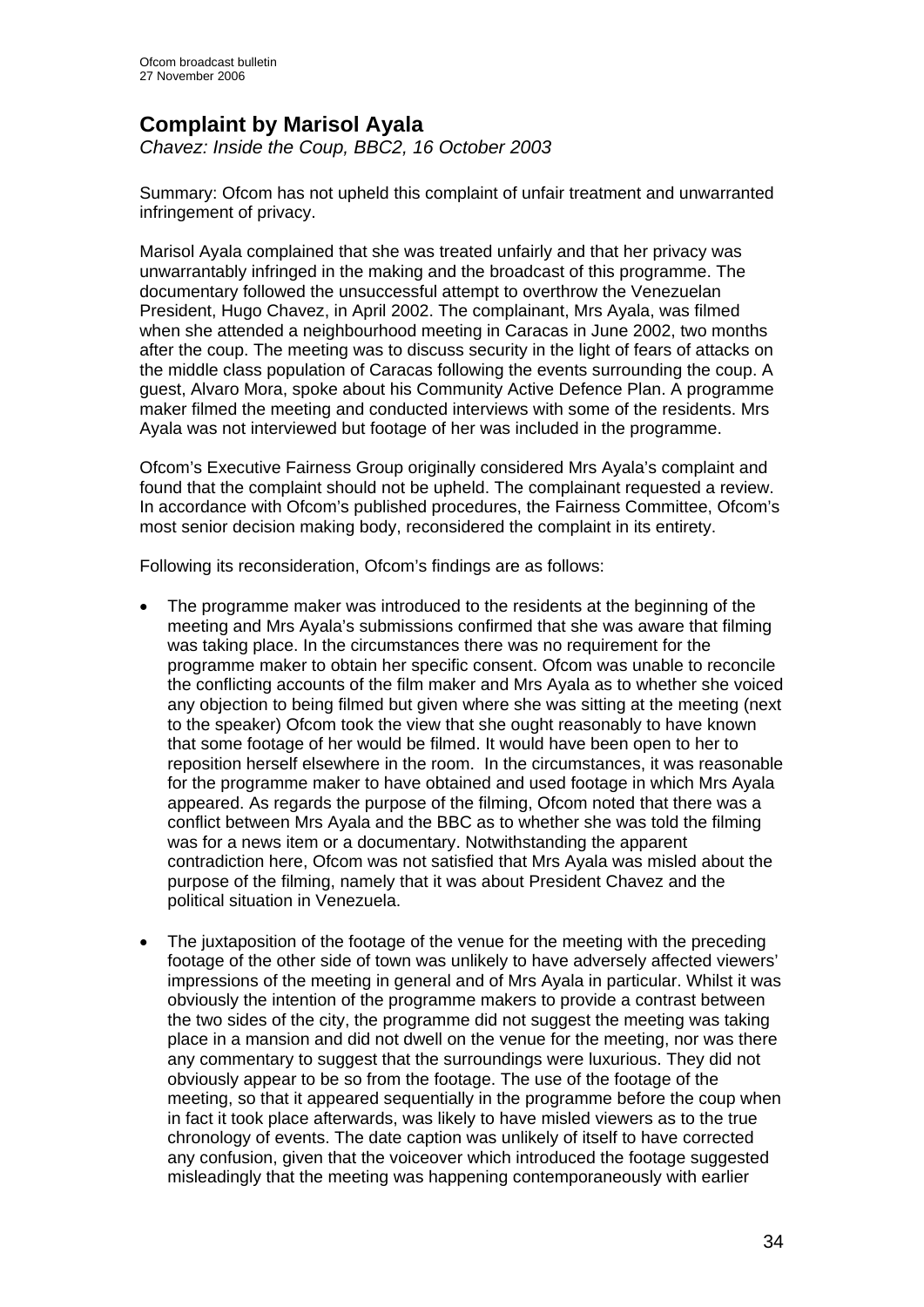events. However, Mrs Ayala was not interviewed for the programme, so beyond the fact of her presence at the neighbourhood meeting, there was no indication of her own personal views or how these might have been different at the time of the meeting from before the coup. Furthermore, her position next to the speaker gave the impression that she was involved in arranging and facilitating the meeting in some sense but did not suggest that she was giving instruction in the use firearms. The misleading chronology of events did not therefore cause her to be unfairly depicted and did not result in her being misrepresented.

- Evidence in the submissions suggested that the programme maker had spoken privately to Mrs Ayala before the meeting and that the programme maker had subsequently been introduced to all the residents at the meeting. The filming took place openly and Mrs Ayala remained sitting in a prominent place where she was likely to be caught on film. There was no reasonable expectation of privacy at the meeting and there was no infringement of Mrs Ayala's privacy in the making of the programme.
- Mrs Ayala was not misled about the purpose of the filming and there was evidence of a general consensus amongst those present to allow the filmed footage to be broadcast. In the absence of convincing evidence to the contrary, Mrs Ayala was party to that consensus. It was reasonable for the programme maker to consider that Mrs Ayala did not object to being filmed.

## **Introduction**

This documentary followed the unsuccessful attempt to overthrow the Venezuelan President, Hugo Chavez, in April 2002. The complainant, Mrs Ayala, was filmed when she attended a neighbourhood meeting in Caracas in June 2002, two months after the coup. The meeting was to discuss security in the light of fears of attacks on the middle class population of Caracas following the events surrounding the coup. A guest, Alvaro Mora, spoke about his Community Active Defence Plan. A programme maker filmed the meeting and conducted interviews with some of the residents. Mrs Ayala was not interviewed but footage of her was included in the programme.

Mrs Ayala complained that she was treated unfairly in the broadcast of the programme and that her privacy was unwarrantably infringed in the making and the broadcast of the programme.

## **Complaint**

## **Mrs Ayala' case**

## Fairness

In summary, Mrs Ayala complained that she was treated unfairly in that:

a) She attended a private neighbourhood meeting, held in a private place. She clearly stated to the programme maker that she did not want to be filmed. She did not sign any release form, and footage of her was included in the programme without her permission. The programme maker told her that the footage would be used for a BBC newscast and Mrs Ayala was not aware that the event was being filmed for a documentary in favour of President Chavez's regime.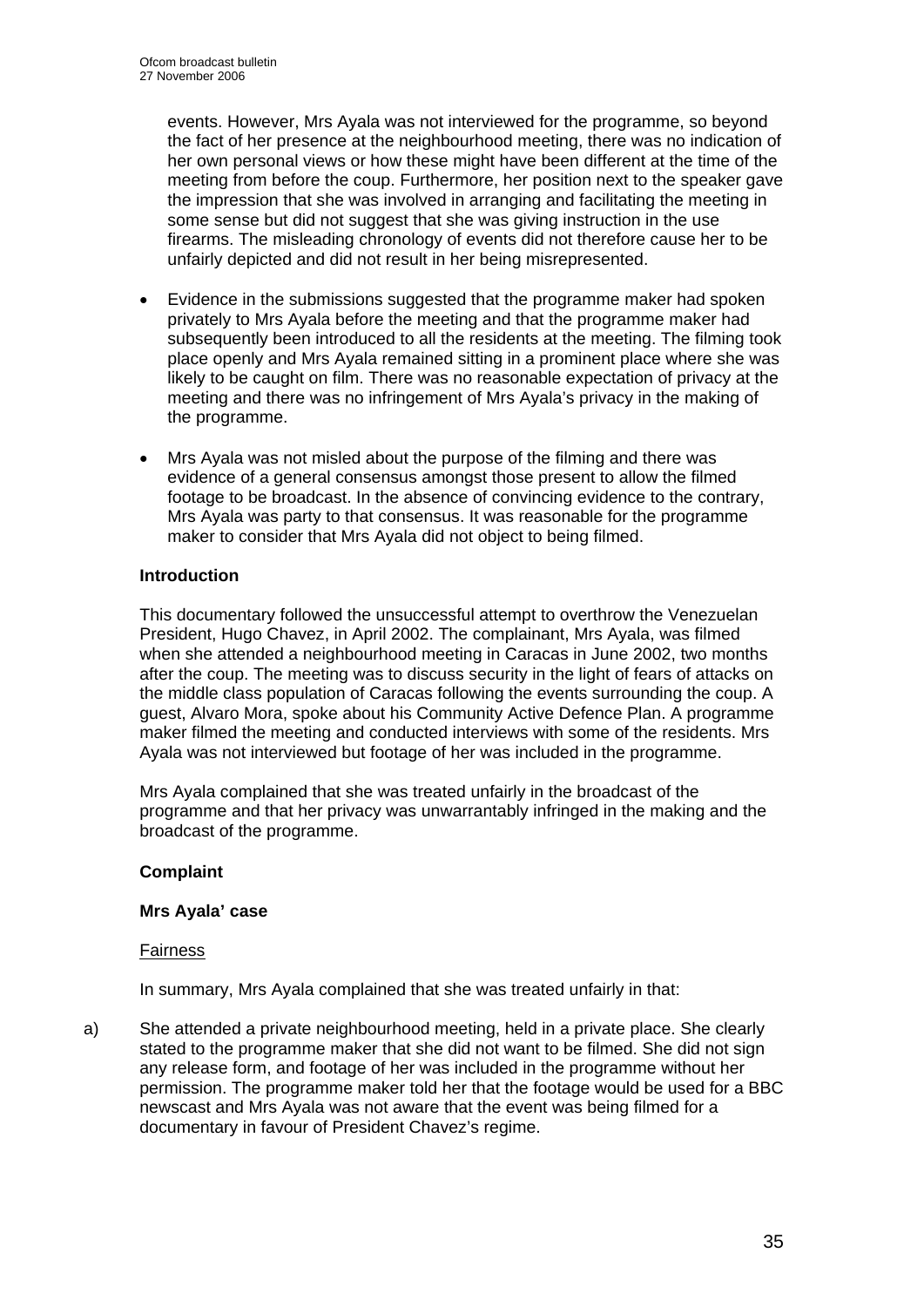Ofcom broadcast bulletin 27 November 2006

b) An unfair impression was given in the programme that the meeting was taking place in a luxurious mansion, when in fact it took place in the meeting room of a residential building. The programme was also edited so as to make it appear that the meeting took place before the events of April 2002 (the unsuccessful coup), when in fact it took place in June 2002, following the coup, in which many Venezuelans died. The false impression was given that Mrs Ayala was teaching people how to shoot firearms, as she was sitting beside Mr Mora, who was explaining basic information about general security.

#### Privacy

- c) In summary, Mrs Ayala complained of an unwarranted infringement of privacy in the making of the programme. She complained that the programme maker attended the meeting without permission and said that she was filming for BBC news. The meeting took place in a private room in the residents' building. Mrs Ayala did not give her permission to be filmed and stated clearly that she did not wish to be filmed. Despite this, she was filmed.
- d) In summary, Mrs Ayala complained of an unwarranted infringement of privacy in the broadcast programme. She complained that she appeared in the documentary without her consent and having been misled about the purpose of the filming.

## **The BBC's case**

#### Fairness

In response, the BBC said, in summary:

- a) The programme makers set out to make a programme about President Chavez and were in the presidential palace when the coup took place in April 2002. During the editing process, they decided that the programme should concentrate on the events leading up to the coup and the coup itself. The programme maker obtained a release form from Mr Mora, the organiser of the neighbourhood meeting. It was clear from email correspondence that the programme maker did not mislead him about her identity nor about the purpose of the filming, namely for a documentary about the political situation in Venezuela. She accompanied Mr Mora to the meeting and was first introduced to Mrs Ayala before the other residents arrived. The programme maker spoke personally with Mrs Ayala and explained that she hoped to film the meeting and explained why she was making the film. At no point did Mrs Ayala make it known to her that she did not wish to be filmed. When everyone had gathered for the meeting, Mr Mora introduced the programme maker. She explained that she was an independent documentary maker filming a documentary about the political situation in Venezuela since President Chavez's election. She said she would need the verbal agreement of all present before turning on the camera. No one present raised any objections to her filming. In a letter of complaint dated July 2003 to RTE (who commissioned the film), Mrs Ayala said that the programme maker had referred to taking shots for a "documentary".
- b) The footage simply showed the meeting, which took place in a large meeting room. The venue was not portrayed as "luxurious". As regards the chronology, the meeting was filmed in June 2002, two months after the coup. In the programme the meeting, captioned with the date, was shown before the sequences dealing with the coup. This was done to give the audience, prior to showing the events of the coup, an understanding of the deep economic and ideological divisions in Venezuelan society and an insight into the fears of sections of Venezuela's middle classes vis-à-vis other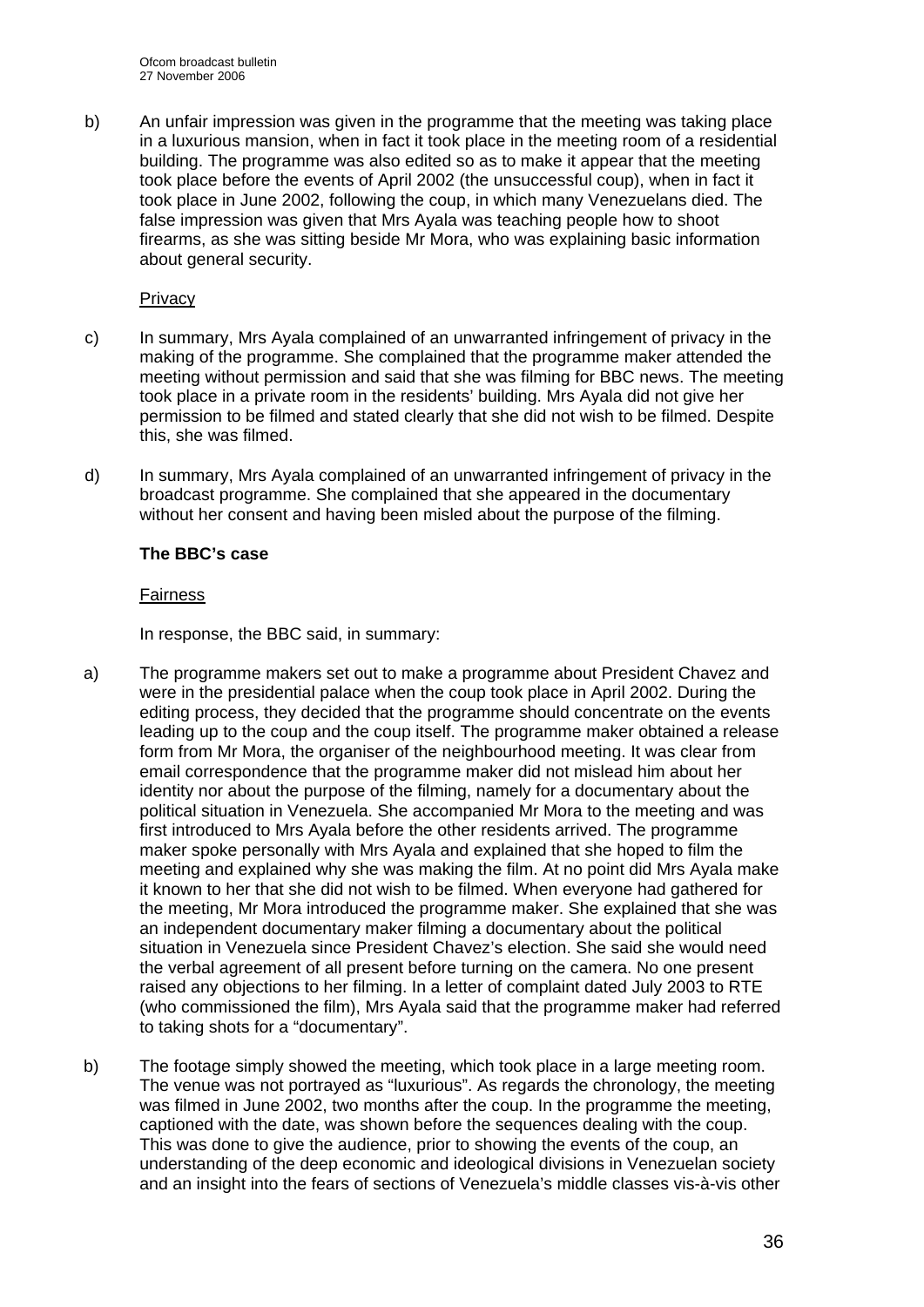socio-economic groups. Similar views to those expressed at the meeting were being expressed prior to the coup and it was not misleading, given that the sequence was dated, to include it where it was in the film. Mrs Ayala was shown in the programme sitting next to Mr Mora and listening to him as he addressed the meeting. The programme did not suggest in any way that she was, by association, teaching people how to use firearms.

## **Privacy**

- c) In summary, the BBC responded to the complaint of unwarranted infringement of privacy in the making of the programme by saying that Mrs Ayala did not inform the programme maker that she did not wish to be filmed.
- d) In summary, the BBC responded to the complaint of unwarranted infringement of privacy in the broadcast by saying that Mrs Ayala did not inform the programme maker that she did not wish footage of her to be broadcast.

## **Mrs Ayala's response**

- a) Mrs Ayala, who was the organiser of the meeting, told the programme maker that she did not give permission for the meeting to be filmed and that she did not want to appear in the film. Mr Mora told the meeting that the programme maker was from the BBC and that she was making a newscast for the BBC. Mr Mora did not tell the audience that the meeting was being filmed for a documentary about the political situation in Venezuela. The shots of Mrs Ayala were made without her knowledge: in all the shots included in the programme she was looking to the side or at the computer. The change in the focus of the programme resulted in unfairness, as she had not consented to this.
- b) The chronology, as set out in the programme, resulted in unfairness. The neighbourhood meeting took place in June 2002, after the coup, following which there was no security force to protect the people and there were rumours of looting and attacks by members of the Bolivarian Circles, supporters of President Chavez. Many people took lectures in security like that attended by Mrs Ayala. Prior to 11 April 2002 this was not the case, as there was no indication that the members of Bolivarian Circles had firearms and would use them to "kill innocent marchers". Therefore the BBC's argument that there was a "similar view" before and after April 2002 was not correct. Immediately before the footage of the meeting, the programme showed a small food store and then referred to "other views on Chavez's democracy" being heard on the "prosperous side of town", accompanied by shots of a luxurious house. This would have led viewers to think that Mrs Ayala and the people at the meeting were rich and prosperous. The footage of Mr Mora was framed in such a way that Mrs Ayala appeared to be in the same group as people who were teaching about the use of firearms.

## **The BBC's response**

- a) Mrs Ayala was properly informed about the purpose of the filming. She was sitting beside Mr Mora and knew that the meeting was being filmed. She did not tell the programme maker that she did not wish to be filmed.
- b) The neighbourhood meeting was clearly captioned "26 June 2002". The sequence was included because the views expressed were representative of many of those who opposed the Chavez government in the weeks leading up to the events of 11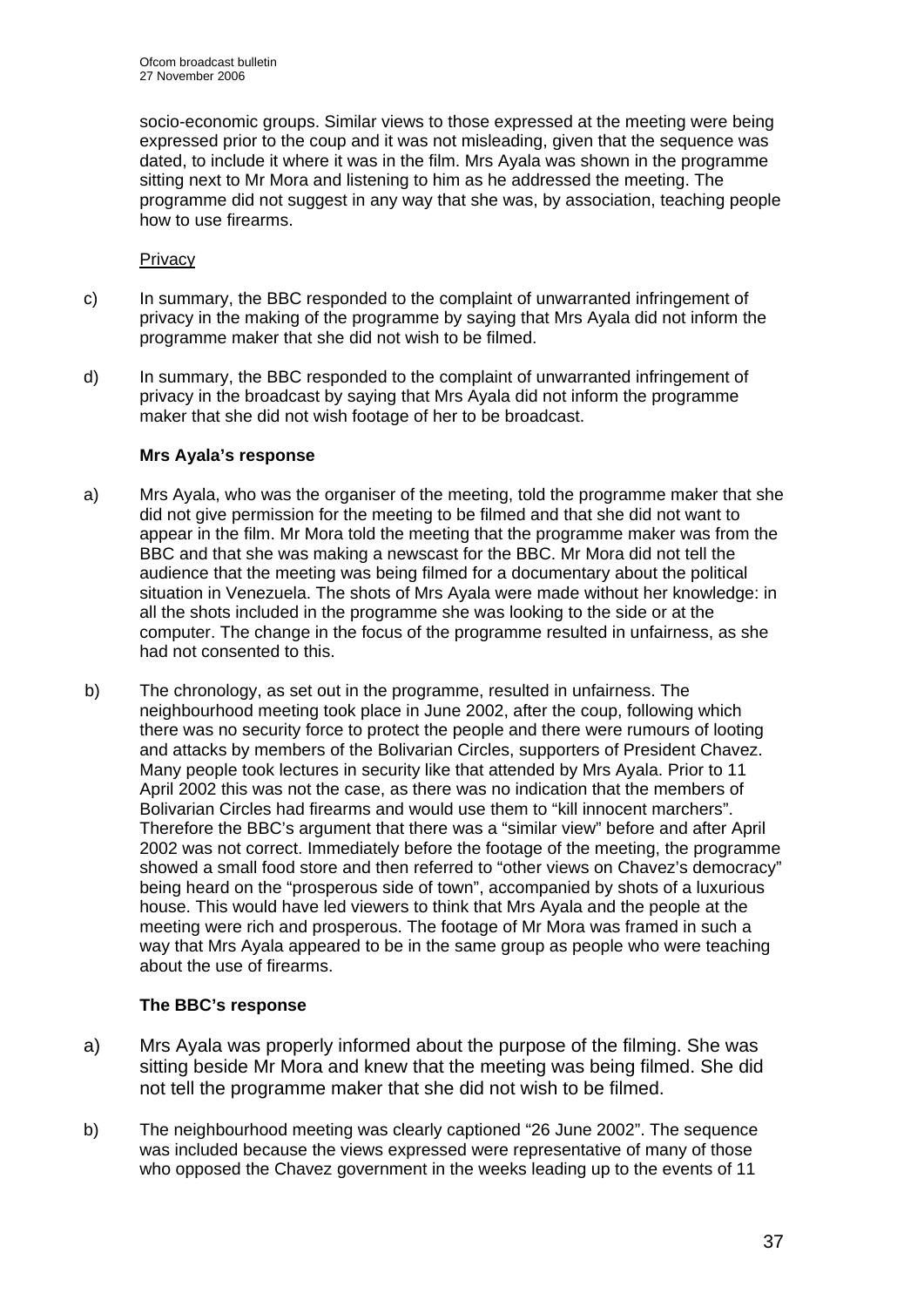April 2002. The programme makers considered that there were fears, fuelled by the media, among the middle class opposition of violence by the working class and Bolivarian Circles before April 2002.

## **Decision**

Ofcom's statutory duties include the application, in the case of all television and radio services, of standards that provide adequate protection to members of the public and all other persons from unfair treatment and unwarranted infringements of privacy in programmes included in such services. Where there appears to have been unfairness in the making of a programme, this will only result in a finding of unfairness if Ofcom finds that is has resulted in unfairness to the complainant in the programme as broadcast.

In carrying out its duties, Ofcom has regard to the need to secure that these standards are applied in a manner that best guarantees an appropriate level of freedom of expression. Ofcom is also obliged to have regard, in all cases, to principles that require regulatory activities to be transparent, accountable, proportionate, consistent and targeted only at cases in which action is needed.

In Ofcom's view, the line to be drawn between the public's right to information and the citizen's right to privacy can sometimes be a fine one. In considering complaints about the unwarranted infringement of privacy, Ofcom will therefore, where necessary, address itself to two distinct questions: first, has there been an infringement of privacy? Second, if so, was it warranted?

Ofcom's Executive Fairness Group originally considered Mrs Ayala's complaint and found that the complaint should not be upheld. The complainant requested a review. In accordance with Ofcom's published procedures, the case was referred to the Fairness Committee, Ofcom's most senior decision making body, for reconsideration. The Committee carefully considered all the submissions by the complainant and the BBC and the responses to further questions put to the complainant prior to the decision of the Executive Fairness Group. Ofcom's decision is set out below, by reference to each of the heads of Mrs Ayala's complaint.

## Ofcom concluded that:

## Fairness

a) Mrs Ayala complained that the footage of her was included in the programme without her authorisation and that she was told the filming was for a news item not a documentary.

Ofcom noted from the submissions that the programme maker was introduced to the residents at the beginning of the meeting. It also noted that the filming took place openly and that Mrs Ayala herself confirmed she was aware that filming was taking place and referred to seeing a camera and tripod. In the circumstances, therefore, there was no requirement for the programme maker to obtain her specific consent.

Ofcom took into account Mrs Ayala's statement that she told the programme maker that she did not wish to be filmed. However, Ofcom was also aware that the programme producer was clear that Mrs Ayala did not refuse to be filmed. Ofcom was unable to reconcile these differing accounts. Whilst Ofcom's remit is to consider and adjudicate on complaints of unfair treatment and unwarranted infringement of privacy, it is not a fact-finding tribunal and as such is not required to resolve conflicts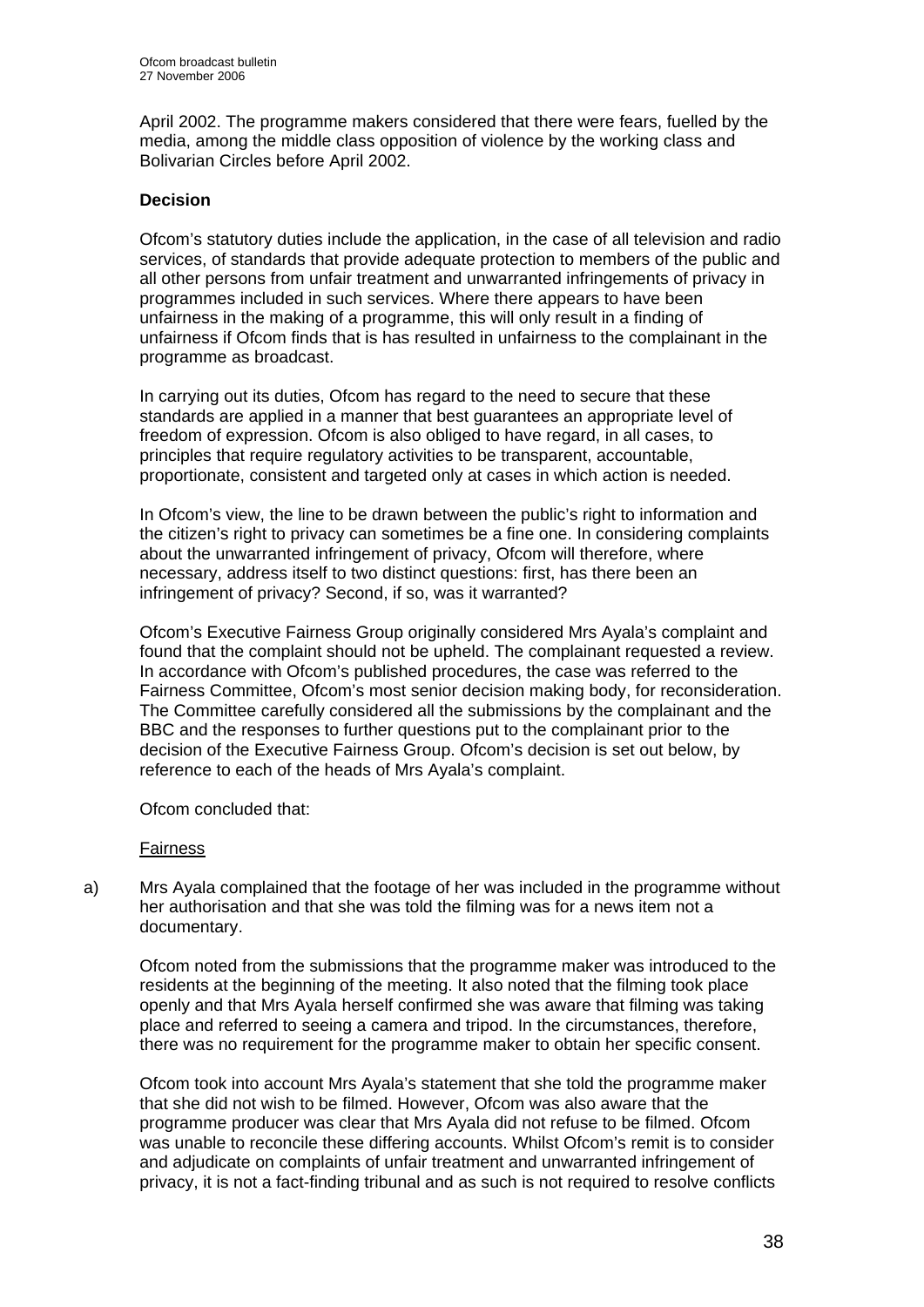of evidence as to the nature or accuracy of particular accounts of events where it feels it is unable to do so. However, in this case Ofcom considered it significant that Mrs Ayala was sitting in a prominent place at the meeting, next to the speaker, and took the view that she ought reasonably to have appreciated that it was likely she would be filmed. This being the case, it would have been open to her to leave the meeting or reposition herself elsewhere in the room away from the speaker, but she remained where she was. Lastly, Ofcom noted that her appearance in the film was incidental and within the context of the general filming of the meeting.

As regards the purpose of the filming, Ofcom noted from the interviews given by other residents in the programme that they were aware that it was about President Chavez and the political situation in Venezuela. In Mrs Ayala's case, the submissions provided evidence that the programme maker had spoken privately with her before the meeting.

As regards whether she was aware that the filming was for a documentary, Ofcom noted that there was a conflict between Mrs Ayala and the BBC as to whether she was told the filming was for a news item or a documentary. As mentioned above, Ofcom is not a fact-finding tribunal, but the submissions appeared to provide evidence that Mrs Ayala had contradicted herself on this point since whilst she said in her complaint to Ofcom that she was not aware that the filming was for a documentary, material submitted by the BBC included a statement she had made in support of a letter of complaint to RTE television in which she said that Mr Mora introduced the programme maker to the meeting saying that she wanted to compile some shots for a documentary. In support of this Ofcom noted from an email sent to Mr Mora by the programme maker prior to the filming at the meeting that she had described herself to him as "an independent documentary maker".

Notwithstanding the contradiction in the evidence about Mrs Ayala's understanding of the type of programme that was being made, Ofcom was not satisfied that she was misled about the purpose of the filming, namely that it was about President Chavez and the political situation in Venezuela. Furthermore, the change in focus of the programme in the editing process was slight (the subject of the programme was still President Chavez and the political situation in Venezuela) and therefore did not alter the fundamental nature and purpose of the programme and, consequently, did not affect Mrs Ayala's apparent consent (taking into account her presence and position at the meeting whilst filming was taking place) to participate.

Ofcom found no unfairness in this respect.

b) The complainant felt that her contribution was unfairly edited and gave an unfair impression of her.

Ofcom considered the juxtaposition of footage of the venue for the meeting with the preceding footage of the other side of town. Whilst it was obviously the intention of the programme makers to provide a contrast between the two sides of the city, Ofcom noted that the film simply showed the room within the context of showing the meeting that took place in it. The film did not comment on the venue itself nor did there appear to be anything particularly remarkable about the room that was likely to have lead viewers to think the meeting was being held in luxurious surroundings. Ofcom concluded that the venue for the meeting was not depicted as luxurious and that the juxtaposition of the footage was unlikely to have adversely affected viewers' impressions of the meeting in general and of Mrs Ayala in particular.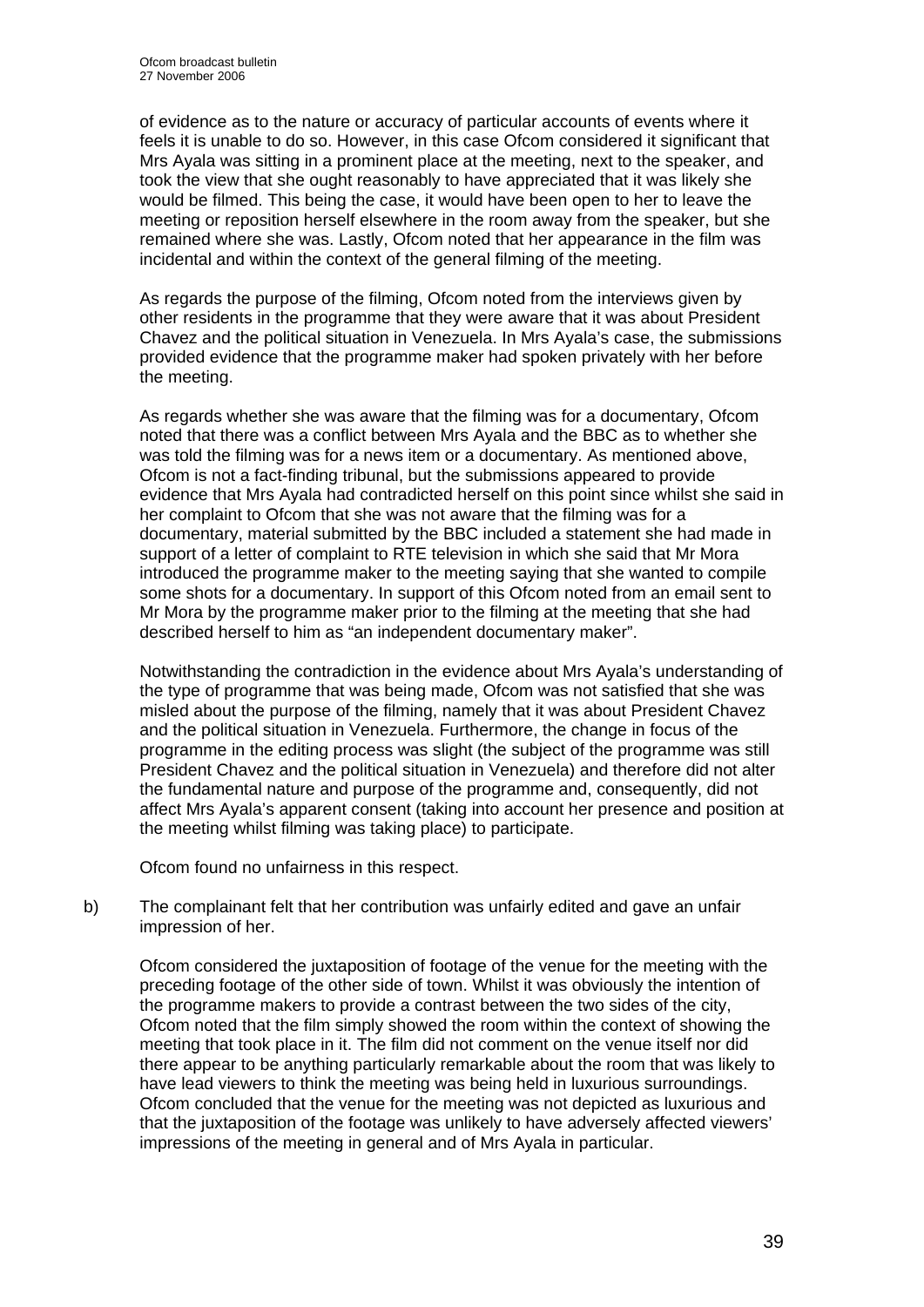Ofcom noted the context within which the footage of the meeting was included in the programme and that, in the programme's account of events, it appeared chronologically before the coup, when in fact the meeting actually took place some months afterwards. This sequence was likely to have misled viewers as to the true chronology of events, suggesting that the meeting took place in the build up to the coup. Although the meeting was correctly date captioned, this was unlikely of itself to have corrected any confusion, since the voiceover that introduced the footage of the neighbourhood meeting stated that "somewhat other views on Chavez democracy could be heard on the prosperous side of town". Ofcom considered that this was misleading as it suggested, despite the date caption to the contrary, that the meeting was happening contemporaneously with earlier events leading up to the coup. It was therefore likely to have added to confusion on the part of viewers.

However, in considering whether the positioning of the footage was likely to give viewers an unfair impression of Mrs Ayala, Ofcom considered the nature of her appearance in the programme. Ofcom noted that Mrs Ayala was not interviewed for the programme, so beyond the fact of her presence at the neighbourhood meeting, there was no indication of her own personal views nor how these might have been different at the time of the meeting from before the coup. Furthermore, her position next to the speaker gave the impression that she was involved in arranging and facilitating the meeting in some sense but did not suggest that she was giving instruction on the use of firearms. Having viewed the programme, Ofcom took the view that it was clear that she was listening to Mr Mora and not giving instruction. Ofcom therefore considered that the misleading chronology of events did not cause her to be unfairly depicted and did not result in her being misrepresented.

Ofcom found no unfairness in this respect.

## **Privacy**

- c) Mrs Ayala complained that she was filmed without her consent. Ofcom noted that the meeting was a private one and therefore that Mrs Ayala had a reasonable expectation of privacy in advance of learning about the programme maker's presence and her intention to film at the meeting. However, there was not only evidence that the programme maker might have spoken privately to her before the meeting but also that the programme maker was introduced to the residents at the beginning of the meeting when it was explained that filming would take place. Further, the filming took place openly and Mrs Ayala remained sitting in a prominent place where she was likely to be caught on film. In these circumstances there was no infringement of Mrs Ayala's privacy in the making of the programme. Having concluded that there was no infringement, it was not necessary to consider the question of a public interest justification for the filming.
- d) Mrs Ayala also complained that footage of her was broadcast without her consent. As set out under a) above, Ofcom did not consider that Mrs Ayala was misled about the purpose of the filming. Ofcom also took the view that there was evidence of a general consensus amongst those present to allow the filmed footage to be broadcast and that, in the absence of convincing evidence to the contrary, Mrs Ayala was party to that consensus and it was reasonable for the programme maker to consider that she did not object to footage of her being included in the programme. There was therefore no infringement of her privacy in the broadcast. Having concluded that there was no infringement, it was not necessary to consider the question of a public interest justification for the broadcast.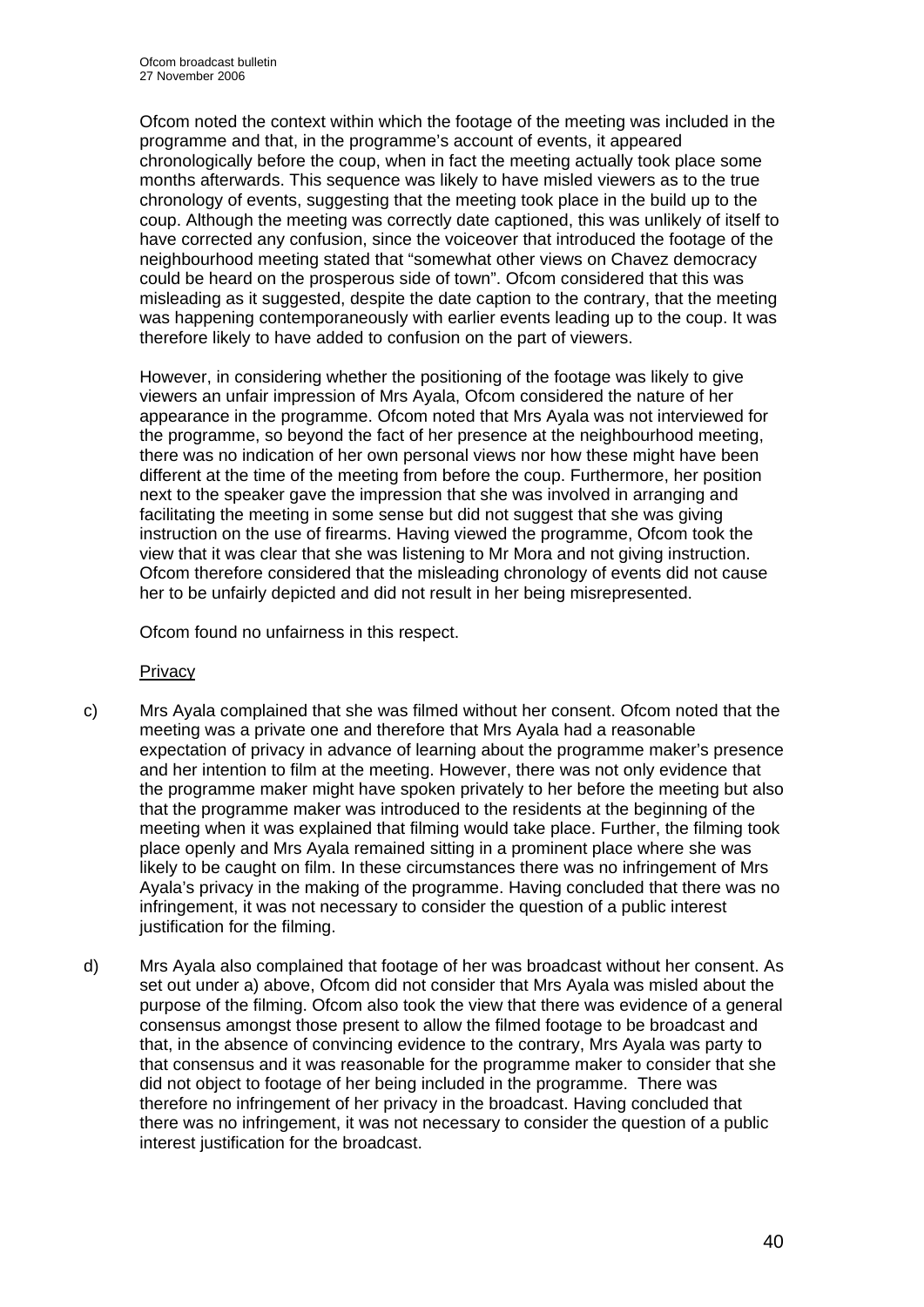Accordingly, the complaint of unfair treatment and unwarranted infringement of privacy was not upheld.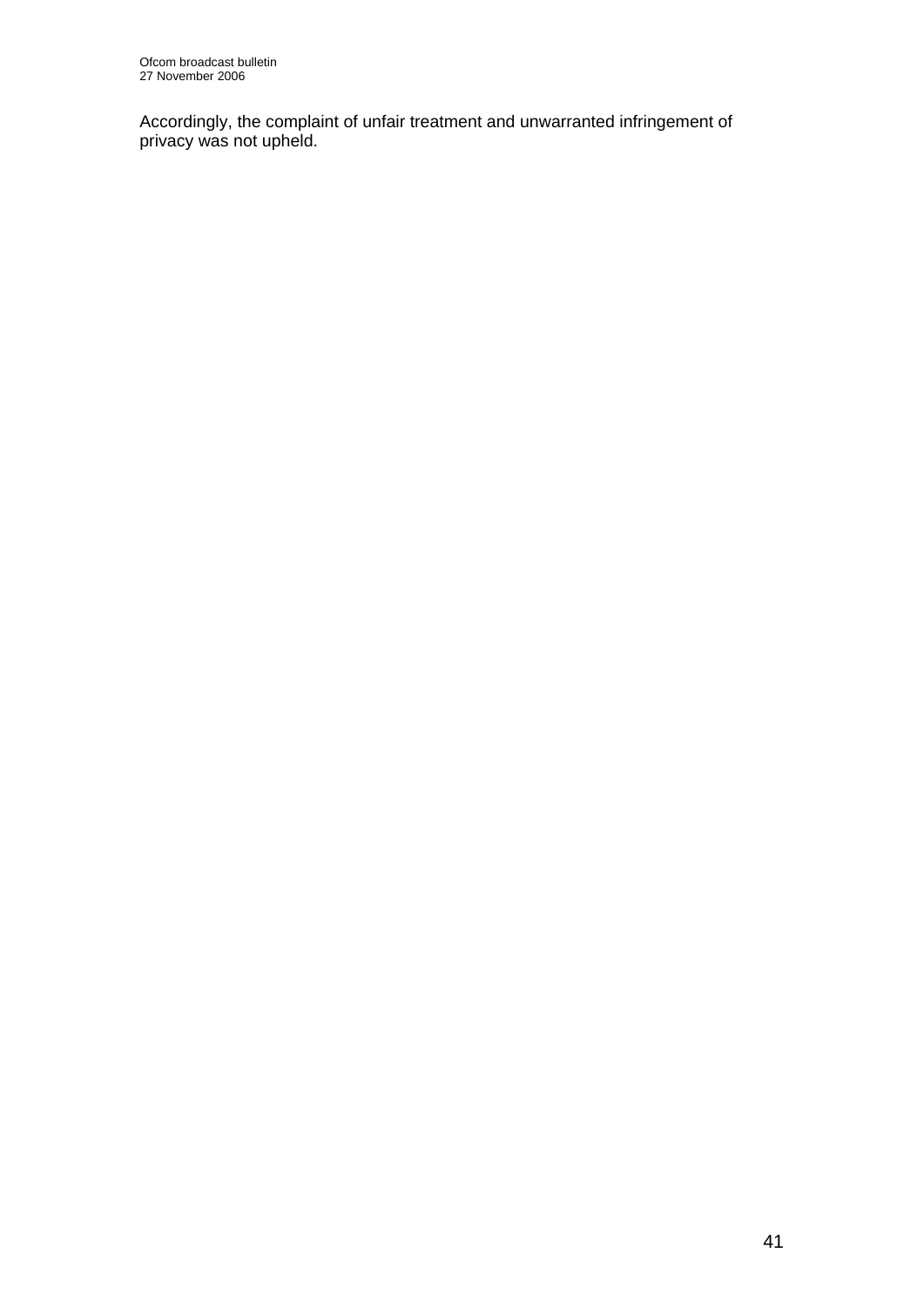## **Complaint by Adriana Vigilanza**

*Chavez: Inside the Coup, BBC2, 16 October 2003* 

Summary: Ofcom has not upheld this complaint of unfair treatment. Adriana Vigilanza complained that she was treated unfairly in this documentary, which followed the unsuccessful attempt to overthrow the Venezuelan President, Hugo Chavez, in April 2002. The programme included an extract of an interview with the complainant, Ms Vigilanza, when she attended a protest demonstration against President Chavez. The footage was originally filmed for another programme, The Two Day Coup, about the political situation in Venezuela at the time.

Ofcom's Executive Fairness Group considered Ms Vigilanza's original complaint in December 2005 and found that the complaint should not be upheld. The complainant requested a review. The Fairness Committee, Ofcom's most senior decision making body, reconsidered the complaint in its entirety.

Following its reconsideration, Ofcom's findings are as follows:

- The footage of Ms Vigilanza's interview, originally filmed for another programme, The Two Day Coup, was not used inappropriately, nor was she treated unfairly. The original programme; the programme complained of; and Ms Vigilanza's contributions to each, did not differ materially. In the circumstances, the BBC was not obliged to obtain her consent to use the footage in this programme.
- The juxtaposition of material as a result of including footage of the events of 11 April 2002 before footage of a demonstration in February 2002 was likely to have misled viewers as to the true sequence of events. Viewers were likely to have understood from the context within which the brief clip of Ms Vigilanza was included that she was expressing concerns about the economic situation, rather than voicing her immediate reaction to the demonstration being broken up by gunfire. Despite this, however, its inclusion in the programme was not unfair to Ms Vigilanza because her comments - which some viewers may have thought were about the economic situation - were nonetheless consistent with the views she expressed at greater length, (about her perspective, as an opponent of President Chavez, on the economic and political situation as well as the coup itself), in The Two Day Coup.

## **Introduction**

This documentary followed the unsuccessful attempt to overthrow the Venezuelan President, Hugo Chavez, in April 2002. The programme included a brief extract of an interview with the complainant, Ms Vigilanza, that was filmed when she attended a protest demonstration against President Chavez and his regime. The footage was originally filmed for another programme, The Two Day Coup, about the political situation in Venezuela at the time.

Ms Vigilanza said in the programme:

"He [President Chavez] wants us to become a Cuba. He wants us to become a Cuba there is no doubt about it."

Ms Vigilanza complained that she was treated unfairly in the broadcast of the programme and that her privacy was unwarrantably infringed in the making and the broadcast of the programme.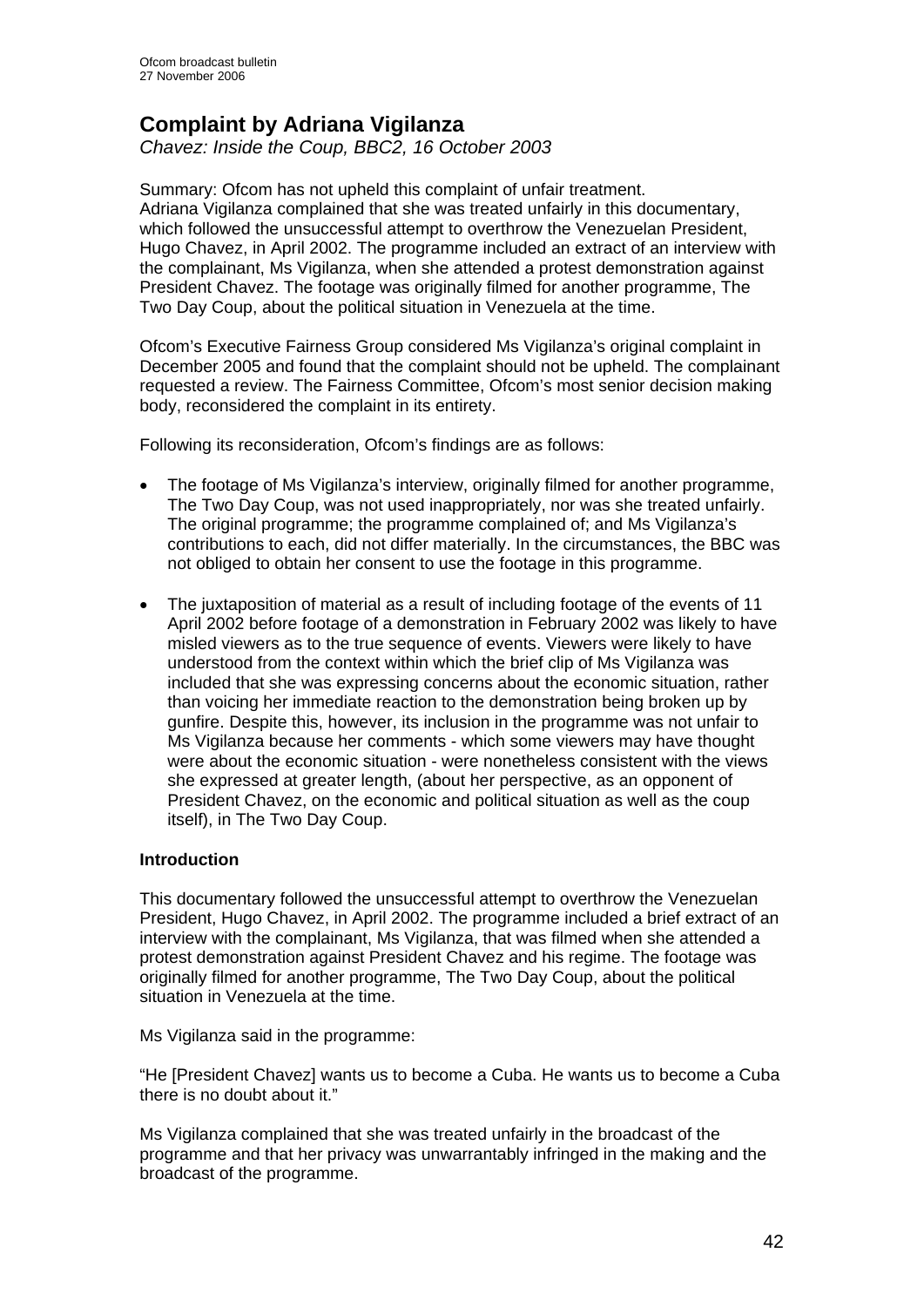## **Complaint**

## **Ms Vigilanza's case**

In summary, Ms Vigilanza complained that she was treated unfairly in that:

- a) She appeared in the programme without her consent. On 11 April 2002 she took part in a peaceful demonstration about President Chavez's "abusive behaviour". As the demonstration approached the presidential palace, the protesters were dispersed by gunfire. On making her way back from the palace, Ms Vigilanza was stopped by someone who said she was a BBC reporter and asked for her views about the events she had just witnessed. She made some strong comments about President Chavez, borne out of the frustration and fear caused by the gunfire. Although later on she was willing and agreed to be interviewed further, this was for a different programme (a documentary called *The Two Day Coup*), the content of which she discussed with the reporter and in relation to which she signed a release. She had not however given her permission for footage to be included in *Chavez: Inside the Coup*.
- b) The footage of her was used out of context and was unfairly edited. She took part in a peaceful protest against President Chavez, which led up to the events of 11 to 14 April 2002. The footage of her was filmed on 11 April 2002, when she was returning from the peaceful protest after it had been dissolved by gunfire. In the programme, the footage was juxtaposed with footage of another protest against President Chavez, which took place earlier, in February 2002, and was a response to the announcement of the government's plans to change the senior personnel in the state-run oil company. In addition, this footage of her was juxtaposed with film of a group of "elegant" women dressed in black, who were involved in another march in February 2002, in memory of people who had died and were associated with the political opposition. Although she was responding in the interview to the events on 11 April 2002, the use of the footage to suggest her interview was filmed before that date resulted in her being stereotyped as a "yuppie", concerned only with a loss of prosperity, rather than with living in a country where people were tortured or even killed. In fact she was a middle class University professor, who was not well paid and who was committed to her country's prosperity, not just her own. The reasons for the protest were not given in the programme, which made it look as though she was "angry and paranoid" about President Chavez *before* the protest had started on 11 April and before the shooting began that day. Further, the most important part of what she said when interviewed on 11 April 2002, namely "People are being killed" was omitted from the programme (although it was included in *The Two Day Coup*). The juxtaposition of the footage and the editing of what she said both resulted in unfairness to her.

## **The BBC's case**

In response, the BBC said, in summary:

a) The programme makers had set out to make a programme about President Chavez and were in the presidential palace when the coup took place in April 2002. It was decided during the editing process that the programme should concentrate on the events leading up to the coup and the coup itself. The programme makers acquired the clip of Ms Vigilanza as library material from the BBC, the footage having been shot for another film about Venezuela, *The Two Day Coup*.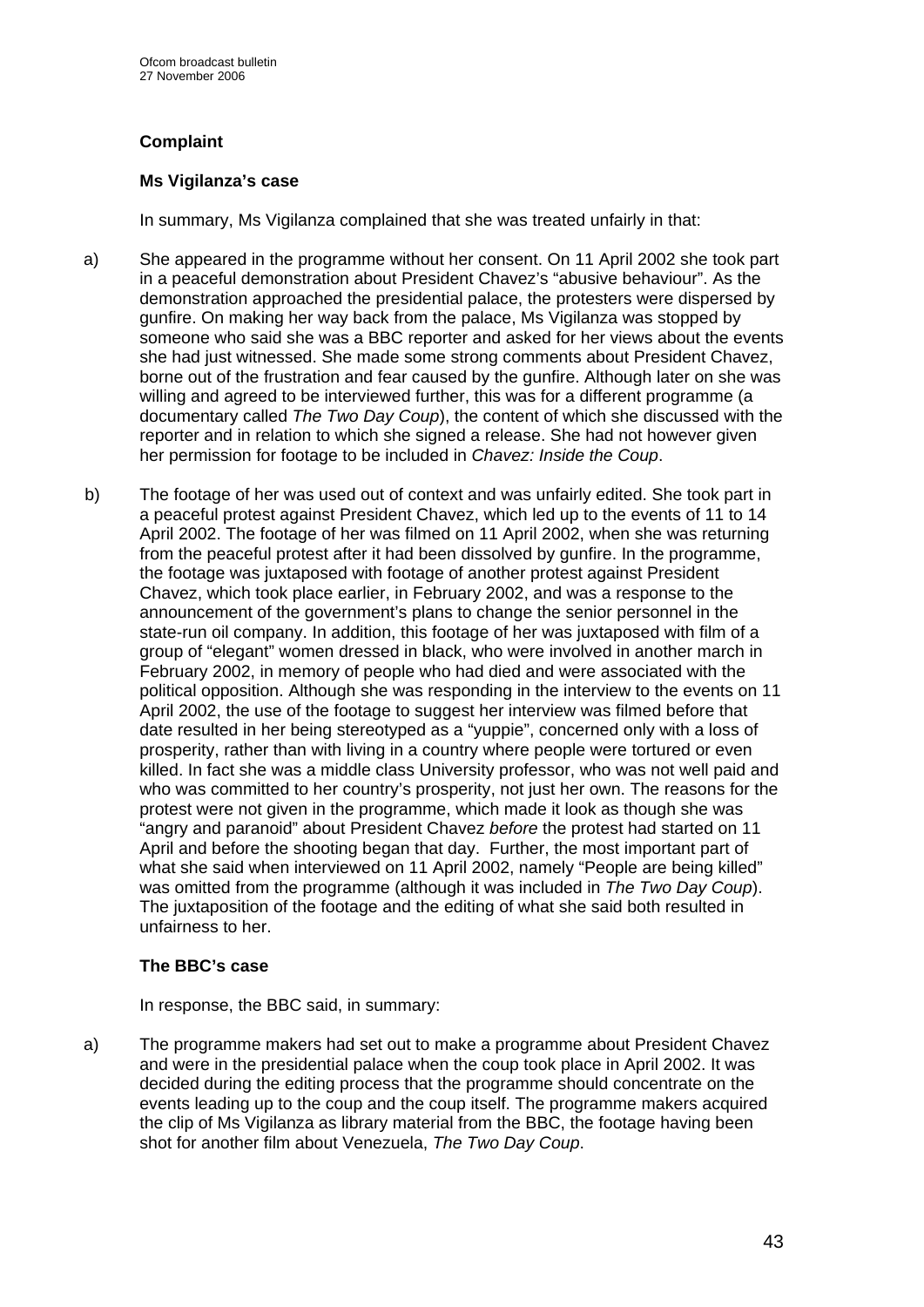b) The sequence including Ms Vigilanza was used as part of the background to the lead up to the coup, when numerous anti-Chavez demonstrations took place in Caracas. Whatever the circumstances in which Ms Vigilanza's contribution was recorded, the sentiments and views she expressed were representative of those expressed in the anti-Chavez demonstrations in the preceding weeks. It was not unfair to her to use the footage in a context that did not in any way alter the sense or significance of what she said. Ms Vigilanza's views of President Chavez in the weeks leading up to 11 April 2002 were unlikely to have been very different from those she expressed on that day. Viewers were likely to have understood that her comment was meant to convey her fear that President Chavez was planning to become like Fidel Castro, turning Venezuela into an isolated communist dictatorship, with loss of political as well as economic freedom. The way the clip was used did not misrepresent Ms Vigilanza's views.

## **Decision**

Ofcom's statutory duties include the application, in the case of all television and radio services, of standards that provide adequate protection to members of the public and all other persons from unfair treatment and unwarranted infringements of privacy in programmes included in such services. Where there appears to have been unfairness in the making of a programme, this will only result in a finding of unfairness if Ofcom finds that it has resulted in unfairness to the complainant in the programme as broadcast.

In carrying out its duties, Ofcom has regard to the need to secure that these standards are applied in a manner that best guarantees an appropriate level of freedom of expression. Ofcom is also obliged to have regard, in all cases, to principles that require regulatory activities to be transparent, accountable, proportionate, consistent and targeted only at cases in which action is needed.

Ofcom's Executive Fairness Group originally considered Ms Vigilanza's complaint and found that the complaint should not be upheld. The complainant requested a review. In accordance with Ofcom's published procedures, the case was referred to the Fairness Committee, Ofcom's most senior decision making body, for reconsideration. The Committee carefully considered all the submissions by the complainant and the BBC and, to assist it in reaching its decision on this complaint, the Committee viewed the recording of *The Two Day Coup* as well as the programme complained of. Ofcom's decision is set out below, by reference to each of the heads of Ms Vigilanza's complaint. Ofcom concluded that:

a) In considering Ms Vigilanza's concern that the footage of her was included in the programme without her consent, Ofcom regretted that neither party provided it with a copy of the release she signed for *The Two Day Coup*. However, it took the view that the programme makers were entitled to use the footage of Ms Vigilanza from the BBC's library without seeking her specific consent for its use in *Chavez: Inside the Coup*, subject to their obligation to use it appropriately and in a way that did not cause unfairness to her. Ofcom noted that her appearance was a brief one, in which she was shown expressing a general opinion on the political situation at the time. Ofcom considered that the nature of the two programmes was not materially different (both documentaries being about President Chavez and the Venezuelan political and social upheavals) and her contributions to each did not differ materially (except that she featured more prominently in *The Two Day Coup*). In the circumstances, therefore, Ofcom considered that the use in this programme of the footage originally recorded for *The Two Day Coup* was not such that the BBC would have been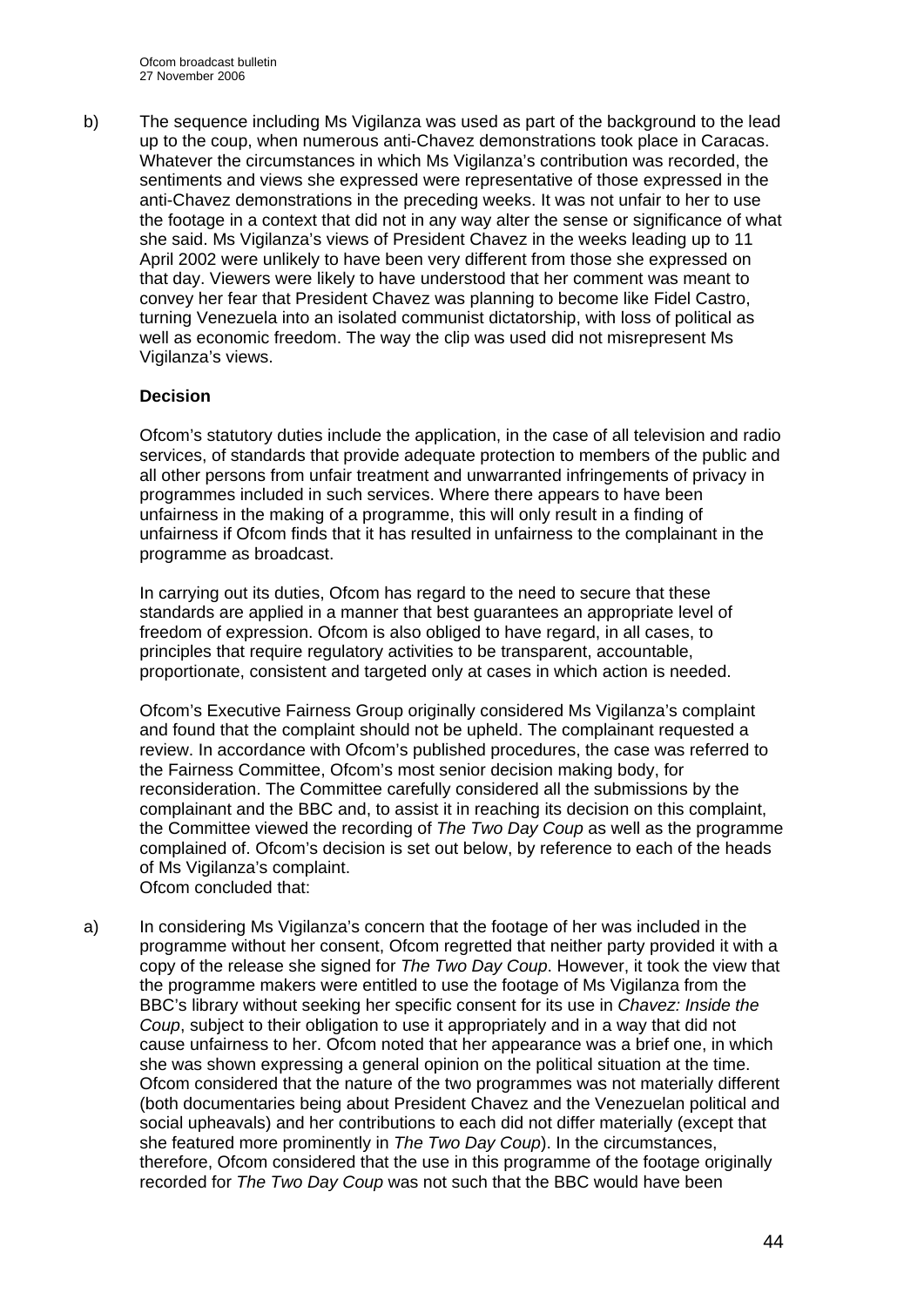required to seek new consent from Ms Vigilanza to re-use the footage of her at the demonstration on 11 April that was used in this programme.

Ofcom found no unfairness in this respect.

b) The complainant felt that her contribution was juxtaposed and edited in such a way as to cause unfairness to her. Ofcom considered that the inclusion of the footage of the events of 11 April 2002 before footage of a demonstration in February 2002 was likely to have misled viewers as to the true sequence of events. This clip was used in the programme in the context of examining the political and economic situation in Venezuela in the run up to the coup (rather than in its true context – the use of gunfire and shooting to break up of a demonstration which formed part of the events in April 2002). Whether or not Ms Vigilanza's views of the economic situation in Venezuela would have been materially different before the events of April 2002 could not be established as there was no evidence one way or the other. However, Ofcom considered it was clear that Ms Vigilanza was reacting angrily to the specific events taking place at the time she was filmed, although the context within which the clip appeared suggested that she was expressing fear and concern about the economic situation in the country rather than an immediate reaction to the demonstration being broken up by gunfire. In order to determine whether the likely misunderstanding of viewers created unfairness to Ms Vigilanza it was necessary, therefore, for Ofcom to consider the nature and context of what she had said in *The Two Day Coup,* in which she had been filmed discussing her perspective on the economic and political situation in Venezuela, as an opponent of President Chavez, as well as the events immediately surrounding the coup*.* In this context, Ofcom considered that the inclusion of the footage in *Chavez: Inside the Coup* was not unfair to Ms Vigilanza because her comments, if misunderstood as referring to the economic situation in Venezuela, were nonetheless consistent with some of the views she expressed at greater length in *The Two Day Coup.* 

Ofcom found no unfairness in this respect.

Accordingly, the complaint of unfair treatment was not upheld.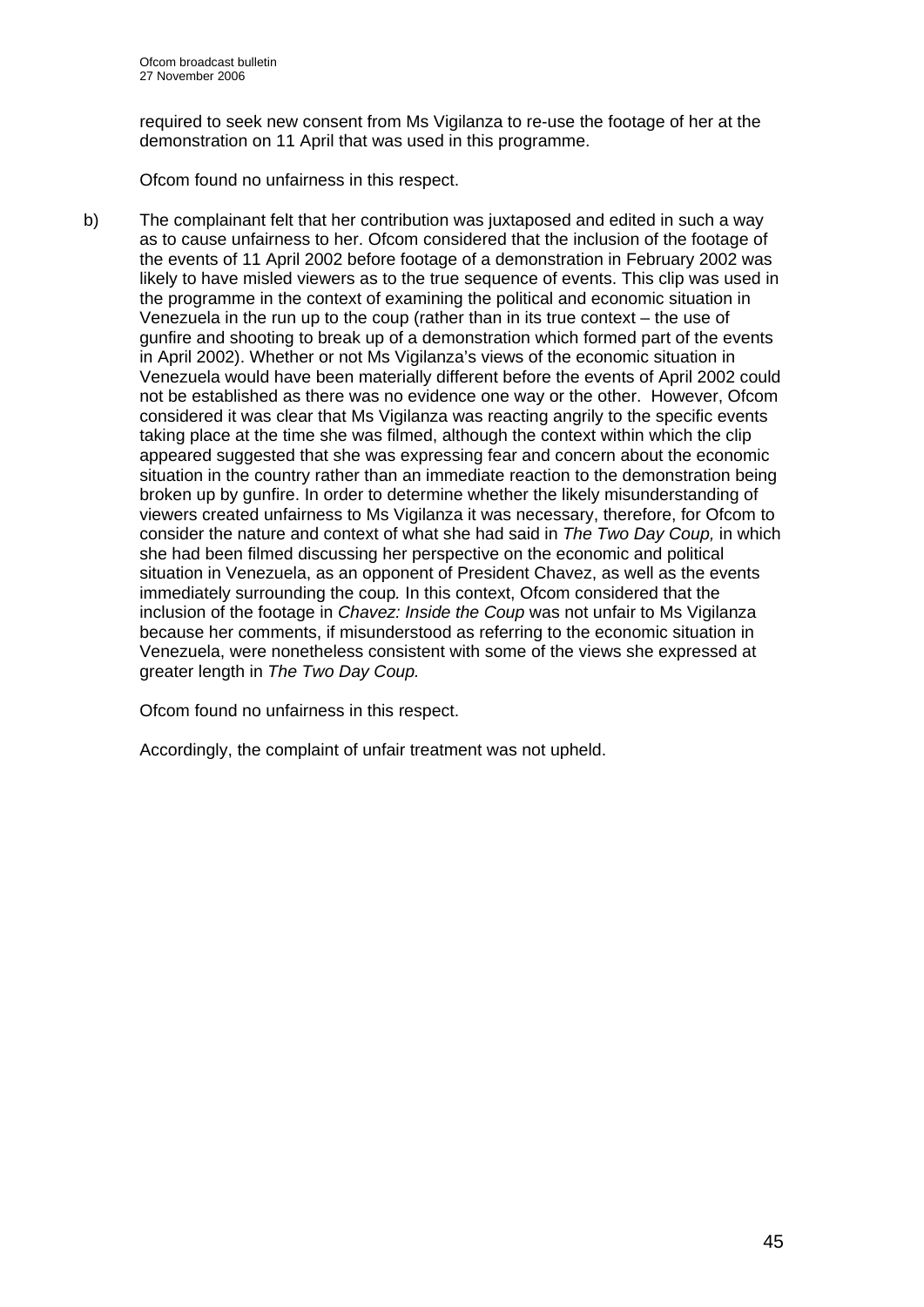## **Complaint by Fiorella Morales**

*Chavez: Inside the Coup, BBC2, 16 October 2003* 

Summary: Ofcom has not upheld this complaint of unfair treatment and unwarranted infringement of privacy.

Mrs Fiorella Morales complained that she was treated unfairly and that her privacy was unwarrantably infringed in the making and the broadcast of this programme. The documentary followed the unsuccessful attempt to overthrow the Venezuelan President, Hugo Chavez, in April 2002. Mrs Morales was filmed when she attended a neighbourhood meeting in Caracas in June 2002, two months after the coup. At the meeting to discuss security in the light of fears of attacks on the middle class population of Caracas following the events surrounding the coup, a guest, Alvaro Mora spoke about his Community Active Defence Plan. A programme maker filmed the meeting and conducted interviews with some of the residents. Mrs Morales was interviewed and footage of her was included in the programme.

Ofcom's Executive Fairness Group originally considered Mrs Morales' complaint and found that the complaint should not be upheld. The complainant requested a review. In accordance with Ofcom's published procedures, the Fairness Committee, Ofcom's most senior decision making body, reconsidered the complaint in its entirety.

Following its reconsideration, Ofcom's findings are as follows:

- Mrs Morales was aware that she was being filmed and gave her views and opinions freely. Whilst Ofcom could not resolve the question as to whether or not Mrs Morales was aware that the filming was for a documentary, Ofcom was not satisfied that Mrs Morales was misled about the purpose of the filming, namely that it was about President Chavez and the political situation in Venezuela. Furthermore, despite the slight change in focus of the programme in the editing process, President Chavez and the political situation in Venezuela remained the subject of the programme.
- The use of footage of the meeting, so that it appeared sequentially in the programme before the coup when in fact it took place afterwards, was likely to have misled viewers as to the true chronology of events. This sequence did have a date caption but this was unlikely of itself to have prevented potential confusion, given that the voiceover which introduced the footage suggested misleadingly that the meeting was happening contemporaneously with earlier events. However, although it was not possible to establish to what extent, if any, Mrs Morales' political views would have been materially different before the coup, Ofcom noted that her comment in the programme was a general and timeless one. The opinion she expressed of President Chavez and his regime was equally as valid in a general documentary about President Chavez and the political situation in Venezuela as in one that was closely examining the specific events leading up to the coup and the coup itself. In the circumstances, therefore, Ofcom considered that the misleading chronology of events did not cause her to be unfairly depicted and nor did it result in her being misrepresented. The programme did not dwell on the venue for the meeting nor suggest that the surroundings were luxurious. They did not appear to be so from the footage shown.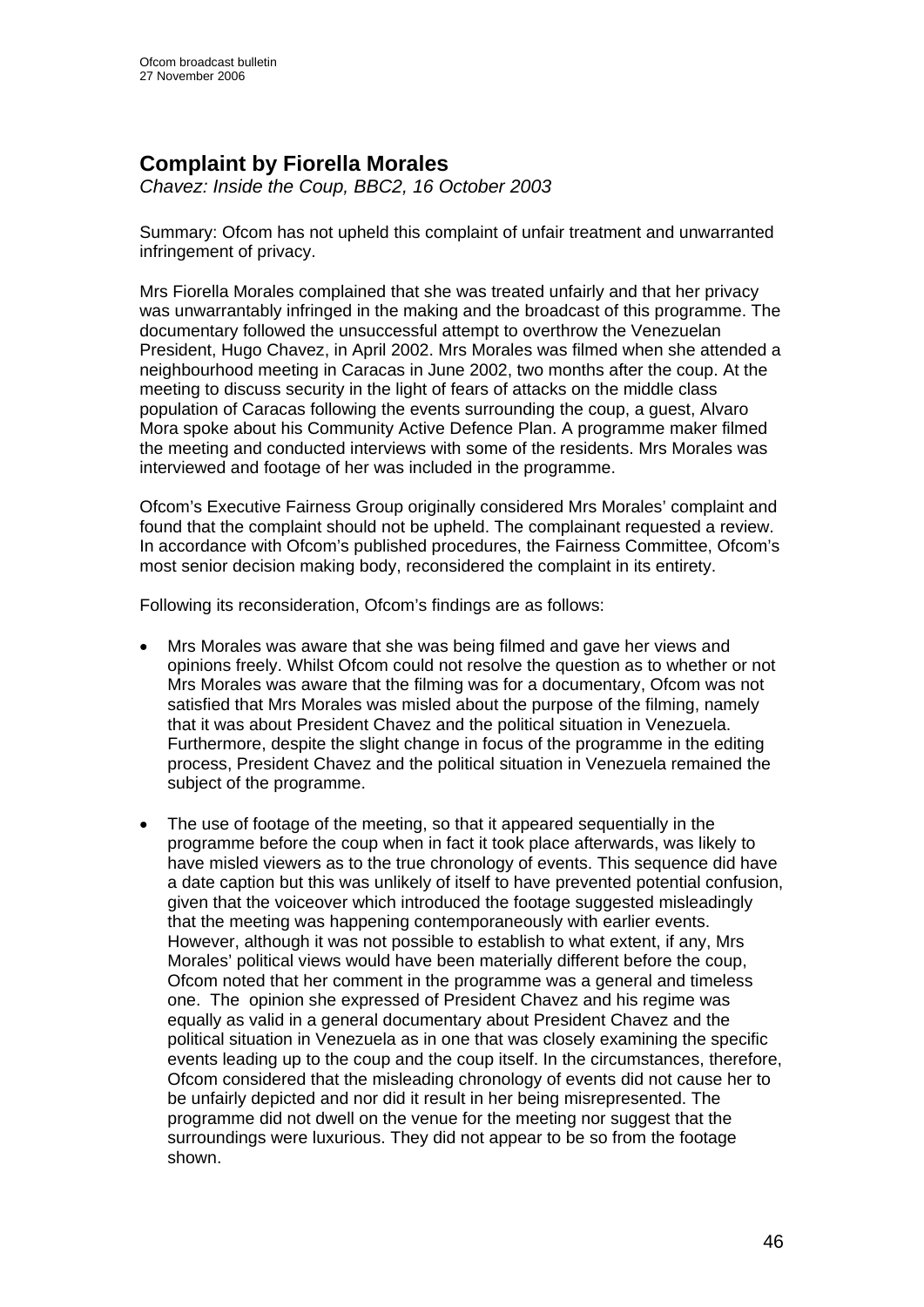- Following Alvaro Mora's introduction to the meeting, and given the fact that the programme maker was filming openly, there could be no reasonable expectation of privacy at the meeting. There was evidence of a general consensus amongst those present to allow the filming to take place and that Mrs Morales agreed to be interviewed and was aware that she was being filmed.
- Mrs Morales was not misled about the purpose of the filming. There was evidence of a general consensus amongst those present, including Mrs Morales, to allow the filmed footage to be broadcast.

## **Introduction**

This documentary followed the unsuccessful attempt to overthrow the Venezuelan President, Hugo Chavez, in April 2002. The complainant, Mrs Morales, was filmed when she attended a neighbourhood meeting in Caracas in June 2002, two months after the coup. The meeting was to discuss security in the light of fears of attacks on the middle class population of Caracas following the events surrounding the coup. A guest, Alvaro Mora, spoke about his Community Active Defence Plan. A programme maker filmed the meeting and conducted interviews with some of the residents. Mrs Morales was interviewed and footage of her was included in the programme.

Mrs Morales said in the programme:

"This so called revolution is out of date. It's just an excuse for him [President Chavez] to impose communism and totalitarianism [in the whole of Latin America], but he will fail."

Mrs Morales complained that she was treated unfairly in the broadcast of the programme and that her privacy was unwarrantably infringed in the making and the broadcast of the programme.

## **Complaint**

## **Mrs Morales' case**

## Fairness

In summary, Mrs Morales complained that she was treated unfairly in that:

- a) She attended a private neighbourhood meeting, held in a private place. The programme maker told her that the footage filmed of the meeting would be used for a newscast on the BBC and Mrs Morales was not aware that the event was being filmed for a documentary in favour of President Chavez. She did not sign any release form and footage of her was included in the programme without her permission.
- b) An unfair impression was given in the programme that the meeting was taking place in a luxurious mansion, when in fact it took place in the meeting room of a residential building. The programme was also edited so as to make it appear that the meeting took place before the events of April 2002 (the unsuccessful coup), when in fact it took place in June 2002, following the coup, during which many Venezuelans died. The objective of the meeting was distorted. Only a small part of what Mrs Morales said was used in the programme. Her interview was used out of context as she was told she was being interviewed, for a newscast, not for a documentary in favour of President Chavez.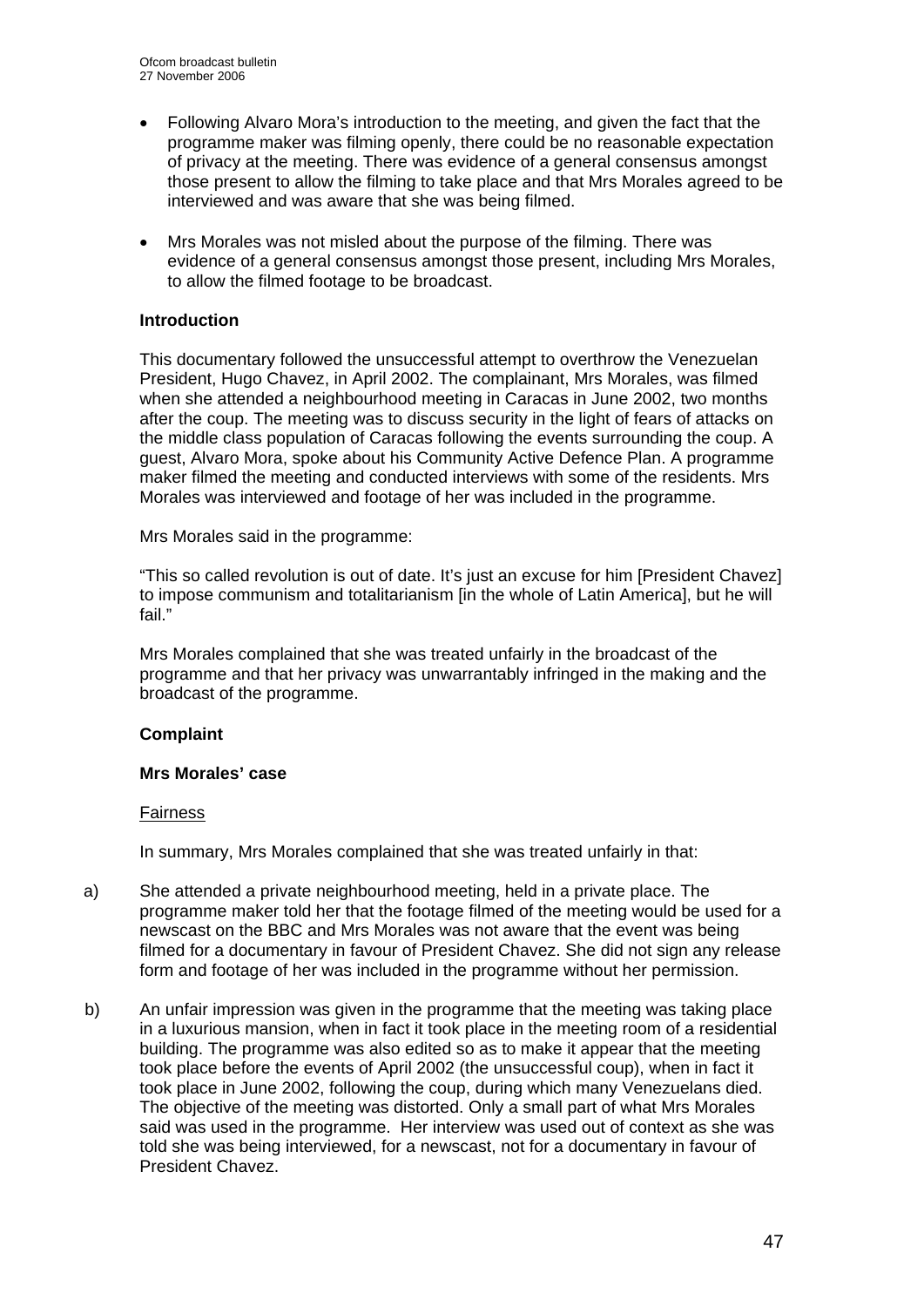## **Privacy**

- c) In summary, Mrs Morales complained of an unwarranted infringement of privacy in the making of the programme. She complained that the programme maker attended the meeting which took place in a private room in the residents' building, without permission and said that she was filming for a news programme. She filmed Mrs Morales without her having signed a release form.
- d) In summary, Mrs Morales complained of an unwarranted infringement of privacy in the broadcast programme. She complained that she appeared in the documentary without her consent and without having signed any release.

## **The BBC's case**

#### Fairness

In response, the BBC said, in summary:

- a) The programme makers set out to make a programme about President Chavez and were in the presidential palace when the coup took place in April 2002. During the editing process, they decided that the programme should concentrate on the events leading up to the coup and the coup itself. The programme maker obtained a release form from Mr Mora, the organiser of the neighbourhood meeting. It was clear from email correspondence that the programme maker did not mislead him about her identity or the purpose of the filming, namely for a documentary about the political situation in Venezuela. She arrived at the meeting with Mr Mora and when everyone had gathered he introduced her. She explained that she was an independent programme maker filming a documentary about the political situation in Venezuela since President Chavez's election. She said she would need the verbal agreement of all present before turning on the camera. No one present raised any objections to her filming. In a letter of complaint dated 7 July 2003 to RTE (who commissioned the film), Mrs Morales said that Mr Mora asked permission for the programme maker "to film as she was studying the issue of security in Venezuela and how people were organising".
- b) The sequence showing the neighbourhood meeting was filmed in June 2002, two months after the coup. In the programme the meeting, captioned with the date was shown before the sequences showing the coup. This was done to give the audience, prior to showing the events of the coup, an understanding of the deep economic and ideological divisions in Venezuelan society and an insight into the fears of other sections of Venezuela's middle classes vis-à-vis other socio economic groups. Similar views to those expressed at the meeting were being expressed prior to the coup. It was not misleading, given that the sequence was dated, to include it where it was in the film. The meeting was not portrayed as taking place in a luxurious mansion, but simply appeared to be held in a large meeting room.

## **Privacy**

c) In summary, the BBC responded to the complaint of unwarranted infringement of privacy in the making of the programme by saying that the programme maker attended the meeting with Mr Mora and that no one raised any objections to her filming. She had made it clear to Mr Mora that she was making a documentary and she explained this to the people present at the meeting. Mrs Morales was not misled about the purpose of the filming.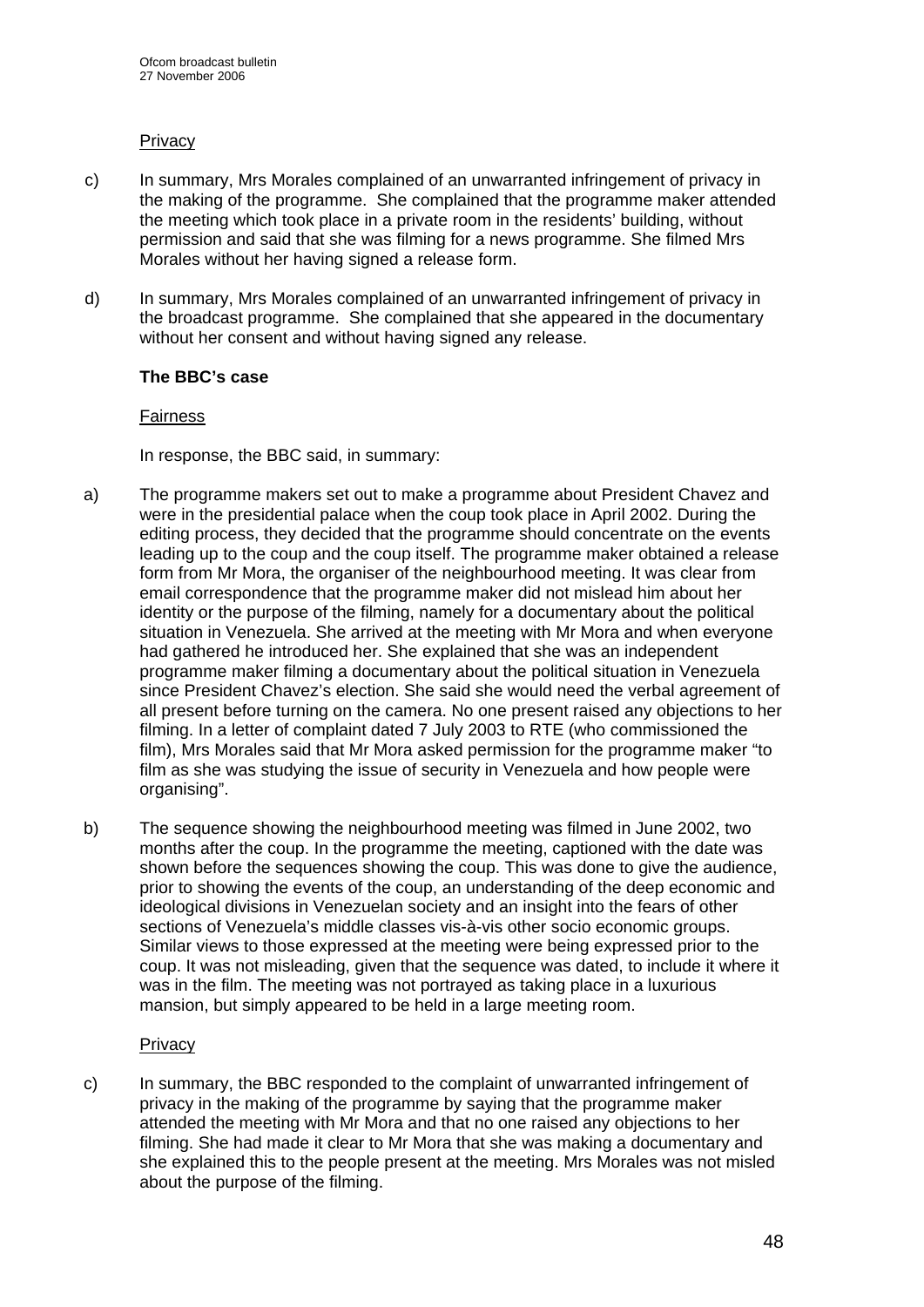d) In summary, the BBC responded to the complaint of unwarranted infringement of privacy in the broadcast by saying that Mrs Morales did not make it known to the programme maker that she did not wish to be filmed or included in the programme.

## **Mrs Morales's response**

- a) The programme maker did not address the meeting herself. Mr Mora told the meeting that the programme maker was from the BBC and that she was making a news item for the BBC. Mr Mora did not tell the audience that she was making a documentary about the political situation in Venezuela, even if he was aware of this himself. The programme maker was not invited by the residents to the meeting and Mr Mora had no authority over the group. The change in the focus of the programme resulted in unfairness, as she had not consented to this.
- b) The chronology, as set out in the programme, resulted in unfairness. The neighbourhood meeting took place in June 2002, after the coup, following which there was no security force to protect the people and there were rumours of looting and attacks by members of the Bolivarian Circles, supporters of President Chavez. Many people took lectures in security like that attended by Mrs Morales. Prior to 11 April 2002 this was not the case, as there was no indication that the members of Bolivarian Circles had firearms and would use them to "kill innocent marchers". Therefore the BBC's argument that there was a "similar view" before and after April 2002 was not correct. Immediately before the footage of the meeting, the programme showed a small food store and then referred to "other views on Chavez's democracy" being heard on the "prosperous side of town", accompanied by shots of a luxurious house. This would have led viewers to think that Mrs Morales and the people at the meeting were rich and prosperous.

## **The BBC's response**

- a) Mrs Morales was properly informed about the purpose of the filming. Although the programme maker understood Mr Mora to be the organiser of the meeting, Mrs Morales and the others present at the meeting were properly informed about her visit. Despite the dispute between Mr Mora and the complainant about what he said at the meeting, the BBC stood by their statement that Mr Mora explained the programme maker's presence and the purpose of the filming. Although Mrs Morales said she did not give permission for filming, it was clear from the programme that she spoke freely and willingly to the programme maker.
- b) The neighbourhood meeting was clearly captioned "26 June 2002". The sequence was included because the views expressed were representative of many of those who opposed the Chavez government in the weeks leading up to the events of 11 April 2002. The programme makers considered that there were fears, fuelled by the media, among the middle class opposition of violence by the working class and Bolivarian Circles, supporters of President Chavez, before April 2002.

## **Decision**

Ofcom's statutory duties include the application, in the case of all television and radio services, of standards that provide adequate protection to members of the public and all other persons from unfair treatment and unwarranted infringements of privacy in programmes included in such services. Where there appears to have been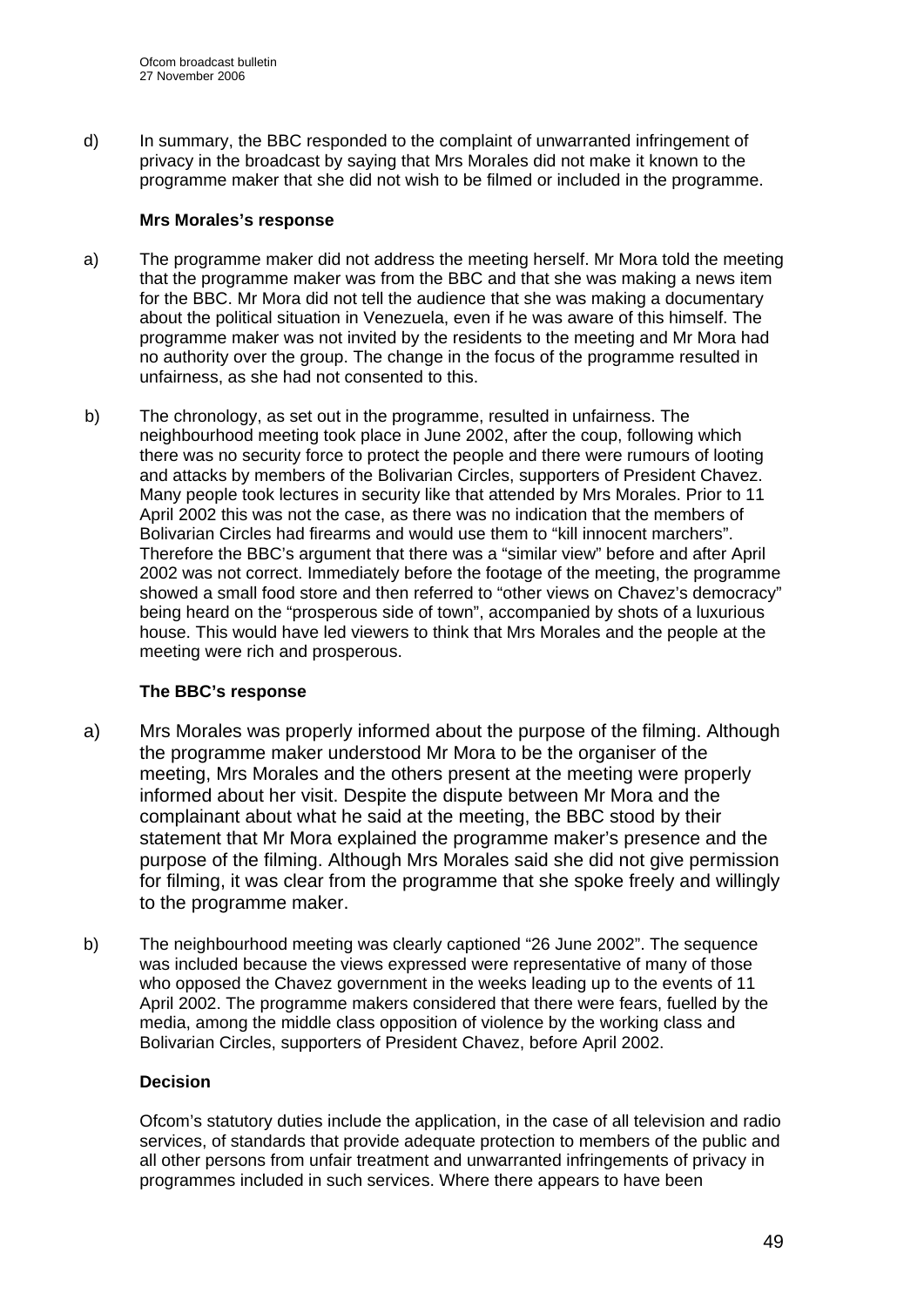unfairness in the making of a programme, this will only result in a finding of unfairness if Ofcom finds that is has resulted in unfairness to the complainant in the programme as broadcast.

In carrying out its duties, Ofcom has regard to the need to secure that these standards are applied in a manner that best guarantees an appropriate level of freedom of expression. Ofcom is also obliged to have regard, in all cases, to principles that require regulatory activities to be transparent, accountable, proportionate, consistent and targeted only at cases in which action is needed.

In Ofcom's view, the line to be drawn between the public's right to information and the citizen's right to privacy can sometimes be a fine one. In considering complaints about the unwarranted infringement of privacy, Ofcom will therefore, where necessary, address itself to two distinct questions: first, has there been an infringement of privacy? Second, if so, was it warranted?

Ofcom's Executive Fairness Group originally considered Mrs Morales' complaint and found that the complaint should not be upheld. The complainant requested a review. In accordance with Ofcom's published procedures, the case was referred to the Fairness Committee, Ofcom's most senior decision making body, for reconsideration. The Committee carefully considered all the submissions by the complainant and the BBC, including witness statements submitted by Mrs Morales two years after the original broadcast, and the responses to further questions put to the complainant prior to the decision of the Executive Fairness Group. Ofcom's decision is set out below, by reference to each of the heads of Mrs Morales's complaint.

Ofcom concluded that:

## Fairness

a) Mrs Morales complained that the footage of her was included in the documentary without her permission.

Ofcom took into account all the submissions of both parties, including witness statements of other residents at the meeting which had been submitted by Mrs Morales and other complainants. Ofcom noted that there were conflicts both between statements made at different times by complainants about this programme and between Mrs Morales's complaint and the information provided by the BBC as to whether the meeting was informed that the filming was for a documentary or for a news item.

Ofcom's remit is to consider and adjudicate on complaints of unfair treatment and unwarranted infringement of privacy. It is not a fact-finding tribunal and as such is not required to resolve conflicts of evidence as to the nature or accuracy of particular accounts of events where it feels it is unable to do so. However, in this case Ofcom considered that it was clear from the footage of her in the programme that Mrs Morales was aware that she was being filmed. She did not dispute that she gave her views and opinions freely to the programme maker.

As regards whether she was aware that the filming was for a documentary, rather than a news item, Ofcom noted from the evidence in the submissions the differing recollections of residents who had been at the meeting as to whether they were told the filming was for a documentary. Ofcom noted, for example, that one of the other complainants had said in a letter to RTE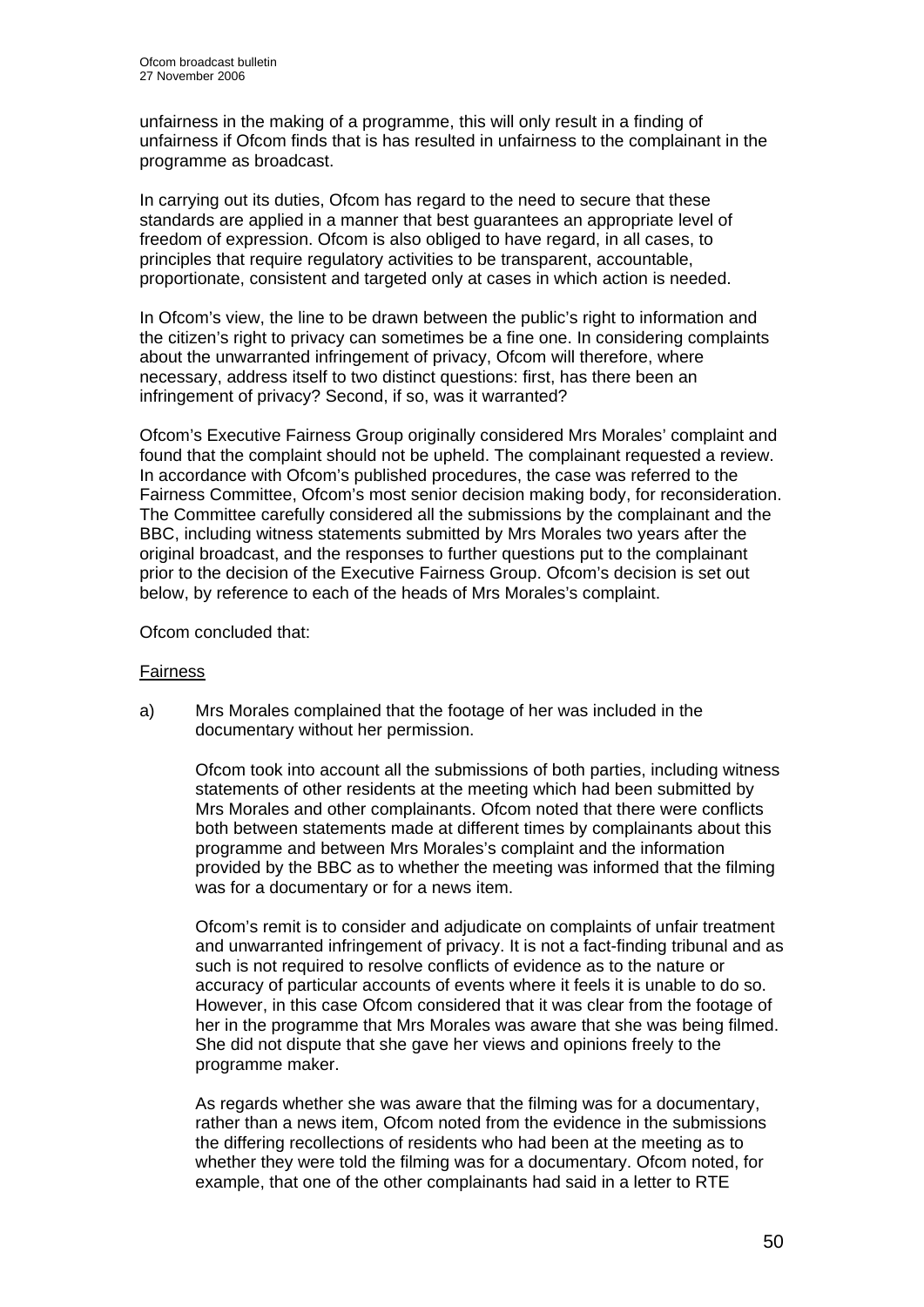television (included in the BBC's submissions) that Mr Mora introduced the programme maker to the meeting saying that she wanted to compile some shots for a documentary. It was also clear from an email sent to Mr Mora by the programme maker prior to the filming at the meeting that she had described herself to him as "an independent documentary maker".

Whatever their understanding as to the type of programme that was being made, Ofcom considered that it was sufficiently clear from the interviews given by residents in the programme itself that they were at least aware that the filming was about President Chavez and the political situation in Venezuela.

Taking these factors into account, Ofcom was not satisfied that Mrs Morales was misled about the purpose of the filming. Furthermore, the change in focus of the programme in the editing process was slight (the subject of the programme was still President Chavez and the political situation in Venezuela) and therefore did not alter the fundamental nature and purpose of the programme and, consequently, did not affect Mrs Morales' consent to participate.

Ofcom found no unfairness in this respect.

b) The complainant felt that her contribution was unfairly edited. Ofcom noted the context within which the footage of the meeting was included in the programme and that, in the programme's account of events, it appeared chronologically before the coup when in fact the meeting actually took place some months afterwards. This sequence in the programme was likely to have misled viewers as to the true chronology of events, suggesting that the meeting took place in the build up to the coup. Although the meeting was correctly date captioned, this was unlikely of itself to have corrected any confusion, since the voiceover that introduced the footage of the neighbourhood meeting stated that "somewhat other views on Chavez democracy could be heard on the prosperous side of town". Ofcom considered that this was misleading as it suggested, despite the date caption to the contrary, that the meeting was happening contemporaneously with earlier events leading up to the coup. It was therefore likely to have added to confusion on the part of viewers.

However, in considering whether the positioning of the footage was likely to give viewers an unfair impression of Ms Morales, Ofcom considered the nature of her comment that was included in the programme. Ofcom noted that her comment was a general and timeless one about the background to the unrest in Venezuela, which was equally valid in a general documentary about President Chavez and the political situation in Venezuela as in one that was closely examining the specific events leading up to the coup and the coup itself. Ofcom further noted that Mrs Morales did not dispute what she said to the programme maker, nor was there any evidence that her views at the time of the meeting were different from her views before the coup.

Ofcom concluded therefore that Mrs Morales' views were not materially misrepresented and her interview was not used in a way that was unfair to her.

Ofcom considered the juxtaposition of footage of the venue for the meeting with the preceding footage of the other side of town. Whilst it was obviously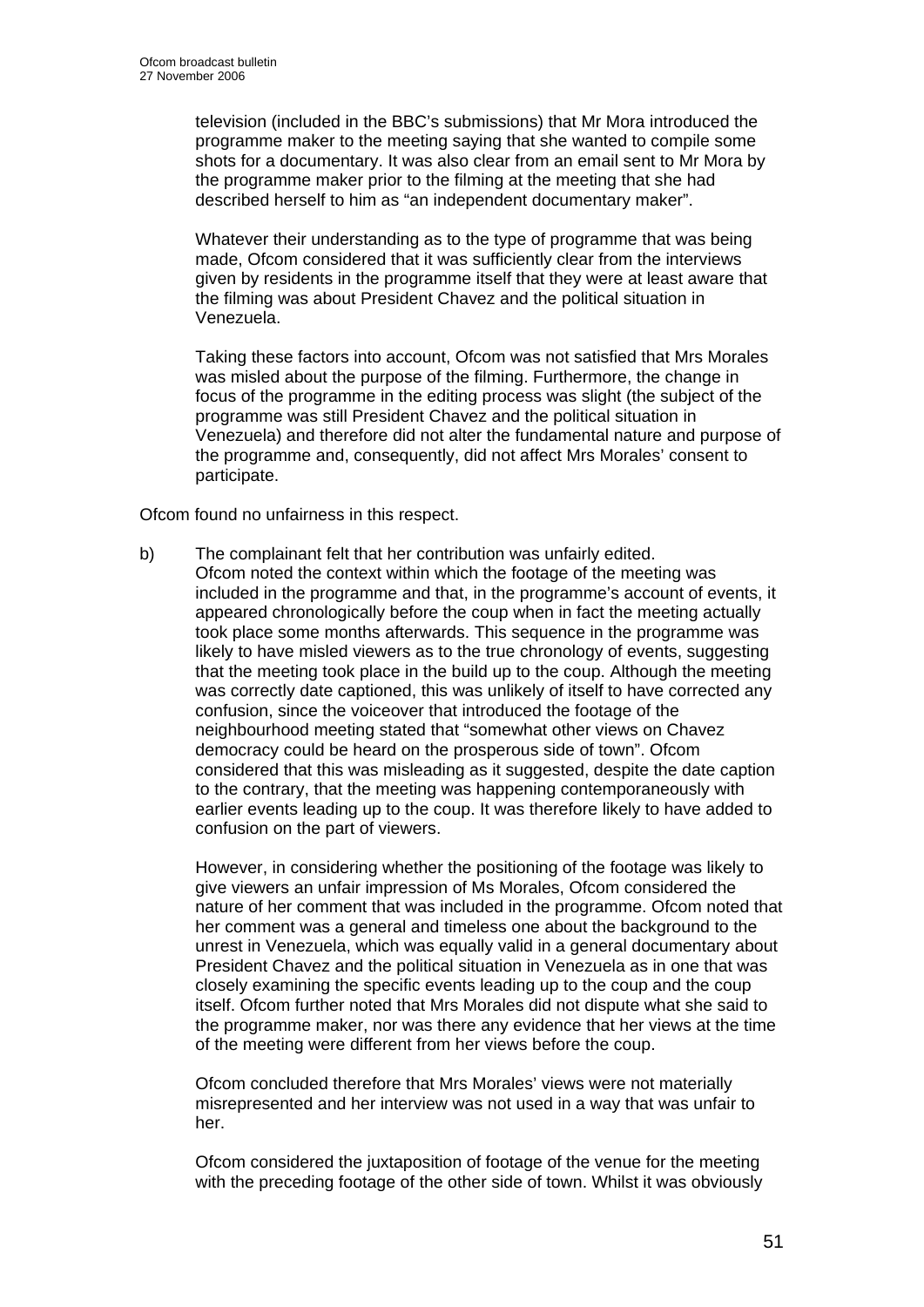the intention of the programme makers to provide a contrast between the two sides of the city, Ofcom noted that the film simply showed the room within the context of showing the meeting that took place in it. The film did not comment on the venue itself, nor did there appear to be anything particularly remarkable about the room that was likely to have lead viewers to think the meeting was being held in luxurious surroundings. Ofcom concluded that the venue for the meeting was not depicted as luxurious and that the juxtaposition of the footage was unlikely to have adversely affected viewers' impressions of the meeting in general and of Mrs Morales in particular.

Ofcom found no unfairness in this respect.

## **Privacy**

- c) Mrs Morales complained that she was filmed without her consent. Ofcom noted that the meeting was a private one and therefore that Mrs Morales had a reasonable expectation of privacy in advance of attending it. However, on attending the meeting the residents were informed by Mr Mora in his introduction that filming would take place. There was also evidence in the submissions showing there was a general consensus amongst those present to allow the filming to take place. Further, the filming took place openly and by her own admission (in her statement to Ofcom) Mrs Morales agreed to be interviewed. She was aware that she was being filmed and gave her views freely. In these circumstances, there was no infringement of Mrs Morales's privacy in the making of the programme.
- d) Mrs Morales also complained that footage of her was broadcast without her consent. As set out under a) above, Ofcom did not consider that Mrs Morales was misled about the purpose of the filming. Ofcom also took the view that there was evidence of a general consensus amongst those present to allow the filmed footage to be broadcast, and that Mrs Morales was party to that consensus. There was therefore no infringement of her privacy in the broadcast.

Accordingly, the complaint of unfair treatment and unwarranted infringement of privacy was not upheld.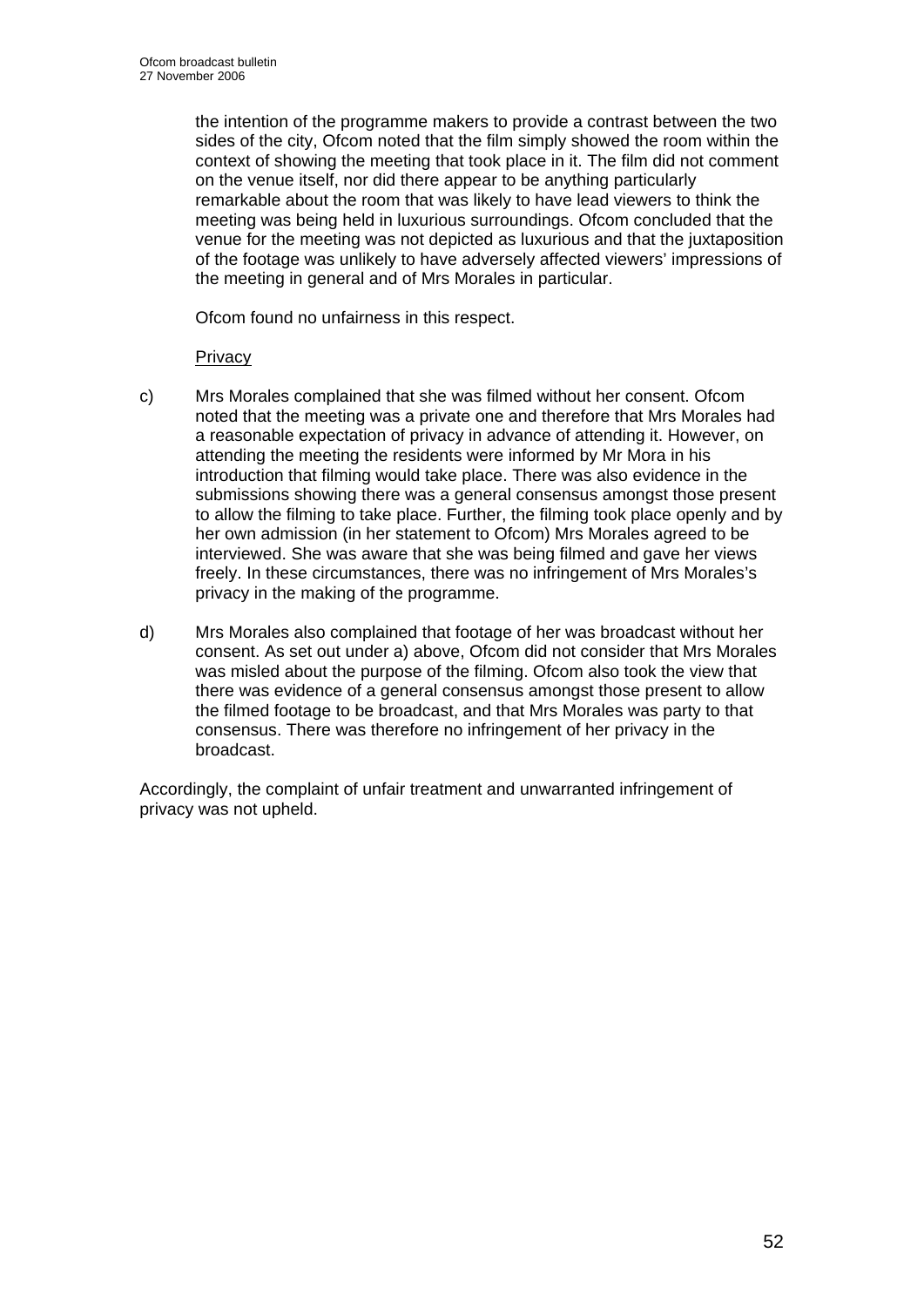## **Other Programmes Not in Breach/Out of Remit 25 October 2006 – 7 November 2006**

|                                     |                        | <b>Transmission</b>      |                                   |                   |
|-------------------------------------|------------------------|--------------------------|-----------------------------------|-------------------|
| Programme                           | <b>BROADCASTER</b>     | <b>Date</b>              | <b>Categories</b>                 |                   |
| 30 Minutes                          | C <sub>4</sub>         | 01/09/2006               | Other                             | $\mathbf{1}$      |
| 30 Minutes: The Polish Invasion     | C <sub>4</sub>         | 18/08/2006               | Due Impartiality/Bias             | $\mathbf{1}$      |
| 50 Worst Decisions of All Time      | <b>SKY THREE</b>       | 12/10/2006               | <b>Religious Offence</b>          | 1                 |
| Aag                                 | AAG                    | 14/08/2006               | Crime (incite/encourage)          | 1                 |
| <b>Adult Channels</b>               | N/A                    | Var                      | Sex/Nudity                        | $\mathbf{1}$      |
|                                     |                        |                          | <b>Generally Accepted</b>         |                   |
| All Star Talent Show                | <b>FIVE</b>            | 06/10/2006               | <b>Standards</b>                  | $\mathbf 1$       |
| <b>Amount of Advertising</b>        | <b>VAR</b>             | Var                      | Advertising                       | $\overline{4}$    |
| Ant and Dec's Saturday Night        |                        |                          |                                   |                   |
| Takeaway                            | ITV1                   | 16/09/2006               | Sponsorship                       | 1                 |
| Asbo Fever                          | <b>SKY ONE</b>         | 08/10/2006               | Crime (incite/encourage)          | $\mathbf{1}$      |
| Auction                             | MANSFIELD 103.2        | 19/10/2006               | Other                             | 1                 |
| <b>B4U Music Promo</b>              | B <sub>4</sub> U       |                          | Sex/Nudity                        | $\mathbf{1}$      |
| <b>Babestar TV</b>                  | LOOK4LOVE TV           |                          | Inaccuracy/Misleading             | $\mathbf{1}$      |
| Banged Up Abroad                    | <b>FIVE</b>            | 02/10/2006               | Crime (payment)                   | $\mathbf{1}$      |
| <b>BBC Breakfast</b>                | BBC1                   | 01/11/2006               | Violence                          | 1                 |
| <b>BBC Look East</b>                | BBC1                   | 30/08/2006               | Other                             | 1                 |
| <b>BBC Parliament</b>               | <b>BBC PARLIAMENT</b>  |                          | Format                            | $\mathbf{1}$      |
|                                     | <b>BBC RADIO</b>       |                          |                                   |                   |
| <b>BBC Radio Ulster</b>             | <b>ULSTER</b>          | 31/07/2006               | Crime (incite/encourage)          | 1                 |
| Big Brother 7                       | C <sub>4</sub>         | 21/08/2006               | Substance Abuse                   | $\mathbf{1}$      |
| Big Brother's Big Mouth             | E <sub>4</sub>         | 04/08/2006               | Violence                          | 145               |
| Big Brother's Big Mouth             | C <sub>4</sub>         | 05/08/2006               | Violence                          | 21                |
|                                     |                        |                          | <b>Generally Accepted</b>         |                   |
| <b>Big Brother's Little Brother</b> | E4<br>C <sub>4</sub>   | 24/05/2006<br>15/10/2006 | Standards<br>Sex/Nudity           | 1<br>$\mathbf{1}$ |
| Bodysong                            | ITV1                   | 25/10/2006               | <b>Animal Welfare</b>             | $\overline{2}$    |
| Bon Voyage                          |                        |                          |                                   |                   |
| <b>BRFM 87.7 (RSL)</b>              | <b>BRFM 87.7 (RSL)</b> | 09/09/2006               | Substance Abuse                   | 1                 |
| <b>BRMB 96.4</b>                    | <b>BRMB 96.4</b>       | 11/07/2006               | Other                             | $\mathbf{1}$      |
| Bush and Troy show                  | <b>GWRFM</b>           |                          | Other                             | 1                 |
| <b>Carling Cup Highlights</b>       | ITV1                   | 25/10/2006               | Sponsorship<br>Generally Accepted | $\mathbf{1}$      |
| Casualty                            | BBC1                   | 28/10/2006               | Standards                         | $\mathbf{1}$      |
| Ceefax                              | <b>BBC</b>             |                          | Other                             | 1                 |
| <b>Celebrity Sex Tapes Unwound</b>  | C <sub>4</sub>         | 24/10/2006               | Sex/Nudity                        | $\mathbf{3}$      |
|                                     |                        |                          | Generally Accepted                |                   |
| Central News (West)                 | ITV1                   | 19/10/2006               | Standards                         | $\mathbf{1}$      |
| <b>Champions League</b>             | ITV1                   |                          | Sponsorship                       | $\mathbf{1}$      |
| <b>Champions League Live</b>        | ITV1                   | 31/10/2006               | Due Impartiality/Bias             | 11                |
| Channel 4 News                      | C <sub>4</sub>         | 26/09/2006               | Offensive Language                | $\mathbf 1$       |
| Channel 4 News                      | C <sub>4</sub>         | 21/10/2006               | Inaccuracy/Misleading             | 1                 |
| Channel 4 News                      | C <sub>4</sub>         | 28/10/2006               | Inaccuracy/Misleading             | 1                 |
| <b>Chris Moyles Show</b>            | RADIO <sub>1</sub>     |                          | Information/Warnings              | $\mathbf{1}$      |
| COI Climate Challenge promo         | C <sub>4</sub>         | 12/10/2006               | Inaccuracy/Misleading             | $\mathbf{1}$      |
| <b>Coronation Street</b>            | ITV1                   | 09/10/2006               | Violence                          | $\mathbf{1}$      |
|                                     |                        |                          | <b>Generally Accepted</b>         |                   |
| <b>Coronation Street</b>            | ITV1                   |                          | Standards                         | $\mathbf{1}$      |
| Cricket                             | <b>SKY SPORTS 1</b>    | 17/10/2006               | Generally Accepted<br>Standards   | $\mathbf{1}$      |
|                                     |                        |                          |                                   |                   |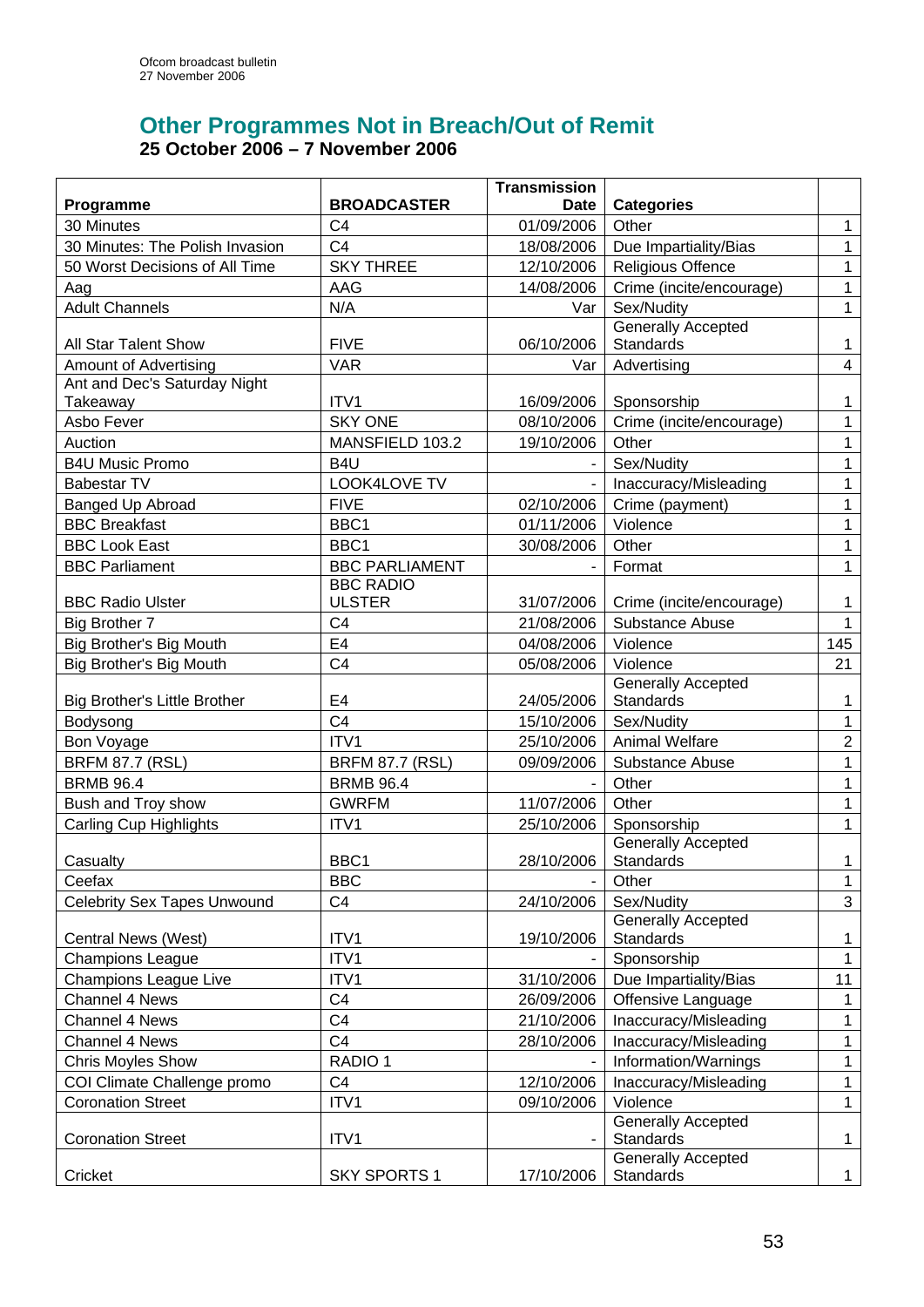|                                                      |                           |            | <b>Generally Accepted</b>                     |                |
|------------------------------------------------------|---------------------------|------------|-----------------------------------------------|----------------|
| Crimewatch                                           | BBC <sub>1</sub>          | 01/11/2006 | <b>Standards</b>                              | 3              |
| <b>Desperate Housewives</b>                          | C <sub>4</sub>            | 18/01/2006 | Advertising                                   | 1              |
| Digital On-screen Graphics                           | <b>ALL</b>                |            | Other                                         | $\mathbf{1}$   |
| Doctors                                              | BBC1                      | 23/10/2006 | Sex/Nudity                                    | $\mathbf{1}$   |
| Early Doors Breakfast Show                           | THE SAINT 107.8FM         | 25/10/2006 | Crime (incite/encourage)                      | $\overline{2}$ |
|                                                      |                           |            | <b>Generally Accepted</b>                     |                |
| Eastenders                                           | BBC1                      | 16/10/2006 | Standards                                     | 1              |
| Emmerdale                                            | ITV1                      | 03/10/2006 | Religious Offence                             | 1              |
| Emmerdale                                            | ITV1                      | 31/10/2006 | Sex/Nudity                                    | $\mathfrak{S}$ |
| <b>Emmerdale Family Album</b>                        | ITV1                      | 08/10/2006 | Offensive Language                            | $\mathbf 1$    |
| Escape to the Country                                | <b>UKTV STYLE</b>         | 20/08/2006 |                                               | 1              |
| F1: Brazilian Grand Prix Live                        | ITV1                      | 22/10/2006 | Scheduling                                    | 1              |
| F1: Brazilian Grand Prix Live                        | ITV1                      | 22/10/2006 | Due Impartiality/Bias                         | 1              |
| <b>Fifth Gear</b>                                    | <b>FIVE</b>               | 16/10/2006 | Crime (incite/encourage)                      | $\mathbf 1$    |
| <b>Five Live</b>                                     | <b>BBC RADIO 5 LIVE</b>   | 21/09/2006 | Crime (incite/encourage)                      | $\mathbf{1}$   |
|                                                      |                           |            | <b>Generally Accepted</b>                     |                |
| <b>Five News</b>                                     | <b>FIVE</b>               | 12/10/2006 | <b>Standards</b>                              | $\mathbf 1$    |
|                                                      | BBC1                      | 27/10/2006 | <b>Generally Accepted</b><br><b>Standards</b> | $\overline{7}$ |
| Friday Night With Jonathan Ross<br><b>Funny Cuts</b> | E4                        | 07/07/2006 | Crime (incite/encourage)                      | $\mathbf{1}$   |
| George Galloway                                      | <b>TALKSPORT</b>          | 04/06/2006 | <b>Religious Offence</b>                      | 1              |
|                                                      | ITV1                      |            |                                               |                |
| George Michael I'm Your Man                          |                           | 31/10/2006 | Substance Abuse                               | 1              |
| Girls Aloud: Off The Record                          | C <sub>4</sub><br>CARTOON | 08/10/2006 | Offensive Language                            | 1              |
| Grim Adventures of Bill & Mandy                      | <b>NETWORK</b>            | 06/10/2006 | Violence                                      | 1              |
| Hitler's Holocaust                                   | C <sub>4</sub>            | 14/10/2006 | Advertising                                   | 1              |
| Home and Away                                        | <b>FIVE</b>               | 26/10/2006 | <b>Religious Offence</b>                      | $\mathbf 1$    |
| Imagine                                              | BBC1                      | 24/10/2006 | <b>Animal Welfare</b>                         | 1              |
| <b>Interactive Services</b>                          | <b>DISNEY CHANNEL</b>     |            |                                               | 1              |
|                                                      |                           |            | <b>Generally Accepted</b>                     |                |
| It's Me Or The Dog                                   | C <sub>4</sub>            | 17/10/2006 | <b>Standards</b>                              | 1              |
|                                                      |                           |            | <b>Generally Accepted</b>                     |                |
| <b>ITV News</b>                                      | ITV1                      | 11/09/2006 | <b>Standards</b>                              | $\mathbf 1$    |
|                                                      |                           |            | <b>Generally Accepted</b>                     |                |
| <b>ITV News</b>                                      | ITV1                      | 20/10/2006 | Standards                                     | $\mathbf{1}$   |
|                                                      | <b>NORTHANTS</b>          |            |                                               |                |
| Jagger and Woody                                     | 96.6FM                    | 04/10/2006 | <b>Commercial References</b>                  | $\mathbf 1$    |
| James & Ali's Blanks                                 | <b>INVICTA FM</b>         | 06/10/2006 | Sex/Nudity                                    | $\mathbf{1}$   |
| James Whale                                          | <b>TALKSPORT</b>          | 04/10/2006 | <b>Generally Accepted</b><br><b>Standards</b> | $\mathbf{1}$   |
|                                                      |                           |            | <b>Generally Accepted</b>                     |                |
| James Whale Show                                     | <b>TALKSPORT</b>          | 29/08/2006 | Standards                                     | $\mathbf{1}$   |
|                                                      |                           |            | <b>Generally Accepted</b>                     |                |
| James Whale Show                                     | <b>TALKSPORT</b>          | 04/09/2006 | <b>Standards</b>                              | $\mathbf 1$    |
|                                                      |                           |            | <b>Generally Accepted</b>                     |                |
| Jamie's Return to School Dinners                     | C <sub>4</sub>            | 09/10/2006 | Standards                                     | $\mathbf{1}$   |
|                                                      | <b>BBC RADIO</b>          |            |                                               |                |
| John Turner                                          | <b>BRISTOL</b>            | 29/09/2006 | <b>Religious Offence</b>                      | $\mathbf{1}$   |
|                                                      |                           |            | <b>Generally Accepted</b>                     |                |
| Just A Minute                                        | <b>BBC RADIO 4</b>        | 24/07/2006 | <b>Standards</b><br><b>Generally Accepted</b> | $\mathbf{1}$   |
| Kiss 100 FM Breakfast                                | <b>KISS 100 FM</b>        | 12/06/2006 | Standards                                     | $\mathbf 1$    |
| Ladette To Lady                                      | ITV1                      | 19/10/2006 | Animal Welfare                                | $\mathbf{1}$   |
| Lady Chatterley's Lover                              | <b>BBC RADIO 4</b>        | 30/09/2006 | Sex/Nudity                                    | $\mathbf{1}$   |
| Lead Balloon                                         | BBC4                      | 06/10/2006 | <b>Generally Accepted</b>                     | $\mathbf 1$    |
|                                                      |                           |            |                                               |                |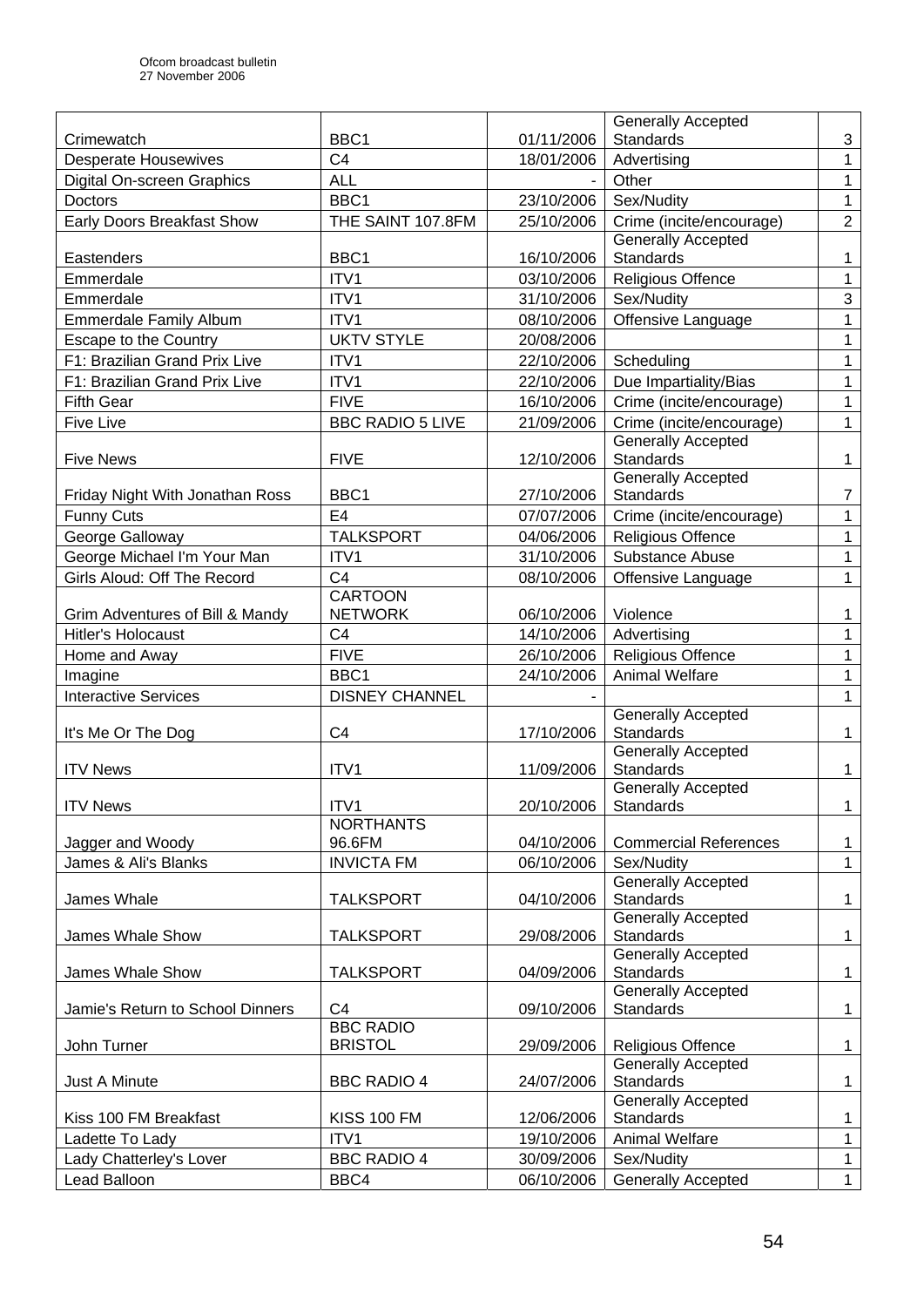| C <sub>4</sub><br>London Masturbation Marathon<br>Sex/Nudity                                       | $\mathbf{1}$   |
|----------------------------------------------------------------------------------------------------|----------------|
|                                                                                                    |                |
| ITV1<br>Loose Women<br>13/10/2006<br>Offensive Language                                            | $\mathbf{1}$   |
| ITV1<br>Loose Women<br>Sex/Nudity                                                                  | 1              |
| C <sub>4</sub><br>Other<br>Lost                                                                    | $\mathbf 1$    |
| Mad About You<br>ABC <sub>1</sub><br>24/10/2005<br>Advertising                                     | 1              |
| Exorcism/Occult/Paranormal<br>Medium<br>BBC1<br>06/09/2005                                         | 1              |
| <b>FIVE</b><br>Mega Flood: Perfect Disaster<br>15/08/2006<br>Inaccuracy/Misleading                 | 1              |
| C <sub>4</sub><br>Men in White<br>Dangerous Behaviour<br>08/10/2006                                | 1              |
| ITV1<br>Due Impartiality/Bias<br><b>Meridian News</b><br>20/04/2006                                | $\mathbf{1}$   |
| Michael Schumacher: Driven to Win<br>ITV1<br>Scheduling<br>23/10/2006                              | 1              |
| <b>Generally Accepted</b>                                                                          |                |
| <b>Standards</b><br>ITV1<br>26/10/2006<br>Midsomer Murder                                          | 1              |
| ITV1<br><b>Midsomer Murders</b><br>Scheduling                                                      | $\mathbf 1$    |
| <b>RANGERS TV</b><br>Other<br><b>NASCAR</b>                                                        | 1              |
| <b>NCIS</b><br><b>FIVE</b><br><b>Undue Prominence</b><br>21/10/2006                                | $\mathbf{1}$   |
| <b>Generally Accepted</b>                                                                          |                |
| <b>VIRGIN RADIO</b><br>27/10/2006<br>Standards<br><b>News</b>                                      | $\mathbf{1}$   |
| <b>BBC RADIO 1</b><br>Newsbeat<br>17/10/2006<br>Violence                                           | $\mathbf{1}$   |
| BBC <sub>2</sub><br>Crime (incite/encourage)<br>Newsnight<br>04/07/2006                            | $\mathbf 1$    |
| <b>Generally Accepted</b>                                                                          |                |
| Standards<br>BBC1<br>20/10/2006<br>Not Going Out                                                   | $\mathbf 1$    |
| FILM4<br><b>Animal Welfare</b><br>Oldboy<br>06/10/2006                                             | 1              |
| <b>Religious Offence</b><br>Panjab Radio<br>PANJAB_RADIO<br>16/07/2006                             | $\overline{7}$ |
| <b>Generally Accepted</b>                                                                          |                |
| BBC1<br>30/07/2006<br>Standards<br>Panorama                                                        | 4              |
| <b>Generally Accepted</b>                                                                          |                |
| BBC1<br>30/08/2006<br>Standards<br>Panorama                                                        | $\mathbf{1}$   |
| Paris Hilton music video<br><b>TMF</b><br>Sex/Nudity<br>13/10/2006                                 | $\mathbf{1}$   |
| <b>Generally Accepted</b>                                                                          |                |
| ITV1<br>Standards<br>Parkinson<br>28/10/2006                                                       | $\mathbf{1}$   |
| <b>BBC RADIO 2</b><br>Offensive Language<br>Parkinson's Sunday Supplement<br>29/10/2006            | $\mathbf{1}$   |
| ITV1<br><b>Religious Offence</b><br>Prime Suspect - The Final Act<br>15/10/2006                    | 5              |
| <b>Quiz Call</b><br><b>FIVE</b><br>07/10/2006<br>Competitions                                      | 1              |
| <b>RADIO AWAZ</b><br>Radio Awaz<br>Other                                                           | 1              |
| RADIO RAMADAN                                                                                      |                |
| Radio Ramadan<br>87.7FM<br>02/10/2006<br>Crime (incite/encourage)                                  | $\mathbf{1}$   |
| C <sub>4</sub><br>13/10/2006<br>Rappin' at the Royal<br>Violence                                   | $\mathbf{1}$   |
| C <sub>4</sub><br>01/09/2006<br>Due Impartiality/Bias<br>Richard and Judy                          | $\mathbf{1}$   |
| Robin Hood<br>BBC1<br>Violence<br>21/10/2006                                                       | $\mathbf{1}$   |
| <b>Scott Mills</b><br><b>BBC RADIO 1</b><br><b>Commercial References</b>                           | $\mathbf 1$    |
| <b>Generally Accepted</b>                                                                          |                |
| Standards<br>96.3 QFM<br>05/07/2006<br>Scottie McClue's MEGA Phone-in                              | $\overline{a}$ |
| <b>Generally Accepted</b>                                                                          |                |
| Standards<br>96.3 QFM<br>19/07/2006<br>Scottie McClue's MEGA Phone-in<br><b>Generally Accepted</b> | $\mathbf{1}$   |
| 96.3 QFM<br>Standards<br>Scottie McClue's MEGA Phone-in<br>23/07/2006                              | $\mathbf{1}$   |
| <b>XFM</b><br>Dangerous Behaviour<br>Shaun Keaveny<br>12/10/2006                                   | $\mathbf 1$    |
| <b>SKY NEWS</b><br>Due Impartiality/Bias                                                           | $\mathbf{1}$   |
| <b>Sky News</b><br>02/08/2006<br><b>Generally Accepted</b>                                         |                |
| <b>Standards</b><br><b>SKY NEWS</b><br>21/09/2006<br><b>Sky News</b>                               | $\mathbf{1}$   |
| Songs Of Praise<br>BBC1<br><b>Religious Offence</b><br>15/10/2006                                  | $\mathbf{1}$   |
| Generally Accepted                                                                                 |                |
| <b>Standards</b><br>Spooks<br>BBC1<br>23/10/2006                                                   | 3              |
| <b>SKY ONE</b><br>Stargate SG-1<br>Other<br>18/10/2006                                             | $\mathbf 1$    |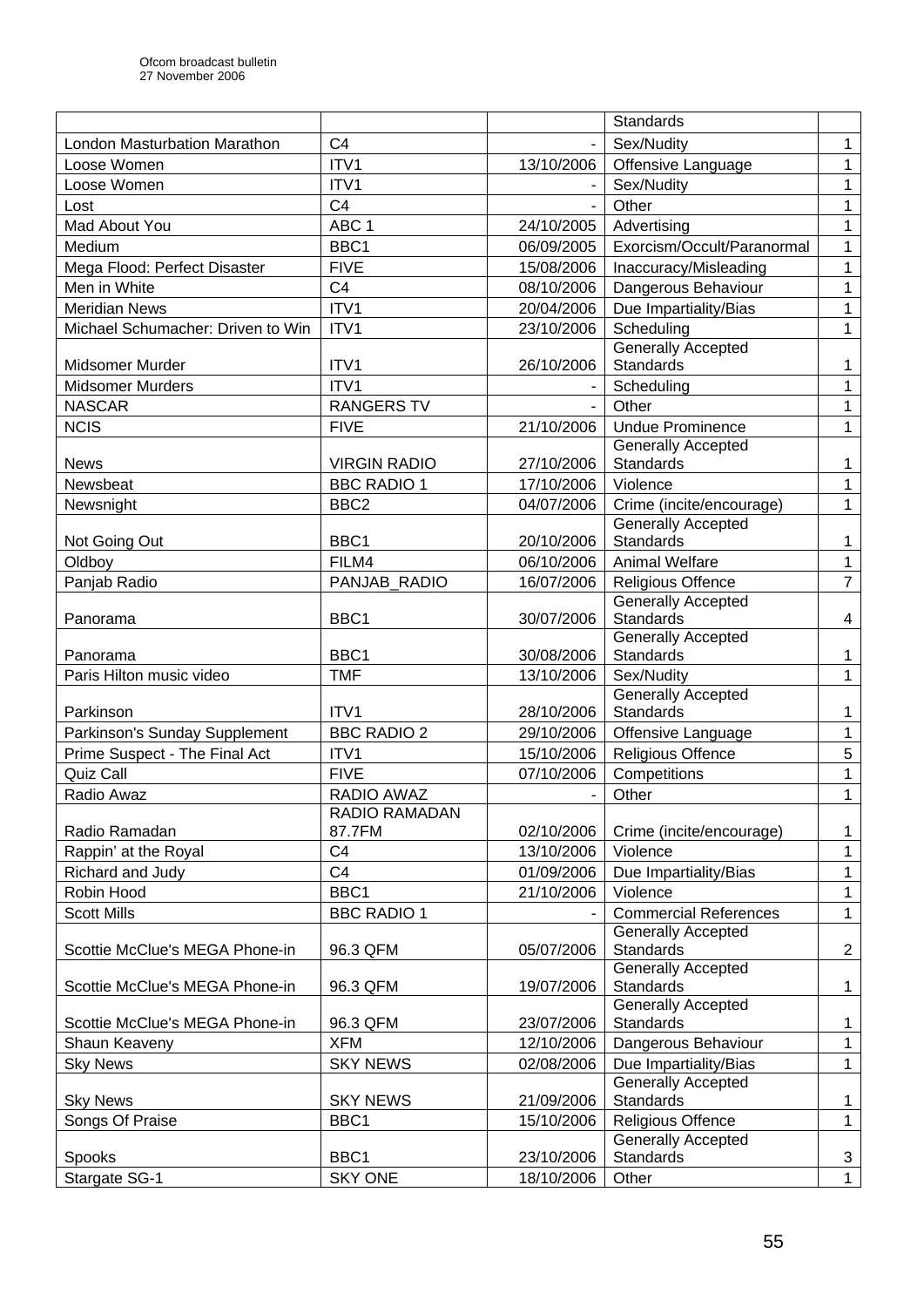| Starkey's Last Word                 | MORE4              | 16/10/2006 | Due Impartiality/Bias                  | 1              |
|-------------------------------------|--------------------|------------|----------------------------------------|----------------|
| Stupid                              | BBC1               | 22/09/2006 | Sex/Nudity                             | $\mathbf 1$    |
| <b>Subtitles</b>                    | <b>SKY ONE</b>     | 30/08/2006 | <b>Subtitles</b>                       | $\mathbf{1}$   |
| Sunday AM                           | BBC1               | 05/11/2006 | Due Impartiality/Bias                  | $\mathbf{1}$   |
| Tarrant on TV                       | ITV1               | 19/10/2006 | <b>Religious Offence</b>               | $\mathbf{1}$   |
| <b>Test the Nation</b>              | BBC1               | 02/09/2006 | Other                                  | 3              |
| The All Star Talent Show            | <b>FIVE</b>        |            | Competitions                           | $\mathbf{1}$   |
| The Amazing Mrs Pritchard           | BBC1               | 24/10/2006 | Offensive Language                     | $\mathbf{1}$   |
| The Best and Worst Place to Live in |                    |            |                                        |                |
| the UK: 2006                        | C <sub>4</sub>     | 26/10/2006 | Inaccuracy/Misleading                  | 5              |
| The Bill                            | ITV1               | 12/10/2006 | Sex/Nudity                             | 1              |
| The Champions                       | ITV4               | 21/09/2006 | Sponsorship                            | $\mathbf{1}$   |
| The Chris Moyles Show               | <b>BBC RADIO 1</b> | 03/07/2006 | Offensive Language                     | $\mathbf 1$    |
| The Chris Moyles Show               | <b>BBC RADIO 1</b> |            | Sex/Nudity                             | $\mathbf{1}$   |
| The Dispatches Debate: Muslims      |                    |            |                                        |                |
| and Free Speech                     | C <sub>4</sub>     | 23/10/2006 | Inaccuracy/Misleading                  | 4              |
| The Fridge                          | <b>INVICTA FM</b>  | 05/09/2006 | Offensive Language                     | $\mathbf{1}$   |
| The Haunted Airman                  | BBC1               | 29/10/2006 | Scheduling                             | $\mathbf 1$    |
| The Match                           | <b>SKY ONE</b>     | 03/10/2006 | Competitions                           | $\mathbf{3}$   |
| The Mint                            | ITV1               | 11/09/2006 | Competitions                           | $\mathbf 1$    |
| The Mint                            | <b>ITV</b>         | 31/10/2006 | Competitions                           | $\mathbf 1$    |
| The Moral Maze                      | <b>BBC RADIO 4</b> | 04/02/2006 | <b>Religious Offence</b>               | $\mathbf{1}$   |
|                                     |                    |            | <b>Generally Accepted</b>              |                |
| The Moral Maze                      | <b>BBC RADIO 4</b> | 12/07/2006 | Standards                              | $\mathbf{1}$   |
| The Music Download                  | <b>TMF</b>         | 05/10/2006 | Offensive Language                     | $\mathbf{1}$   |
|                                     |                    |            | <b>Generally Accepted</b>              |                |
| The National TV Awards              | <b>ITV</b>         | 01/11/2006 | Standards<br><b>Generally Accepted</b> | $\mathbf 1$    |
| The New Paul O'Grady Show           | C <sub>4</sub>     | 26/10/2006 | Standards                              | $\mathbf{1}$   |
| The Political Slot                  | C <sub>4</sub>     | 25/10/2006 | Inaccuracy/Misleading                  | $\mathbf{1}$   |
| The Price is Right                  | ITV1               | 23/10/2006 | Crime (incite/encourage)               | $\mathbf{1}$   |
|                                     |                    |            | <b>Generally Accepted</b>              |                |
| The Real Blue Nuns                  | C <sub>4</sub>     | 16/10/2006 | Standards                              | $\mathbf{1}$   |
| The Secret Policeman's Ball         | C <sub>4</sub>     | 31/10/2006 | Offensive Language                     | $\mathbf{1}$   |
| The Sharon Osbourne Show            | ITV1               | 10/10/2006 | Sex/Nudity                             | $\mathbf 1$    |
| The Sharon Osbourne Show            | ITV1               | 11/10/2006 | Sex/Nudity                             | 1              |
| The Sharon Osbourne Show            | ITV1               | 12/10/2006 | Sex/Nudity                             | 1              |
| The Sharon Osbourne Show            | ITV1               | 18/10/2006 | Sex/Nudity                             | $\mathbf{1}$   |
| The South Bank Show                 | ITV1               | 15/10/2006 | <b>Commercial References</b>           | $\mathbf 1$    |
| The State Within                    | BBC1               | 02/11/2006 | Sex/Nudity                             | $\sqrt{5}$     |
| The Sunday Edition                  | ITV1               | 22/10/2006 | Offensive Language                     | $\mathbf{1}$   |
| The Weakest Link                    | BBC <sub>2</sub>   | 28/09/2006 | Other                                  | 1              |
| The Wright Stuff                    | <b>FIVE</b>        | 17/07/2006 | Due Impartiality/Bias                  | $\mathbf{1}$   |
| The X Factor                        | ITV1               | 14/10/2006 | Inaccuracy/Misleading                  | $\mathbf 1$    |
| The X Factor                        | ITV1               | 28/10/2006 | Advertising                            | $\mathbf 1$    |
| This Morning                        | ITV1               | 15/03/2006 | Other                                  | $\mathbf{1}$   |
|                                     |                    |            | <b>Generally Accepted</b>              |                |
| This Morning                        | ITV1               | 12/10/2006 | Standards                              | $\overline{c}$ |
| Today                               | <b>BBC RADIO 4</b> | 28/10/2006 | Offensive Language                     | $\mathbf 1$    |
| Tonight with Trevor McDonald        | ITV1               |            | Inaccuracy/Misleading                  | $\mathbf{1}$   |
| Tonight With Trevor McDonald: Boy   |                    |            |                                        |                |
| Racers                              | ITV1               | 13/10/2006 | Inaccuracy/Misleading                  | $\overline{2}$ |
| Tonight With Trevor McDonald:       |                    |            | <b>Generally Accepted</b>              |                |
| Midwife Crisis                      | ITV1               | 23/10/2006 | Standards                              | $\mathbf{1}$   |